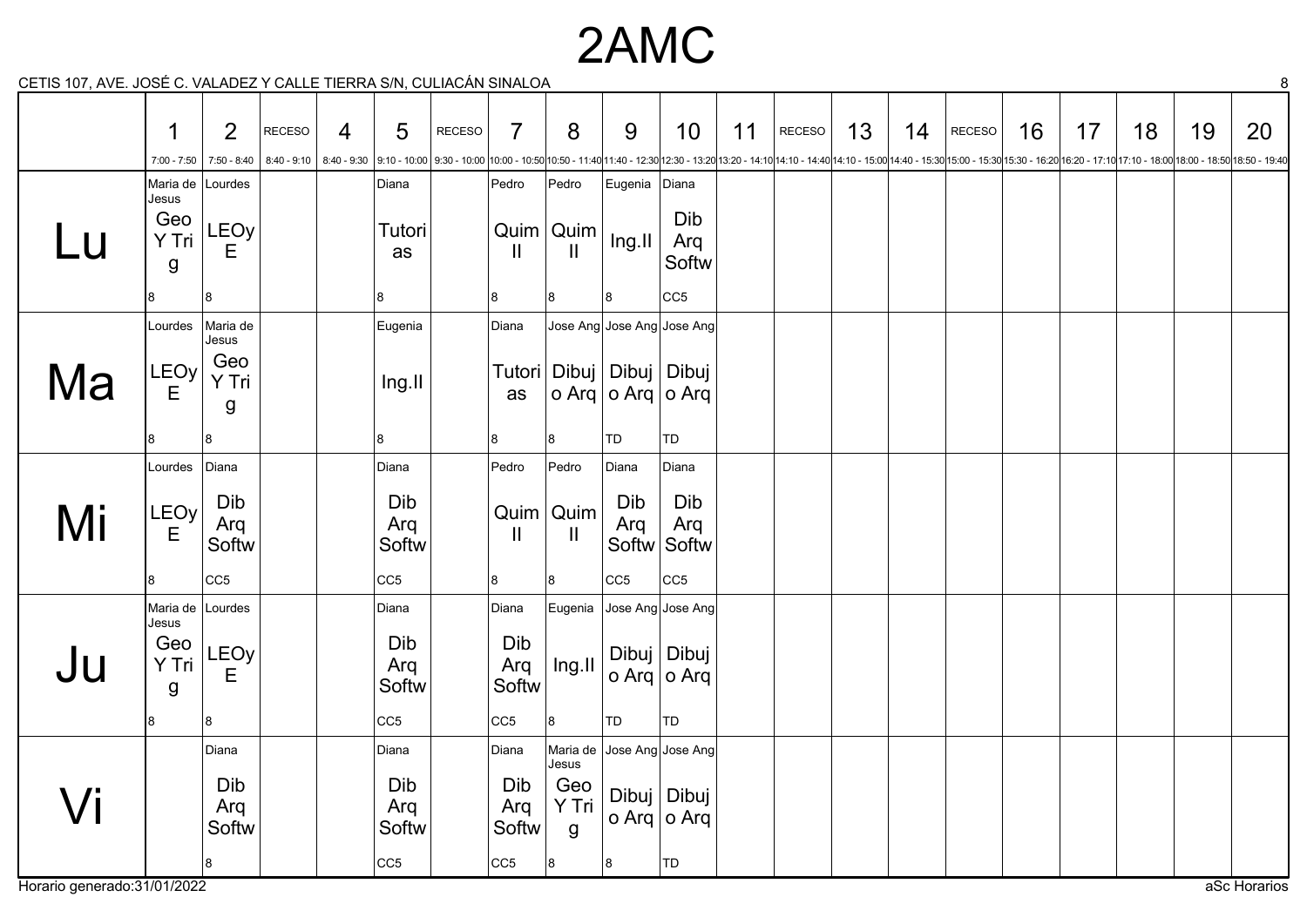### 2BMC

CETIS 107, AVE. JOSÉ C. VALADEZ Y CALLE TIERRA S/N, CULIACÁN SINALOA 11

|                              | 1                         | $\overline{2}$              | <b>RECESO</b> | 4 | $5\overline{)}$     | RECESO | $\overline{7}$ | 8                           | 9                                                 | 10                         | 11 | RECESO                                                                                                                                                                                                                          | 13 | 14 | RECESO | 16 | 17 | 18 | 19 | 20           |
|------------------------------|---------------------------|-----------------------------|---------------|---|---------------------|--------|----------------|-----------------------------|---------------------------------------------------|----------------------------|----|---------------------------------------------------------------------------------------------------------------------------------------------------------------------------------------------------------------------------------|----|----|--------|----|----|----|----|--------------|
|                              | $7:00 - 7:50$             | $7:50 - 8:40$               | $8:40 - 9:10$ |   |                     |        |                |                             |                                                   |                            |    | 8:40-9:30 10:10-10:00 9:30-10:00 10:00-10:00 10:00-10:50 -11:40 11:40-12:30 12:30 - 13:20 13:20-14:10 14:10-14:40 14:10-15:00 14:40-15:30 15:00-15:30 15:00-16:20 16:20-16:20 -17:10 17:10 -18:00 18:00 - 18:50 18:50 - 19:40 1 |    |    |        |    |    |    |    |              |
|                              | Olivia                    | Olivia                      |               |   | Maria de<br>Jesus   |        | Lourdes        |                             |                                                   | Jose Ang Jose Ang Jose Ang |    |                                                                                                                                                                                                                                 |    |    |        |    |    |    |    |              |
| Lu                           |                           | $\ln g$ . II   $\ln g$ . II |               |   | Geo<br>Y Tri<br>g   |        | Е              |                             | LEOy   Dibuj   Dibuj   Dibuj<br>o Arq o Arq o Arq |                            |    |                                                                                                                                                                                                                                 |    |    |        |    |    |    |    |              |
|                              | 11                        | 11                          |               |   | 11                  |        | 11             | 11                          | TD                                                | TD                         |    |                                                                                                                                                                                                                                 |    |    |        |    |    |    |    |              |
|                              | Maria de Diana<br>Jesus   |                             |               |   | Diana               |        | Pedro          | Pedro                       | Diana                                             | Diana                      |    |                                                                                                                                                                                                                                 |    |    |        |    |    |    |    |              |
| Ma                           | Geo<br>Y Tri<br>g         | Dib<br>Arq<br>Softw         |               |   | Dib<br>Arq<br>Softw |        | $\mathbf{I}$   | $Quim$ Quim<br>$\mathbf{H}$ | Dib<br>Arq                                        | Dib<br>Arq<br>Softw Softw  |    |                                                                                                                                                                                                                                 |    |    |        |    |    |    |    |              |
|                              | 11                        | CC <sub>5</sub>             |               |   | CC <sub>5</sub>     |        | 11             | 11                          | CC5                                               | CC5                        |    |                                                                                                                                                                                                                                 |    |    |        |    |    |    |    |              |
|                              | Olivia                    | Jose Ang                    |               |   | Maria de<br>Jesus   |        | Lourdes        |                             |                                                   | Jose Ang Jose Ang Jose Ang |    |                                                                                                                                                                                                                                 |    |    |        |    |    |    |    |              |
| Mi                           | Ing.II                    | Tutori<br>as                |               |   | Geo<br>Y Tri<br>g   |        | Е              |                             | LEOy   Dibuj   Dibuj   Dibuj<br>o Arq o Arq o Arq |                            |    |                                                                                                                                                                                                                                 |    |    |        |    |    |    |    |              |
|                              | 11                        | 11                          |               |   | 11                  |        | 11             | 11                          | TD                                                | TD                         |    |                                                                                                                                                                                                                                 |    |    |        |    |    |    |    |              |
|                              |                           | Diana                       |               |   | Jose Ang            |        | Lourdes        | Diana                       | Diana                                             | Diana                      |    |                                                                                                                                                                                                                                 |    |    |        |    |    |    |    |              |
| Ju                           |                           | Dib<br>Arq<br>Softw         |               |   | Dibuj<br>o Arq      |        | LEOy<br>Ε      | Dib<br>Arq<br>Softw         | Dib<br>Arq<br>Softw Softw                         | Dib<br>Arq                 |    |                                                                                                                                                                                                                                 |    |    |        |    |    |    |    |              |
|                              |                           | 11                          |               |   | TD                  |        | 11             | CC <sub>5</sub>             | CC <sub>5</sub>                                   | 11                         |    |                                                                                                                                                                                                                                 |    |    |        |    |    |    |    |              |
|                              | Maria de Lourdes<br>Jesus |                             |               |   | Jose Ang            |        | Pedro          | Pedro                       | Diana                                             | Diana                      |    |                                                                                                                                                                                                                                 |    |    |        |    |    |    |    |              |
|                              | Geo<br>Y Tri<br>g         | LEOy<br>E                   |               |   | Tutori<br>as        |        | $\mathbf{  }$  | $Quim$ Quim<br>Ш            | Dib<br>Arq                                        | Dib<br>Arq<br>Softw Softw  |    |                                                                                                                                                                                                                                 |    |    |        |    |    |    |    |              |
|                              | 11                        | 11                          |               |   | 11                  |        | 11             | 11                          | CC5                                               | CC <sub>5</sub>            |    |                                                                                                                                                                                                                                 |    |    |        |    |    |    |    |              |
| Horario generado: 31/01/2022 |                           |                             |               |   |                     |        |                |                             |                                                   |                            |    |                                                                                                                                                                                                                                 |    |    |        |    |    |    |    | aSc Horarios |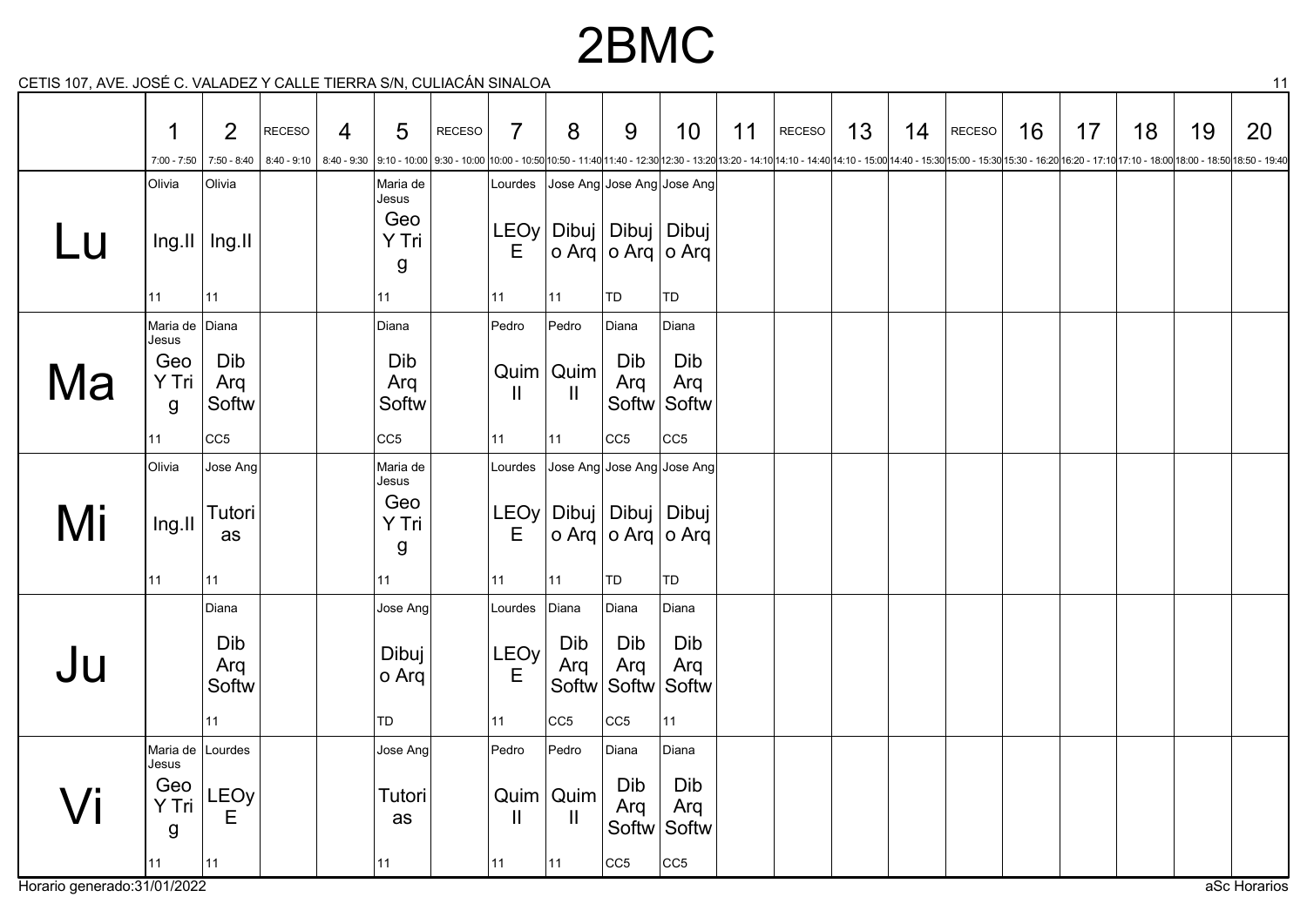# 2AMCO

CETIS 107, AVE. JOSÉ C. VALADEZ Y CALLE TIERRA S/N, CULIACÁN SINALOA 10

|    | 1<br>7:00 - 7:50                     | 2                                                                  | <b>RECESO</b> | 4                         | 5                                                       | <b>RECESO</b> | $\overline{7}$                                          | 8                                                               | 9                                               | 10                                                                                                                                                                                                                                         | 11 | RECESO | 13 | 14 | RECESO | 16 | 17 | 18 | 19 | 20 |
|----|--------------------------------------|--------------------------------------------------------------------|---------------|---------------------------|---------------------------------------------------------|---------------|---------------------------------------------------------|-----------------------------------------------------------------|-------------------------------------------------|--------------------------------------------------------------------------------------------------------------------------------------------------------------------------------------------------------------------------------------------|----|--------|----|----|--------|----|----|----|----|----|
|    | Enoc                                 | 7:50 - 8:40<br>Laura                                               |               | $8:40 - 9:10$ 8:40 - 9:30 | Silvia                                                  |               | Silvia                                                  | Silvia                                                          | Silvia                                          | 9:10-10:00 9:30 - 10:00 10:00 - 10:00 10:00 - 10:50 10:50 - 11:40 11:40 - 12:30 12:30 - 13:20 13:20 - 14:10 14:10 - 14:10 14:10 - 15:00 14:40 - 15:30 15:00 - 15:30 15:00 - 16:30 16:30 - 16:20 16:20 - 17:10 17:10 - 18:50 18:<br>Eugenia |    |        |    |    |        |    |    |    |    |    |
| Lu | E<br>10                              | LEOy Tutori<br>as<br>$10\,$                                        |               |                           | Reg<br>Inf<br>Enti<br>Econ<br>10                        |               | Reg<br>Inf<br>Enti<br>Econ<br>10                        | Reg<br>Inf<br>Enti<br>Econ<br>10                                | Reg<br>Inf<br>Enti<br>Econ<br>10 <sub>1</sub>   | Ing.II<br>$ 10\rangle$                                                                                                                                                                                                                     |    |        |    |    |        |    |    |    |    |    |
| Ma | Enoc<br>LEOy<br>E<br>10              | Laura<br>Tutori<br>as<br>10 <sup>°</sup>                           |               |                           | Pedro<br>Quim<br>$\mathbf{II}$<br>10 <sub>1</sub>       |               | Maria de Eugenia<br>Jesus<br>Geo<br>Y Tri<br>g          | Ing.II<br>10                                                    | Silvia<br>Reg<br>Inf<br>Enti<br>10 <sup>°</sup> | Silvia<br>Reg<br>Inf<br>Enti<br>Econ  Econ<br>10                                                                                                                                                                                           |    |        |    |    |        |    |    |    |    |    |
|    |                                      |                                                                    |               |                           |                                                         |               | 10                                                      |                                                                 |                                                 |                                                                                                                                                                                                                                            |    |        |    |    |        |    |    |    |    |    |
| Mi | Enoc<br>LEOy<br>E<br>10              | Claudia<br>Form<br>Edos<br>Finan<br>${\bf C}$<br>10 <sup>1</sup>   |               |                           | Silvia<br>Reg<br>Inf<br>Enti<br>Econ<br>10              |               | Silvia<br>Reg<br>Inf<br>Enti<br>Econ<br>10              | Maria de Pedro<br>Jesus<br>Geo<br>Y Tri<br>g<br>10 <sub>1</sub> | Ш<br>10 <sup>°</sup>                            | Pedro<br>$Quim$ Quim<br>Ш.<br>10                                                                                                                                                                                                           |    |        |    |    |        |    |    |    |    |    |
| Ju | Enoc<br>LEOy<br>E<br>10 <sup>°</sup> | Claudia<br>Form<br>Edos<br>Finan<br>C<br>10 <sup>°</sup>           |               |                           | Pedro<br>Quim<br>$\mathbf{II}$<br>10 <sup>1</sup>       |               | Eugenia Silvia<br>Ing.II<br>10                          | Reg<br>Inf<br>Enti<br>Econ<br>10                                | Silvia<br>Reg<br>Inf<br>Enti<br>Econ<br>10      | Maria de<br>Jesus<br>Geo<br>Y Tri<br>g<br>10                                                                                                                                                                                               |    |        |    |    |        |    |    |    |    |    |
| /i |                                      | Claudia<br>Form<br>Edos<br>Finan<br>$\mathbf C$<br>10 <sup>°</sup> |               |                           | Silvia<br>Reg<br>Inf<br>Enti<br>Econ<br>10 <sup>1</sup> |               | Silvia<br>Reg<br>Inf<br>Enti<br>Econ<br>10 <sub>1</sub> | Silvia<br>Reg<br>Inf<br>Enti<br>Econ<br>10 <sup>1</sup>         | Silvia<br>Reg<br>Inf<br>Enti<br>Econ<br>10      | Maria de<br>Jesus<br>Geo<br>Y Tri<br>g<br>10                                                                                                                                                                                               |    |        |    |    |        |    |    |    |    |    |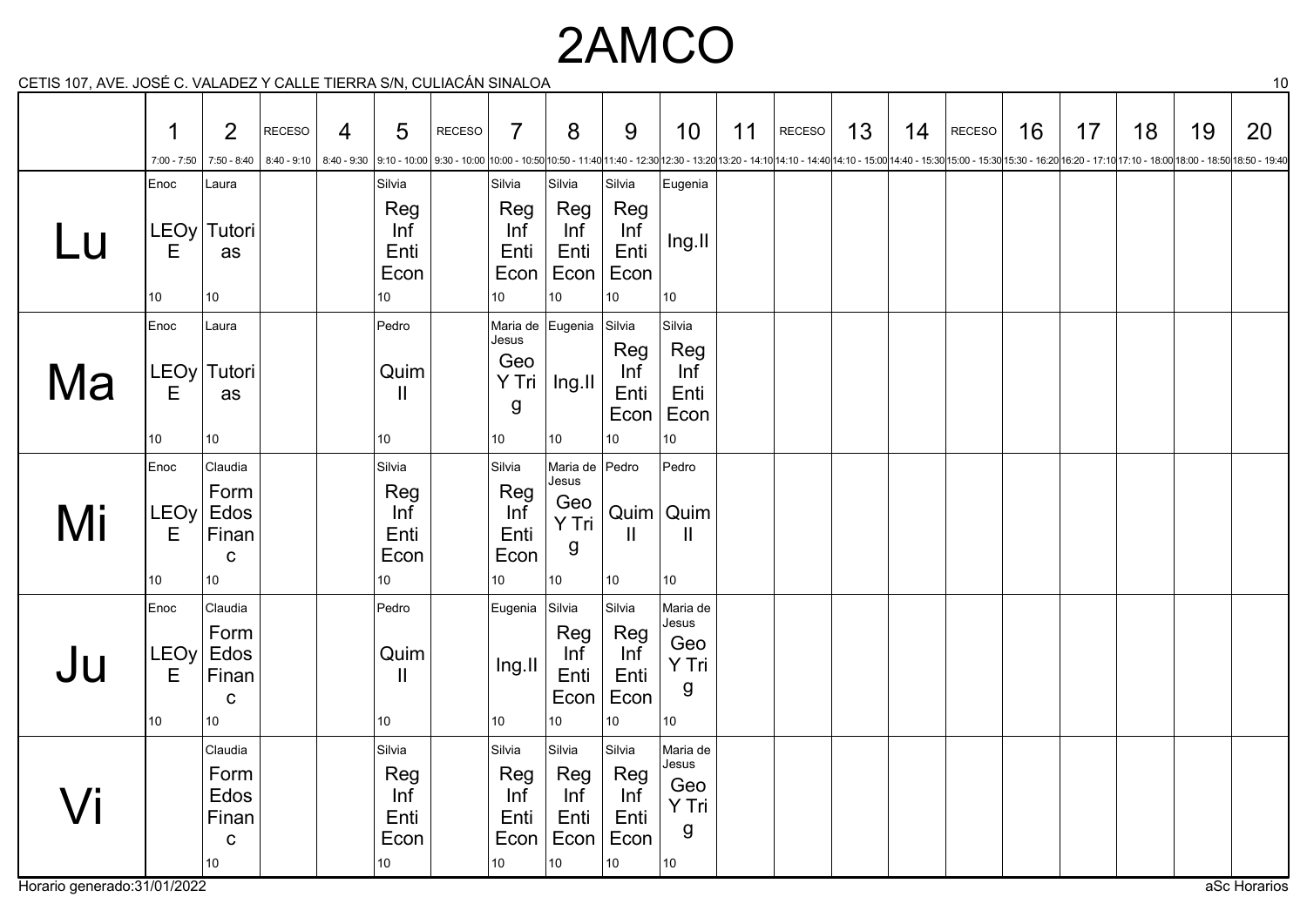## 2AME

CETIS 107, AVE. JOSÉ C. VALADEZ Y CALLE TIERRA S/N, CULIACÁN SINALOA 9

|    | 1<br>$7:00 - 7:50$                                 | $\overline{2}$<br>7:50 - 8:40                      | <b>RECESO</b> | 4 | 5                                                     | <b>RECESO</b> | $\overline{7}$                                          | 8                                                                             | 9                                          | 10                                             | 11                                                                         | <b>RECESO</b> | 13 | 14 | <b>RECESO</b> | 16 | 17 | 18 | 19<br>8:40 - 9:10   8:40 - 9:10   8:40 - 9:10   9:10 - 10:00   9:30 - 10:00   9:30 - 10:00   10:00 - 10:00   10:50 - 11:40 11:40 - 12:30   12:30 - 12:30   12:30 - 12:20 13:20 - 12:40   14:10 - 12:00 14:40 - 15:30   15:00 - 15:30 | 20 |
|----|----------------------------------------------------|----------------------------------------------------|---------------|---|-------------------------------------------------------|---------------|---------------------------------------------------------|-------------------------------------------------------------------------------|--------------------------------------------|------------------------------------------------|----------------------------------------------------------------------------|---------------|----|----|---------------|----|----|----|--------------------------------------------------------------------------------------------------------------------------------------------------------------------------------------------------------------------------------------|----|
| Lu |                                                    | Diana<br>Alejandra<br>Tutori<br>as<br><sub>9</sub> |               |   | Ivan<br>Mide<br>Sis<br>Electr<br>LAB.ELE<br>C.        |               | Ivan<br>Mide<br>Sis<br>Electr<br>Ι9                     | Lourdes<br>LEOy<br>Е<br>9                                                     | Marco A<br><b>Imp</b><br>Sis<br>Elec<br>C. | Marco A<br>Imp<br>Sis<br>Elec<br>C.            | Ivan<br>Mide<br>Sis<br>Analo Analo Electr<br>LABGELE LABGELE LAB.ELE<br>C. |               |    |    |               |    |    |    |                                                                                                                                                                                                                                      |    |
| Ma | Eugenia Lourdes<br>Ing.II<br>9                     | LEOy<br>Ε<br>۱9                                    |               |   | Maria de<br>Jesus<br>Geo<br>Y Tri<br>g<br>9           |               | Marco A<br>Imp<br>Sis<br>Elec<br>LABGELE LABGELE        | Marco A<br>lmp<br>Sis<br>Elec<br>Analo Analo                                  | Pedro<br>$\mathbf{H}$                      | Pedro<br>$Quim$ Quim<br>Ш<br>19                |                                                                            |               |    |    |               |    |    |    |                                                                                                                                                                                                                                      |    |
| Mi | Maria de ∣Diana<br>Jesus<br>Geo<br>Y Tri<br>g<br>9 | Alejandra<br>Tutori<br>as<br>l9.                   |               |   | Ivan<br>Mide<br><b>Sis</b><br>Electr<br>LAB.ELE<br>C. |               | Marco A<br>Imp<br>Sis<br>Elec<br>cc <sup>9</sup>        | Marco A<br>Imp<br>Sis<br>Elec<br>Analo Analo<br>$_{cc}$ g                     | Lourdes Eugenia<br>LEOy<br>E<br>l 9        | Ing.II<br>19                                   |                                                                            |               |    |    |               |    |    |    |                                                                                                                                                                                                                                      |    |
| Ju | Eugenia<br>Ing.II<br>9                             | Maria de<br>Jesus<br>Geo<br>Y Tri<br>g<br>l9.      |               |   | Ivan<br>Mide<br>Sis<br>Electr<br>LAB.ELE<br>C.        |               | Marco A<br>Imp<br><b>Sis</b><br>Elec<br>LABGELE LABGELE | Marco A<br>Imp<br>Sis<br>Elec<br>Analo Analo                                  | Pedro<br>$\mathbf{II}$<br>19               | Pedro<br>Quim   Quim<br>Ш<br>19                |                                                                            |               |    |    |               |    |    |    |                                                                                                                                                                                                                                      |    |
|    |                                                    | Maria de<br>Jesus<br>Geo<br>Y Tri<br>g<br>9        |               |   | Ivan<br>Mide<br>Sis<br>Electr<br>LAB.ELE<br>C.        |               | Imp<br>Sis<br>Elec<br>C.                                | Marco A Marco A<br>Imp<br>Sis<br>Elec<br>Analo Analo<br>LABGELE LABGELE<br>C. | Lourdes<br><b>LEOy</b><br>$\mathsf E$<br>9 | Ivan<br>Mide<br>Sis<br>Electr<br>LAB.ELE<br>C. |                                                                            |               |    |    |               |    |    |    |                                                                                                                                                                                                                                      |    |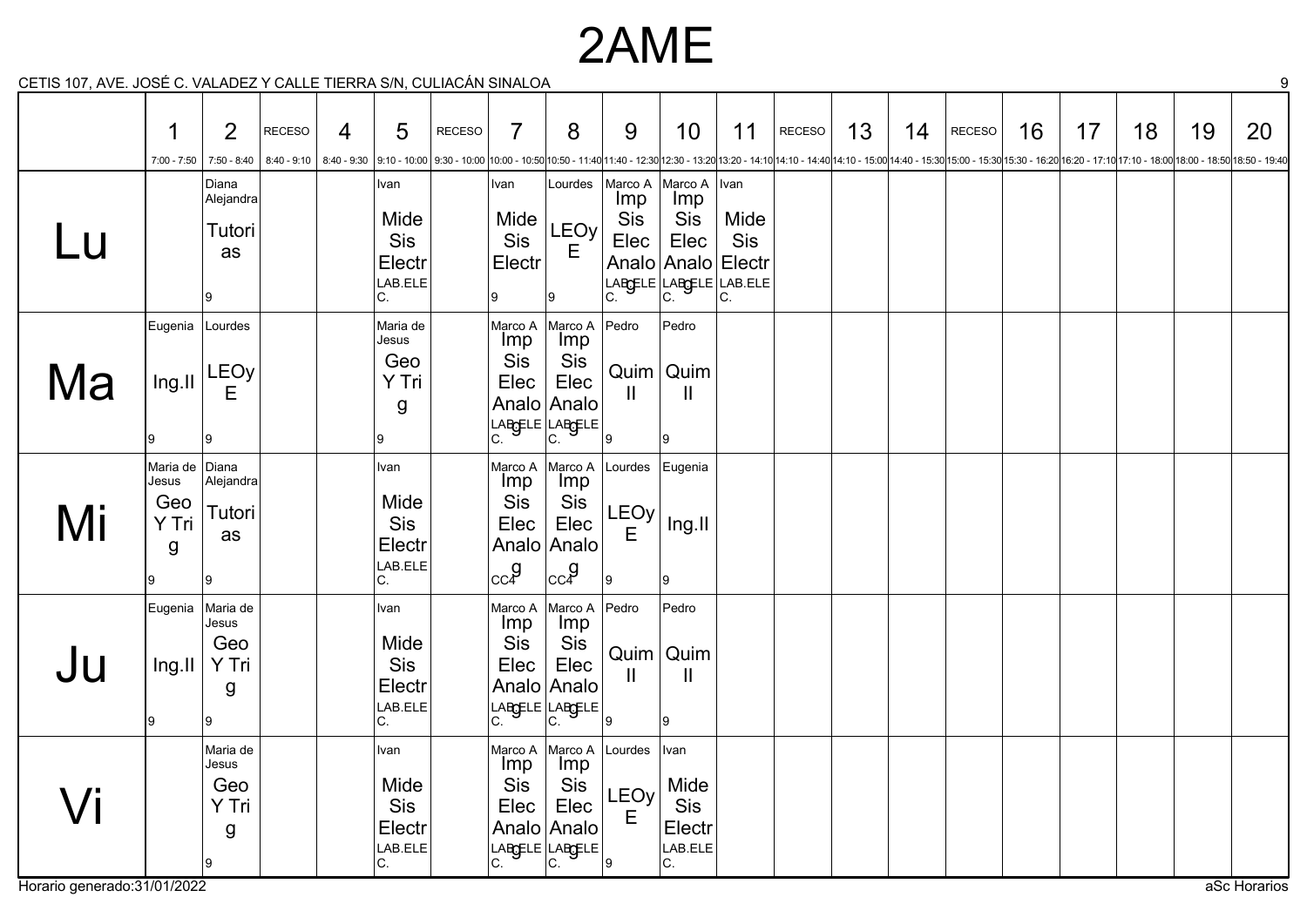## 2AMO

CETIS 107, AVE. JOSÉ C. VALADEZ Y CALLE TIERRA S/N, CULIACÁN SINALOA 12

| $5 - 10$ |                                                   |                                                             |               |                |                                                                                                                                                                                                                                 |               |                                                         |                                                                          |                                             |                                                         |                                               |               |    |    |               |    |    |    |    |    |
|----------|---------------------------------------------------|-------------------------------------------------------------|---------------|----------------|---------------------------------------------------------------------------------------------------------------------------------------------------------------------------------------------------------------------------------|---------------|---------------------------------------------------------|--------------------------------------------------------------------------|---------------------------------------------|---------------------------------------------------------|-----------------------------------------------|---------------|----|----|---------------|----|----|----|----|----|
|          | 1                                                 | $\overline{2}$                                              | <b>RECESO</b> | $\overline{4}$ | 5                                                                                                                                                                                                                               | <b>RECESO</b> | $\overline{7}$                                          | 8                                                                        | 9                                           | 10                                                      | 11                                            | <b>RECESO</b> | 13 | 14 | <b>RECESO</b> | 16 | 17 | 18 | 19 | 20 |
|          | $7:00 - 7:50$                                     | 7:50 - 8:40                                                 |               |                | 8:40 - 9:10   8:40 - 9:10   8:40 - 9:10   9:10 - 10:00   9:30 - 10:00   10:00 - 10:00   10:00 - 10:00   10:50 - 11:40   11:40 - 12:30   12:30 - 12:30   12:30 - 12:20 13:20 - 14:10   14:10 - 12:00 14:40 - 15:00   16:00 - 15: |               |                                                         |                                                                          |                                             |                                                         |                                               |               |    |    |               |    |    |    |    |    |
|          | Gabriel                                           | Maria de                                                    |               |                | Flordayn                                                                                                                                                                                                                        |               |                                                         | Deyanira Eugenia                                                         | Flordayn Flordayn                           |                                                         |                                               |               |    |    |               |    |    |    |    |    |
| Lu       | Gest<br>Arc<br>Disp<br>CC <sub>5</sub>            | Jesus<br>Geo<br>Y Tri<br>g<br>$12 \overline{ }$             |               |                | Ins<br>Conf<br><b>Sis</b><br>Oper<br>CC <sub>2</sub>                                                                                                                                                                            |               | Tutori<br>as<br>12                                      | Ing.II<br>12                                                             | Inst<br>Conf<br>Com<br>p<br>CC <sub>3</sub> | Inst<br>Conf<br>Com<br>p<br>CC <sub>3</sub>             |                                               |               |    |    |               |    |    |    |    |    |
|          | Gabriel                                           | Eugenia                                                     |               |                | Flordayn                                                                                                                                                                                                                        |               | Flordayn                                                | Flordayn Lourdes                                                         |                                             | Maria de                                                |                                               |               |    |    |               |    |    |    |    |    |
| Ma       | Gest<br>Arc<br><b>Disp</b>                        | Ing.II<br>12                                                |               |                | Inst<br>Conf<br>Com<br>p<br>CC <sub>2</sub>                                                                                                                                                                                     |               | Inst<br>Conf<br>Com<br>p                                | Ins<br>Conf<br>Sis<br>Oper<br>CC <sub>2</sub>                            | LEOy<br>E<br>12                             | Jesus<br>Geo<br>Y Tri<br>g<br>12                        |                                               |               |    |    |               |    |    |    |    |    |
|          | CC <sub>5</sub>                                   |                                                             |               |                |                                                                                                                                                                                                                                 |               | CC <sub>2</sub>                                         |                                                                          |                                             |                                                         |                                               |               |    |    |               |    |    |    |    |    |
| Mi       | Gabriel<br>Gest<br>Arc<br>Disp<br>CC <sub>5</sub> | Maria de<br>Jesus<br>Geo<br>Y Tri<br>g<br>$12 \overline{ }$ |               |                | Deyanira<br>Tutori<br>as<br>$12 \overline{ }$                                                                                                                                                                                   |               | Flordayn<br>Inst<br>Conf<br>Com<br>p<br>CC <sub>2</sub> | Flordayn Flordayn Lourdes<br>Inst<br>Conf<br>Com<br>p<br>CC <sub>2</sub> | Inst<br>Conf<br>Com<br>p<br>12 <sup>°</sup> | LEOy<br>Е<br>12                                         |                                               |               |    |    |               |    |    |    |    |    |
| Ju       |                                                   | Eugenia<br>Ing.II<br>12                                     |               |                | Maria de<br>Jesus<br>Geo<br>Y Tri<br>g<br>12 <sup>°</sup>                                                                                                                                                                       |               | Pedro<br>$\mathbf{I}$<br>12                             | Pedro<br>Quim   Quim   LEOy<br>Ш<br>12                                   | Lourdes<br>Е<br>12                          | Flordayn Flordayn<br>Ins<br>Conf<br>Sis<br>Oper<br> CC5 | Ins<br>Conf<br>Sis<br>Oper<br>CC <sub>5</sub> |               |    |    |               |    |    |    |    |    |
| Vi       |                                                   | Gabriel<br>Gest<br>Arc<br><b>Disp</b>                       |               |                | Lourdes<br>LEOy<br>E                                                                                                                                                                                                            |               | Ins<br>Conf<br>Sis<br>Oper                              | Flordayn Flordayn Pedro<br>Ins<br>Conf<br><b>Sis</b><br>Oper             | Ш                                           | Pedro<br>Quim   Quim<br>Ш                               |                                               |               |    |    |               |    |    |    |    |    |
|          |                                                   | CC5                                                         |               |                | $12 \overline{ }$                                                                                                                                                                                                               |               | CC <sub>2</sub>                                         | CC <sub>2</sub>                                                          | 12                                          | 12                                                      |                                               |               |    |    |               |    |    |    |    |    |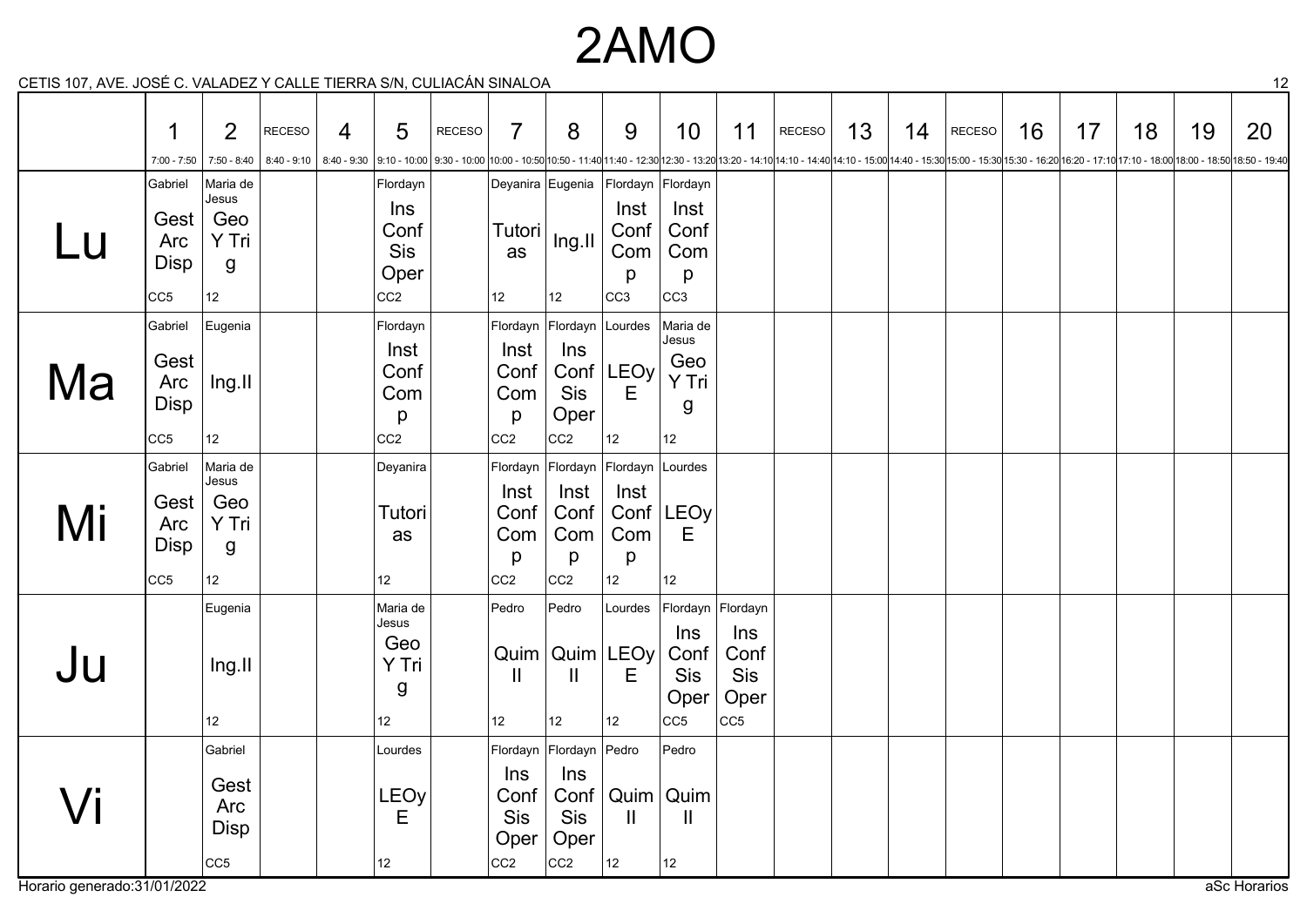### 2AMP

CETIS 107, AVE. JOSÉ C. VALADEZ Y CALLE TIERRA S/N, CULIACÁN SINALOA 7

|    | 1                                            | $\overline{2}$                            | <b>RECESO</b> | 4 | $5\phantom{1}$                            | <b>RECESO</b> | $\overline{7}$                        | 8                                      | 9                                                                   | 10                                    | 11 | <b>RECESO</b>                                                                                                                                                                                                                   | 13 | 14 | <b>RECESO</b> | 16 | 17 | 18 | 19 | 20 |
|----|----------------------------------------------|-------------------------------------------|---------------|---|-------------------------------------------|---------------|---------------------------------------|----------------------------------------|---------------------------------------------------------------------|---------------------------------------|----|---------------------------------------------------------------------------------------------------------------------------------------------------------------------------------------------------------------------------------|----|----|---------------|----|----|----|----|----|
|    | $7:00 - 7:50$                                | $7:50 - 8:40$                             |               |   |                                           |               |                                       |                                        |                                                                     |                                       |    | 8:40 - 9:10   8:40 - 9:10   9:10 - 10:00   9:30 - 10:00   9:30 - 10:00   10:00 - 10:50   10:50 - 11:40 11:40 - 12:30   12:30 - 13:20 13:20 - 14:10 14:10 - 14:10   4:10 - 15:00   14:00 - 15:30   15:00 - 16:20   15:30 - 16:20 |    |    |               |    |    |    |    |    |
|    | Lourdes                                      | Jorge                                     |               |   | Eugenia                                   |               | Eugenia                               |                                        | Maria de Fernando Fernando                                          |                                       |    |                                                                                                                                                                                                                                 |    |    |               |    |    |    |    |    |
| Lu | LEOy<br>Е                                    | Daniel<br>Geo<br>Y Tri<br>g               |               |   | Ing.II                                    |               | as                                    | Jesus<br>Tutori   Quim<br>$\mathbf{H}$ | Ap<br>Dtos<br>Prog                                                  | Ap<br><b>Dtos</b><br>Prog             |    |                                                                                                                                                                                                                                 |    |    |               |    |    |    |    |    |
|    |                                              |                                           |               |   |                                           |               |                                       | $\overline{7}$                         | CC <sub>1</sub>                                                     | CC <sub>1</sub>                       |    |                                                                                                                                                                                                                                 |    |    |               |    |    |    |    |    |
|    |                                              | Fernando Fernando                         |               |   | Jorge<br>Daniel                           |               | Eugenia                               | Maria de<br>Jesus                      |                                                                     | Fernando Fernando                     |    |                                                                                                                                                                                                                                 |    |    |               |    |    |    |    |    |
| la | Ap<br>Leng<br>Prog                           | Ap<br>Leng<br>Prog                        |               |   | Geo<br>Y Tri<br>g                         |               | Ing.II                                | Quim<br>Ш                              | Ap<br><b>Dtos</b><br>Prog                                           | Ap<br><b>Dtos</b><br>Prog             |    |                                                                                                                                                                                                                                 |    |    |               |    |    |    |    |    |
|    | CC <sub>1</sub>                              | CC <sub>1</sub>                           |               |   |                                           |               | 17                                    | $\overline{7}$                         | CC <sub>1</sub>                                                     | CC <sub>1</sub>                       |    |                                                                                                                                                                                                                                 |    |    |               |    |    |    |    |    |
|    | Fernando Lourdes                             |                                           |               |   | Eugenia                                   |               |                                       |                                        | Fernando Fernando Fernando Fernando                                 |                                       |    |                                                                                                                                                                                                                                 |    |    |               |    |    |    |    |    |
| Mi | Ap<br><b>Dtos</b><br>Prog<br>CC <sub>1</sub> | <b>LEOy</b><br>E<br>17                    |               |   | Ing.II                                    |               | Alg                                   | Alg                                    | Const Const Const<br>Alg                                            | Ap<br>Leng<br>Prog<br>CC <sub>1</sub> |    |                                                                                                                                                                                                                                 |    |    |               |    |    |    |    |    |
|    |                                              |                                           |               |   |                                           |               |                                       |                                        | Fernando Fernando Maria de Fernando                                 |                                       |    |                                                                                                                                                                                                                                 |    |    |               |    |    |    |    |    |
| Ju | Lourdes<br>LEOy<br>Е                         | Jorge<br>Daniel<br>Geo<br>Y Tri<br>g<br>7 |               |   | Eugenia<br>Tutori<br>as<br>$\overline{7}$ |               | Alg                                   | Alg                                    | Jesus<br>Const Const Quim<br>Ш<br>17                                | Ap<br>Leng<br>Prog                    |    |                                                                                                                                                                                                                                 |    |    |               |    |    |    |    |    |
|    |                                              |                                           |               |   |                                           |               |                                       | $\overline{7}$                         |                                                                     | CC <sub>1</sub>                       |    |                                                                                                                                                                                                                                 |    |    |               |    |    |    |    |    |
|    | Lourdes<br>LEOy<br>Е                         | Jorge<br>Daniel<br>Geo<br>Y Tri<br>g      |               |   | Maria de<br>Jesus<br>Quim<br>$\mathbf{H}$ |               | Ap<br>Leng<br>Prog<br>CC <sub>1</sub> | Ap<br>Leng<br>Prog<br>CC <sub>1</sub>  | Fernando Fernando Fernando<br>Ap<br>Leng<br>Prog<br>CC <sub>1</sub> |                                       |    |                                                                                                                                                                                                                                 |    |    |               |    |    |    |    |    |
|    |                                              |                                           |               |   |                                           |               |                                       |                                        |                                                                     |                                       |    |                                                                                                                                                                                                                                 |    |    |               |    |    |    |    |    |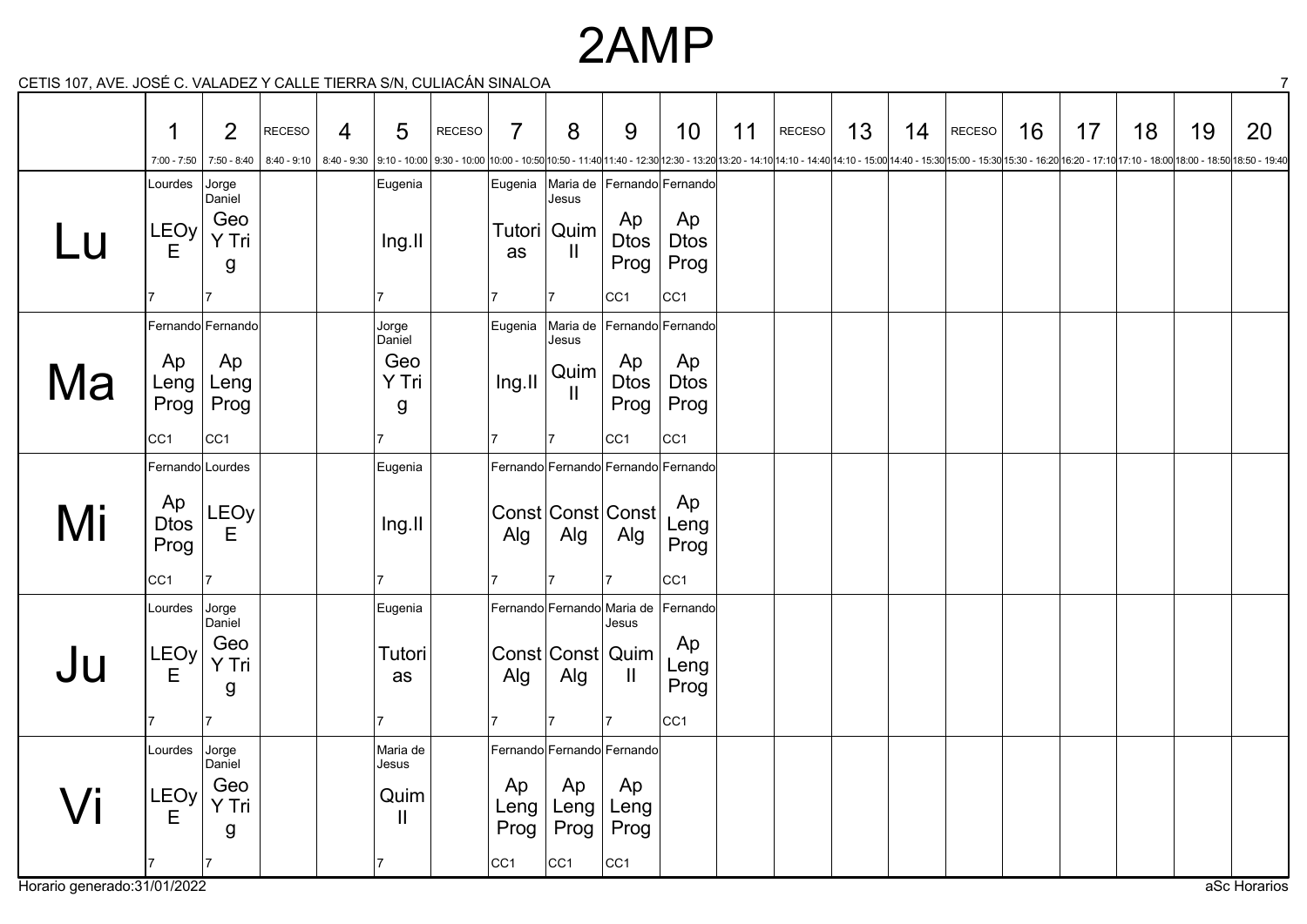2AVC

CETIS 107, AVE. JOSÉ C. VALADEZ Y CALLE TIERRA S/N, CULIACÁN SINALOA 8

|        | 1 | $\overline{2}$ | <b>RECESO</b> | $\overline{4}$ | 5 | RECESO | $\overline{7}$ | 8 | 9 | 10 | 11                                                                                                                                                                                                                             | RECESO | 13 | 14                  | RECESO | 16                  | 17                        | 18                              | 19                          | 20                           |
|--------|---|----------------|---------------|----------------|---|--------|----------------|---|---|----|--------------------------------------------------------------------------------------------------------------------------------------------------------------------------------------------------------------------------------|--------|----|---------------------|--------|---------------------|---------------------------|---------------------------------|-----------------------------|------------------------------|
|        |   |                |               |                |   |        |                |   |   |    | 7:00-7:50 16:30-16:20 - 17:10 17:10 - 8:40 - 9:10 16:40 - 9:30 9:10 - 10:00 9:30 - 10:00 10:30 - 10:00 10:50 - 11:40 11:40 - 12:30 12:30 - 13:20 13:20 - 14:10 14:10 - 14:10 14:10 - 15:00 14:40 - 15:30 15:00 - 16:30 16:30 - |        |    |                     |        |                     |                           |                                 |                             |                              |
|        |   |                |               |                |   |        |                |   |   |    | Diana                                                                                                                                                                                                                          |        |    | Diana               |        | Diana               | Diana                     | Ma Gpe                          |                             | Ana Edel Ana Edel            |
| Lu     |   |                |               |                |   |        |                |   |   |    | Dib<br>Arq<br>Softw                                                                                                                                                                                                            |        |    | Dib<br>Arq<br>Softw |        | Dib<br>Arq          | Dib<br>Arq<br>Softw Softw | LEOy<br>E                       | Geo<br>Y Tri<br>g           | Geo<br>Y Tri<br>g            |
|        |   |                |               |                |   |        |                |   |   |    | CC <sub>5</sub>                                                                                                                                                                                                                |        |    | CC5                 |        | cc5                 | CC5                       | 8                               | 8                           | 8                            |
|        |   |                |               |                |   |        |                |   |   |    | Esmerald<br>a                                                                                                                                                                                                                  |        |    | <b>Esmerald</b>     |        |                     | Esmerald Ma Gpe           | Ma Gpe                          | Gema                        | Ana Edel                     |
| Ma     |   |                |               |                |   |        |                |   |   |    | Dibuj<br>o Arq                                                                                                                                                                                                                 |        |    | Dibuj<br>o Arq      |        | o Arq               | E                         | Dibuj   LEOy   LEOy   Quim<br>Е | $\mathbf{H}$                | Geo<br>Y Tri<br>g            |
|        |   |                |               |                |   |        |                |   |   |    |                                                                                                                                                                                                                                |        |    | TD                  |        | TD                  | 8                         | 8                               | 8                           | 8                            |
|        |   |                |               |                |   |        |                |   |   |    | Diana                                                                                                                                                                                                                          |        |    | Diana               |        | Diana               | Arely                     | Gema                            | Gema                        | Arely                        |
| Mi     |   |                |               |                |   |        |                |   |   |    | Dib<br>Arq<br>Softw                                                                                                                                                                                                            |        |    | Dib<br>Arq<br>Softw |        | Dib<br>Arq<br>Softw | Ing.II                    | $\mathbf{I}$                    | $\mathbf{II}$               | Quim   Quim   Tutori  <br>as |
|        |   |                |               |                |   |        |                |   |   |    | CC <sub>5</sub>                                                                                                                                                                                                                |        |    | CC5                 |        | cc5                 | 8                         | 8                               | 8                           | 8                            |
|        |   |                |               |                |   |        |                |   |   |    | Esmerald                                                                                                                                                                                                                       |        |    | Esmerald            |        |                     |                           | Esmerald Esmerald Ma Gpe Gema   |                             | Arely                        |
| Ju     |   |                |               |                |   |        |                |   |   |    | Dibuj<br>o Arq                                                                                                                                                                                                                 |        |    | Dibuj<br>o Arq      |        |                     | o Arq o Arq $ $           | Dibuj   Dibuj   LEOy<br>E       | $\mathbf{I}$                | Quim   Tutori  <br>as        |
|        |   |                |               |                |   |        |                |   |   |    | TD                                                                                                                                                                                                                             |        |    | TD                  |        | TD                  | TD                        | 8                               | 8                           | 8                            |
|        |   |                |               |                |   |        |                |   |   |    | Diana                                                                                                                                                                                                                          |        |    | Diana               |        | Diana               | Arely                     | Arely                           | Ana Edel                    |                              |
| $\int$ |   |                |               |                |   |        |                |   |   |    | Dib<br>Arq<br>Softw                                                                                                                                                                                                            |        |    | Dib<br>Arq<br>Softw |        | Dib<br>Arq<br>Softw | $\ln g$ .II               | $\vert$ lng.ll                  | Geo<br>Y Tri<br>$\mathsf g$ |                              |
|        |   |                |               |                |   |        |                |   |   |    | CC <sub>5</sub>                                                                                                                                                                                                                |        |    | CC5                 |        | CC5                 | 8                         | 8                               | 8                           |                              |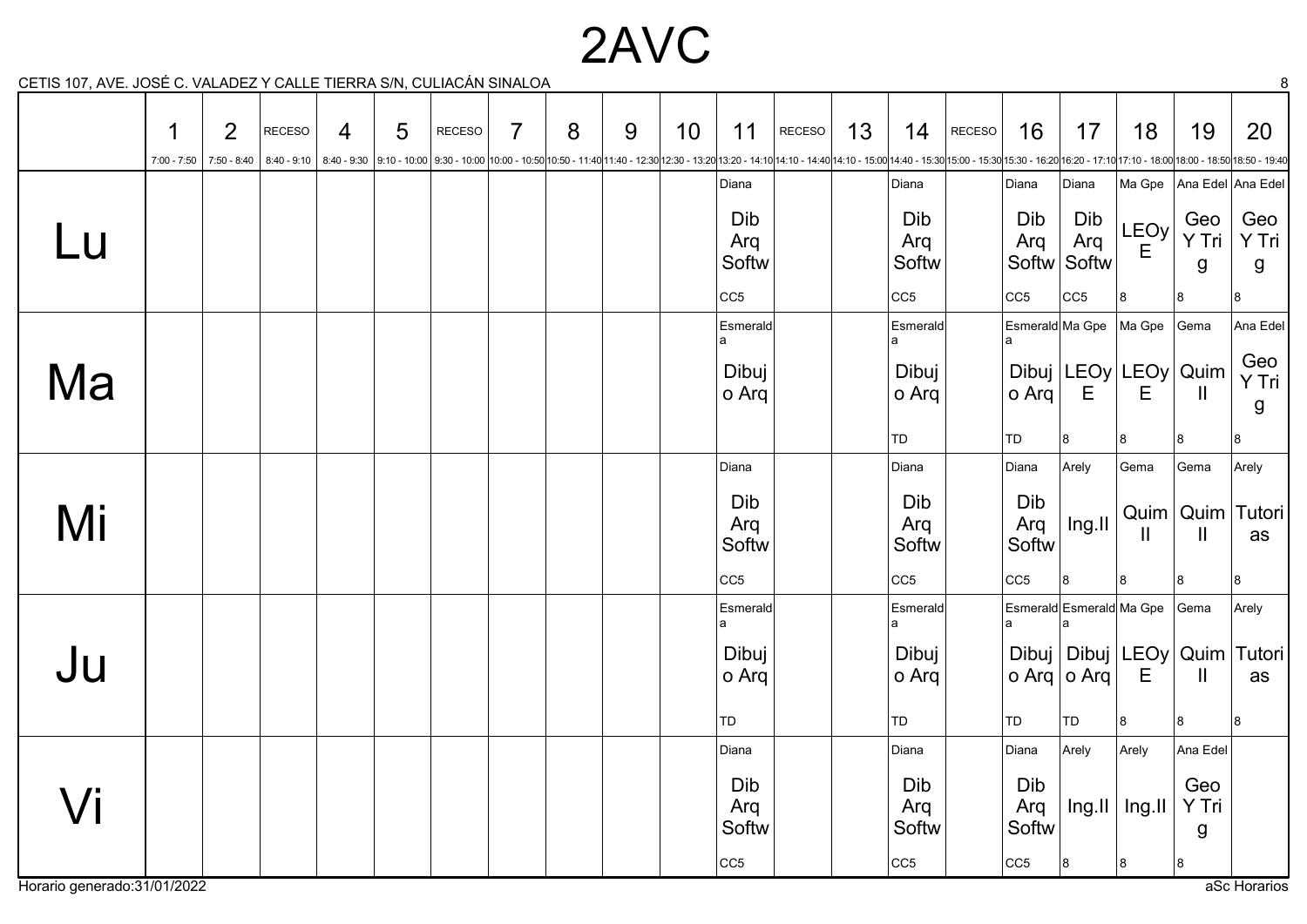# 2AVCO

CETIS 107, AVE. JOSÉ C. VALADEZ Y CALLE TIERRA S/N, CULIACÁN SINALOA 10

|        | 1<br>$7:00 - 7:50$ | $\overline{2}$<br>7:50 - 8:40 | RECESO | 4 | 5 | <b>RECESO</b><br>8:40 - 9:10   8:40 - 9:30   9:10 - 10:00   9:30 - 10:00   0:30 - 10:00   10:00 - 10:50   10:50 - 11:40 11:40 - 12:30   12:30 - 13:20   13:20 - 14:10   14:10 - 14:10   14:10 - 15:00   14:10 - 15:00   16:00 - 16:50   16:30 - | $\overline{7}$ | 8 | 9 | 10 | 11                                                                 | RECESO | 13 | 14                                                       | RECESO | 16                                          | 17                                                       | 18                                                          | 19                                                       | 20                                                       |
|--------|--------------------|-------------------------------|--------|---|---|-------------------------------------------------------------------------------------------------------------------------------------------------------------------------------------------------------------------------------------------------|----------------|---|---|----|--------------------------------------------------------------------|--------|----|----------------------------------------------------------|--------|---------------------------------------------|----------------------------------------------------------|-------------------------------------------------------------|----------------------------------------------------------|----------------------------------------------------------|
| Lu     |                    |                               |        |   |   |                                                                                                                                                                                                                                                 |                |   |   |    | Adriana<br>Form<br>Edos<br>Finan<br>$\mathbf C$<br>10 <sup>°</sup> |        |    | Carlos<br>Alb<br>Geo<br>Y Tri<br>g<br>10                 |        | Adriana<br>Reg<br>Inf<br>Enti<br>Econ<br>10 | Adriana<br>Reg<br>Inf<br>Enti<br>Econ<br>10 <sup>°</sup> | Adriana<br>Reg<br>Inf<br>Enti<br>Econ<br>10                 | Ma Gpe<br>LEOy<br>E<br>10                                | Carlos<br>Alb<br>Geo<br>Y Tri<br>g<br>10                 |
| Ma     |                    |                               |        |   |   |                                                                                                                                                                                                                                                 |                |   |   |    | Adriana<br>Form<br>Edos<br>Finan<br>$\mathbf C$<br>10              |        |    | Ma Gpe<br>LEOy<br>E<br>10 <sup>°</sup>                   |        | Arely<br>10                                 | Arely<br>$Ing.II$   Ing.II<br>10                         | Gema<br>Quim<br>$\mathbf{I}$<br>10                          | Adriana<br>Reg<br>Inf<br>Enti<br>Econ<br>10 <sup>1</sup> | Adriana<br>Reg<br>Inf<br>Enti<br>Econ<br>10              |
| Mi     |                    |                               |        |   |   |                                                                                                                                                                                                                                                 |                |   |   |    | Adriana<br>Form<br>Edos<br>Finan<br>$\mathbf C$<br>10 <sup>°</sup> |        |    | Ma Gpe<br>LEOy<br>E<br>10                                |        | Adriana<br>Reg<br>Inf<br>Enti<br>Econ<br>10 | Carlos<br>Alb<br>Geo<br>Y Tri<br>g<br>$10\,$             | Carlos<br>Alb<br>Geo<br>Y Tri<br>g<br>10 <sup>1</sup>       | Adriana<br>Reg<br>Inf<br>Enti<br>Econ<br>10 <sub>1</sub> | Adriana<br>Reg<br>Inf<br>Enti<br>Econ<br>10 <sup>°</sup> |
| Ju     |                    |                               |        |   |   |                                                                                                                                                                                                                                                 |                |   |   |    | Adriana<br>Reg<br>Inf<br>Enti<br>Econ<br>10 <sup>°</sup>           |        |    | Adriana<br>Reg<br>Inf<br>Enti<br>Econ<br>10              |        | Adriana<br>as<br>10                         | Ma Gpe<br>Е<br>10                                        | Gema<br>Tutori LEOy Quim<br>$\mathbf{H}$<br>10 <sub>1</sub> | Adriana<br>Reg<br>Inf<br>Enti<br>Econ<br>10              | Adriana<br>Reg<br>Inf<br>Enti<br>Econ<br>10 <sup>1</sup> |
| $\int$ |                    |                               |        |   |   |                                                                                                                                                                                                                                                 |                |   |   |    | Adriana<br>Reg<br>Inf<br>Enti<br>Econ<br>10 <sub>1</sub>           |        |    | Adriana<br>Reg<br>Inf<br>Enti<br>Econ<br>10 <sup>°</sup> |        | Arely<br>Ing.II<br>$ 10\rangle$             | Gema<br>Quim<br>Ш<br>10                                  | Gema<br>Quim<br>$\mathbf{  }$<br>10 <sup>°</sup>            | Adriana<br>Tutori<br>as<br>10                            |                                                          |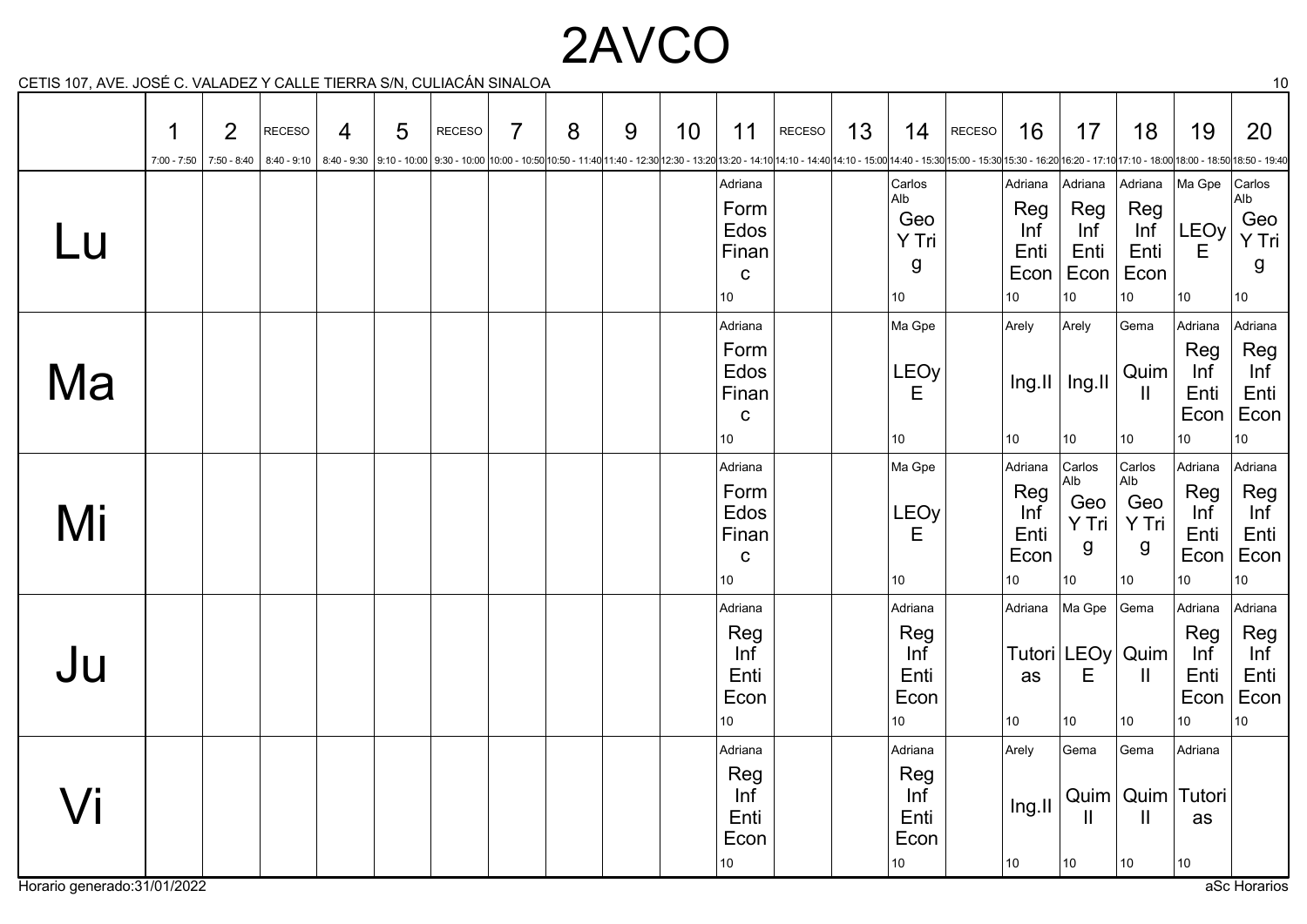# 2BVCO

CETIS 107, AVE. JOSÉ C. VALADEZ Y CALLE TIERRA S/N, CULIACÁN SINALOA 11

|                   | 1<br>7:00 - 7:50 | $\overline{2}$<br>7:50 - 8:40 | <b>RECESO</b><br>8:40 - 9:10 | 4 | 5 | <b>RECESO</b> | $\overline{7}$ | 8 | 9 | 10 | 11                                                    | RECESO | 13 | 14                                           | RECESO | 16                                                 | 17                                                          | 18                                                                        | 19                                       | 20<br>8:40-9:30 16:20 16:20 - 17:10 17:10 - 17:10 17:10 - 18:50 18:00 - 18:50 18:50 - 19:40 1:40 1:40 - 11:40 11:40 - 12:30 12:30 - 13:20 13:20 - 14:10 14:10 - 14:40 14:10 - 15:00 14:40 - 15:30 15:00 - 16:30 15:30 - 16:20 16:20 - |
|-------------------|------------------|-------------------------------|------------------------------|---|---|---------------|----------------|---|---|----|-------------------------------------------------------|--------|----|----------------------------------------------|--------|----------------------------------------------------|-------------------------------------------------------------|---------------------------------------------------------------------------|------------------------------------------|---------------------------------------------------------------------------------------------------------------------------------------------------------------------------------------------------------------------------------------|
| Lu                |                  |                               |                              |   |   |               |                |   |   |    | Claudia<br>Form<br>Edos<br>Finan<br>$\mathbf C$<br>11 |        |    | Ma Gpe<br><b>LEOy</b><br>E<br>11             |        | Reg<br>Inf<br>Enti<br>Econ<br>11                   | Reg<br>Inf<br>Enti<br>Econ<br>11                            | Ana Edel Ana Edel Ana Edel<br>Reg<br>Inf<br>Enti<br>Econ<br>11            | Carlos<br>Alb<br>Geo<br>Y Tri<br>g<br>11 |                                                                                                                                                                                                                                       |
| Ma                |                  |                               |                              |   |   |               |                |   |   |    | Claudia<br>Tutori<br>as<br>11                         |        |    | Arely<br>Ing.II<br>$ 11\rangle$              |        | Reg<br>Inf<br>Enti<br>Econ<br>11                   | Reg<br>Inf<br>Enti<br>11                                    | Ana Edel Ana Edel Ana Edel Ma Gpe<br>Reg<br>Enti<br>Econ  Econ<br>11      | E<br>11                                  | Gema<br>$Inf$ $LEOy   Quim$<br>$\mathbf{H}$<br>11                                                                                                                                                                                     |
| Mi                |                  |                               |                              |   |   |               |                |   |   |    | Claudia<br>Form<br>Edos<br>Finan<br>$\mathbf C$<br>11 |        |    | Carlos<br>Alb<br>Geo<br>Y Tri<br>g<br>11     |        | Carlos<br>Alb<br>Geo<br>Y Tri<br>$\mathsf g$<br>11 | Ma Gpe<br>Е<br>11                                           | Ma Gpe<br>LEOy LEOy <br>E<br>11                                           | Arely<br>Ing.II<br>11                    | Gema<br>Quim<br>Ш<br>11                                                                                                                                                                                                               |
| Ju                |                  |                               |                              |   |   |               |                |   |   |    | Claudia<br>Tutori<br>as<br>11                         |        |    | Ana Edel<br>Reg<br>Inf<br>Enti<br>Econ<br>11 |        | Reg<br>Inf<br>Enti<br>Econ<br>11                   | Ana Edel Ana Edel Arely<br>Reg<br>Inf<br>Enti<br>Econ<br>11 | Ing.II<br>11                                                              | Reg<br>Inf<br>Enti<br>Econ<br>11         | Ana Edel Ana Edel<br>Reg<br>Inf<br>Enti<br>Econ<br>11                                                                                                                                                                                 |
| $\sqrt{\text{i}}$ |                  |                               |                              |   |   |               |                |   |   |    | Claudia<br>Form<br>Edos<br>Finan<br>$\mathbf C$<br>11 |        |    | Carlos<br>Alb<br>Geo<br>Y Tri<br>g<br>11     |        | Reg<br>Inf<br>Enti<br>Econ<br>$ 11\rangle$         | Reg<br>Inf<br>Enti<br> 11                                   | Ana Edel Ana Edel Ana Edel Gema<br>Reg<br>Inf<br>Enti<br>Econ  Econ<br>11 | Quim<br>$\mathbf{H}$<br> 11              | Gema<br>  Quim  <br>$\mathbf{I}$<br> 11                                                                                                                                                                                               |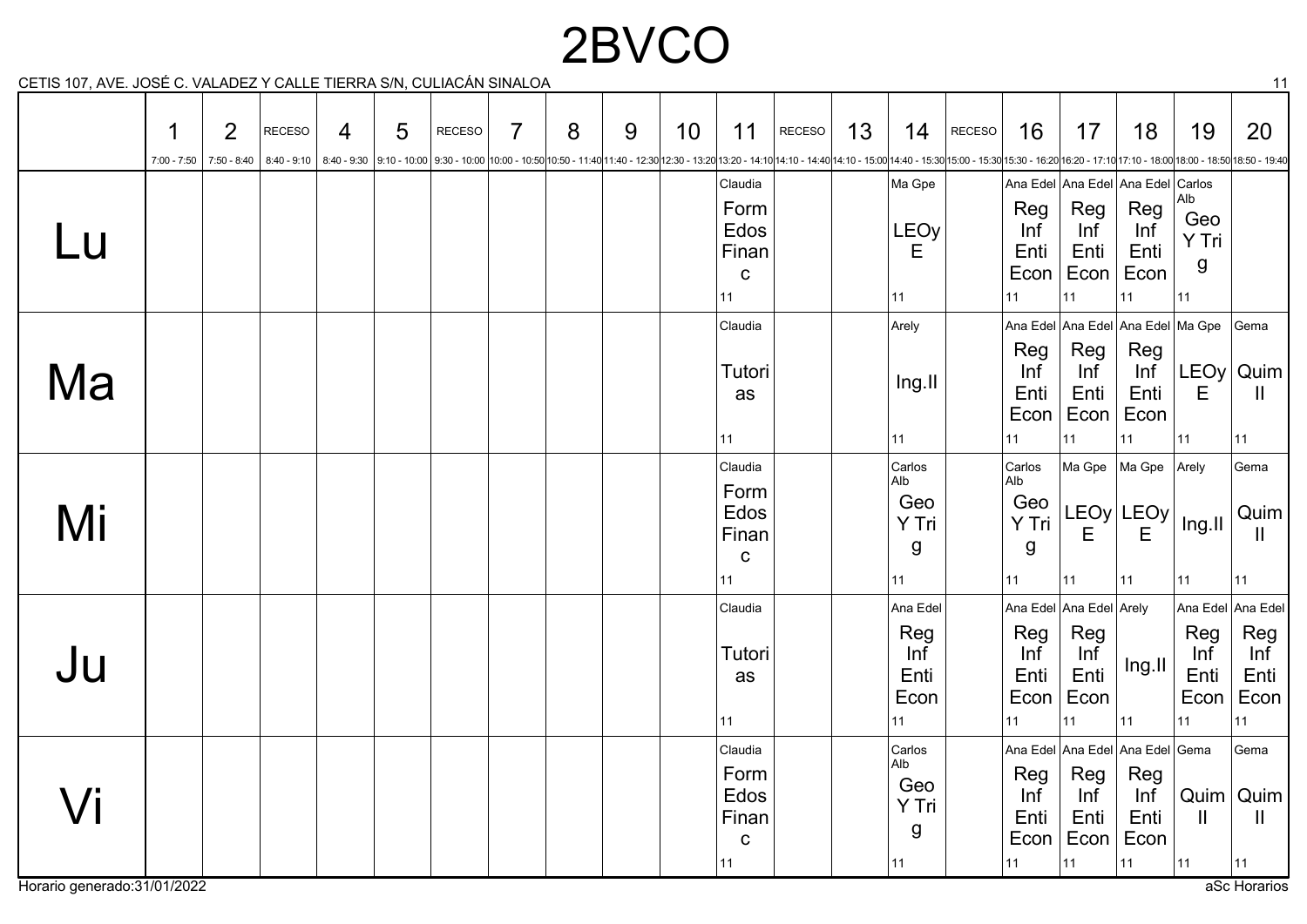## 2AVE

CETIS 107, AVE. JOSÉ C. VALADEZ Y CALLE TIERRA S/N, CULIACÁN SINALOA 9

|    | 1<br>$7:00 - 7:50$ | $\overline{2}$<br>$7:50 - 8:40$ | <b>RECESO</b> | 4 | 5 | <b>RECESO</b><br>8:40 - 9:10   8:40 - 9:30   9:10 - 10:00   9:30 - 10:00   9:30 - 10:00   10:00 - 10:50   10:50 - 11:40 11:40 - 12:30   12:30 - 13:20 13:20 - 14:10   14:10 - 14:40   14:10 - 15:30   16:50 - 15:30   15:00 - 16:20   16:50 - 16 | 7 | 8 | 9 | 10 | 11                            | RECESO | 13 | 14                                             | RECESO | 16                                                                                                              | 17                                                             | 18                                                  | 19                                         | 20                                                                                                                                                                    |
|----|--------------------|---------------------------------|---------------|---|---|--------------------------------------------------------------------------------------------------------------------------------------------------------------------------------------------------------------------------------------------------|---|---|---|----|-------------------------------|--------|----|------------------------------------------------|--------|-----------------------------------------------------------------------------------------------------------------|----------------------------------------------------------------|-----------------------------------------------------|--------------------------------------------|-----------------------------------------------------------------------------------------------------------------------------------------------------------------------|
| Lu |                    |                                 |               |   |   |                                                                                                                                                                                                                                                  |   |   |   |    | Enoc<br>Tutori<br>as<br>9     |        |    | Ivan<br>Mide<br>Sis<br>Electr<br>LAB.ELE<br>C. |        | Carlos<br>Alb<br>Geo<br>Y Tri<br>g<br>Ι9                                                                        | Pedro<br>Ш<br>9                                                | Pedro<br>$Quim$ Quim<br>$\mathbf{\mathsf{I}}$<br>9١ | Roberto<br>Imp<br>Sis<br>Elec<br>Analo     | Roberto<br><b>Imp</b><br>Sis<br>Elec<br>Analo<br>LABGELE LABGELE<br>C.                                                                                                |
| Ma |                    |                                 |               |   |   |                                                                                                                                                                                                                                                  |   |   |   |    | Enoc<br>LEOy<br>Е<br>9        |        |    | Ivan<br>Mide<br>Sis<br>Electr<br>LAB.ELE<br>C. |        | Ivan<br>Mide<br>Sis<br>C.                                                                                       | Ivan<br>Mide<br>Sis<br>Electr Electr<br>LAB.ELE LAB.ELE<br>IC. | Arely<br>Ing.II<br>9                                | Roberto<br><b>Imp</b><br>Sis<br>Elec<br>C. | Roberto<br><b>Imp</b><br>Sis<br>Elec<br>Analo Analo<br>$\begin{array}{ c c c }\n\hline\n\text{L} \text{AB} \text{GELE} & \text{L} \text{AB} \text{GELE}\n\end{array}$ |
| Mi |                    |                                 |               |   |   |                                                                                                                                                                                                                                                  |   |   |   |    | Enoc<br><b>LEOy</b><br>Е<br>9 |        |    | Ivan<br>Mide<br>Sis<br>Electr<br>LAB.ELE<br>C. |        | Ivan<br>Mide<br>Sis<br>Electr<br>LAB.ELE<br>C.                                                                  | Pedro<br>Ш<br>9                                                | Pedro<br>$Quim$ Quim<br>$\mathbf{\mathsf{I}}$<br>Ι9 | Roberto<br><b>Imp</b><br>Sis<br>Elec       | Roberto<br>Imp<br>Sis<br>Elec<br>Analo Analo<br>LABGELE LABGELE<br> C.                                                                                                |
| Ju |                    |                                 |               |   |   |                                                                                                                                                                                                                                                  |   |   |   |    | Enoc<br>LEOy<br>Е<br>9        |        |    | Enoc<br>Tutori<br>as<br>Ι9                     |        | Roberto<br>Imp<br>Sis<br>Elec                                                                                   | Roberto<br>Imp<br>Sis<br>Elec                                  | Roberto<br>Imp<br>Sis<br>Elec<br>Analo Analo Analo  | Arely<br>Ing.II<br>9                       | Carlos<br>Alb<br>Geo<br>Y Tri<br>g<br>l9.                                                                                                                             |
| Vi |                    |                                 |               |   |   |                                                                                                                                                                                                                                                  |   |   |   |    | Enoc<br><b>LEOy</b><br>E<br>9 |        |    | Ivan<br>Mide<br>Sis<br>Electr<br>LAB.ELE<br>C. |        | Roberto<br>Imp<br>Sis<br>Elec<br>Analo<br>$\left  \begin{matrix} \text{LARGE} \\ \text{C} \end{matrix} \right $ | Carlos<br>Alb<br>Geo<br>Y Tri<br>$\mathsf{g}$<br>ີ  ໑          | Carlos<br>Alb<br>Geo<br>Y Tri<br>$\mathsf g$<br> 9  | Arely<br>Ing.II<br>9                       |                                                                                                                                                                       |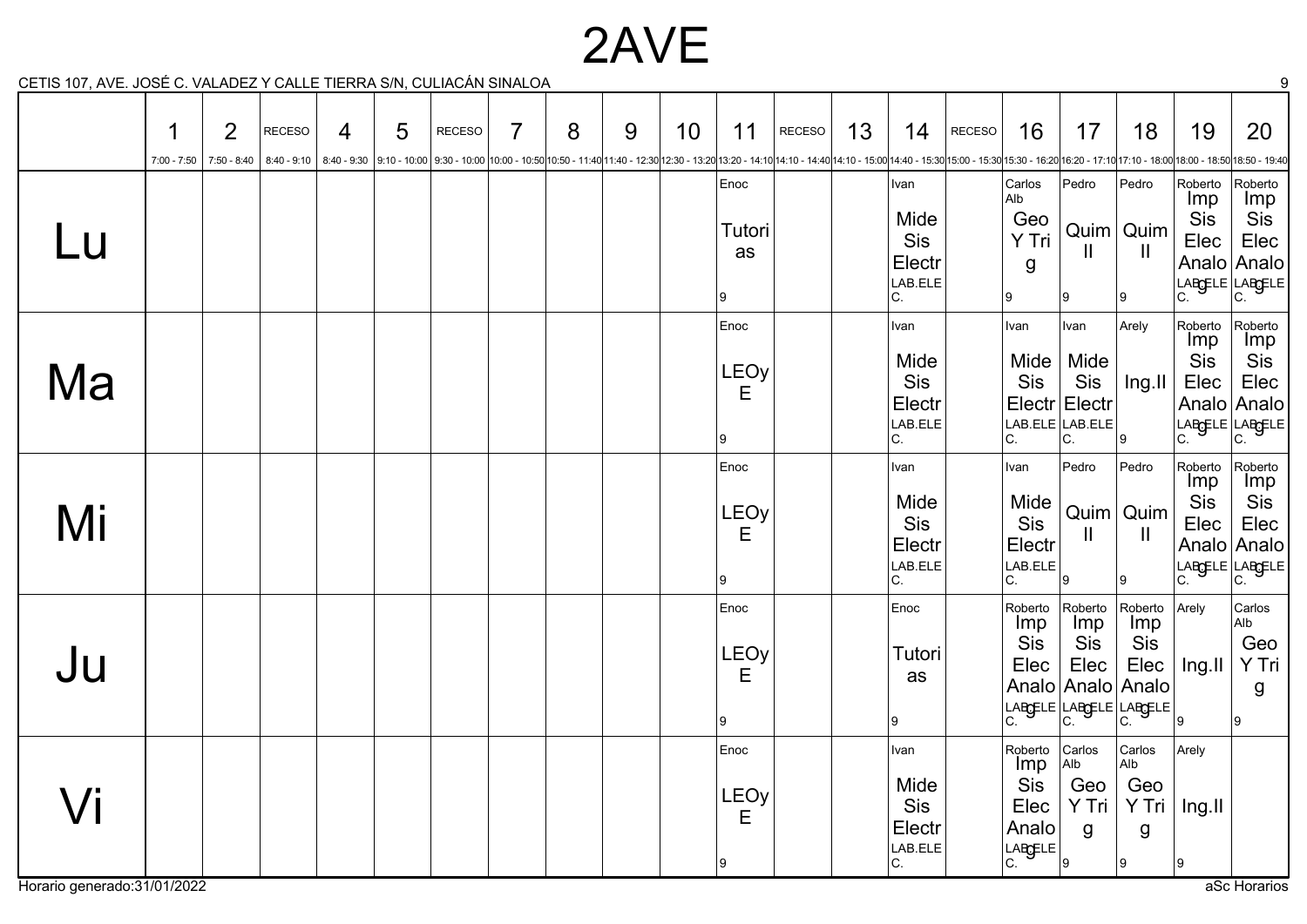## 2AVO

CETIS 107, AVE. JOSÉ C. VALADEZ Y CALLE TIERRA S/N, CULIACÁN SINALOA 12

|                   | 1<br>7:00 - 7:50 | $\overline{2}$<br>7:50 - 8:40 | RECESO | 4 | 5 | <b>RECESO</b> | $\overline{7}$ | 8 | 9 | 10 | 11                                                                        | RECESO | 13 | 14                                                                            | RECESO | 16                                       | 17                                          | 18                                                                    | 19                                                   | 20<br>8:40 - 9:10   8:40 - 9:10   9:10 - 10:00   9:30 - 10:00   9:30 - 10:00   10:00 - 10:00   10:00 - 10:00   10:00 - 11:40 11:40 - 12:30   12:30 - 13:20   13:20 - 14:10   14:10 - 14:40   14:10 - 15:00   14:10 - 15:30   15:00 - |
|-------------------|------------------|-------------------------------|--------|---|---|---------------|----------------|---|---|----|---------------------------------------------------------------------------|--------|----|-------------------------------------------------------------------------------|--------|------------------------------------------|---------------------------------------------|-----------------------------------------------------------------------|------------------------------------------------------|--------------------------------------------------------------------------------------------------------------------------------------------------------------------------------------------------------------------------------------|
| Lu                |                  |                               |        |   |   |               |                |   |   |    | Génesis<br>Ing.II                                                         |        |    | Papik<br>Ins<br>Conf<br>Sis<br>Oper                                           |        | │Ma Gpe │Ma Gpe<br>Е                     | LEOy LEOy<br>Е                              | Carlos<br>Alb<br>Geo<br>Y Tri<br>g                                    | Pedro<br>Quim<br>Ш                                   | Pedro<br>Quim<br>$\mathbf{I}$                                                                                                                                                                                                        |
| Ma                |                  |                               |        |   |   |               |                |   |   |    | 12 <sup>°</sup><br>Papik<br>Ins<br>Conf<br>Sis<br>Oper<br>CC <sub>1</sub> |        |    | CC <sub>1</sub><br>Guillermo<br>Gest<br>Arc<br><b>Disp</b><br>CC <sub>2</sub> |        | 12<br>Ma Gpe<br>Tutori<br>as<br>12       | 12<br>Génesis<br>12                         | 12 <sup>°</sup><br>Génesis<br>$\ln g$ .II   Ing.II<br>12 <sup>°</sup> | 12 <sup>°</sup><br>Pedro<br>Quim<br>Ш<br>$12 \,$     | 12<br>Pedro<br>Quim<br>$\mathbf{I}$<br>12                                                                                                                                                                                            |
| Mi                |                  |                               |        |   |   |               |                |   |   |    | Guillermo<br>Gest<br>Arc<br><b>Disp</b><br>CC <sub>3</sub>                |        |    | Papik<br>Ins<br>Conf<br>Sis<br>Oper<br>CC <sub>1</sub>                        |        | Ma Gpe<br>LEOy<br>Е<br>12                | Papik<br>Inst<br>Conf<br>Com<br>p<br> cc3   | Papik<br>Inst<br>Conf<br>Com<br>p<br> cc3                             | Papik<br>Inst<br>Conf<br>Com<br>p<br> cc3            | Carlos<br>Alb<br>Geo<br>Y Tri<br>g<br>12 <sup>°</sup>                                                                                                                                                                                |
| Ju                |                  |                               |        |   |   |               |                |   |   |    | Guillermo<br>Gest<br>Arc<br><b>Disp</b><br>CC <sub>3</sub>                |        |    | Ma Gpe<br><b>LEOy</b><br>Е<br>$12 \overline{ }$                               |        | Ma Gpe<br>Tutori<br>as<br>12             | Papik<br>Ins<br>Conf<br>Sis<br>Oper<br> cc3 | Papik<br>Ins<br>Conf<br><b>Sis</b><br>Oper<br>CC <sub>3</sub>         | Papik<br>Inst<br>Conf<br>Com<br>p<br>CC <sub>3</sub> | Papik<br>Inst<br>Conf<br>Com<br>p<br>12 <sup>°</sup>                                                                                                                                                                                 |
| $\sqrt{\text{i}}$ |                  |                               |        |   |   |               |                |   |   |    | Guillermo<br>Gest<br>Arc<br><b>Disp</b><br>CC <sub>3</sub>                |        |    | Papik<br>Ins<br>Conf<br>Sis<br>Oper<br>CC <sub>1</sub>                        |        | Carlos<br>Alb<br>Geo<br>Y Tri<br>g<br>12 | Papik<br>Inst<br>Conf<br>Com<br>p<br>12     | Papik<br>Inst<br>Conf<br>Com<br>p<br>CC <sub>1</sub>                  | Carlos<br>Alb<br>Geo<br>Y Tri<br>g<br>12             |                                                                                                                                                                                                                                      |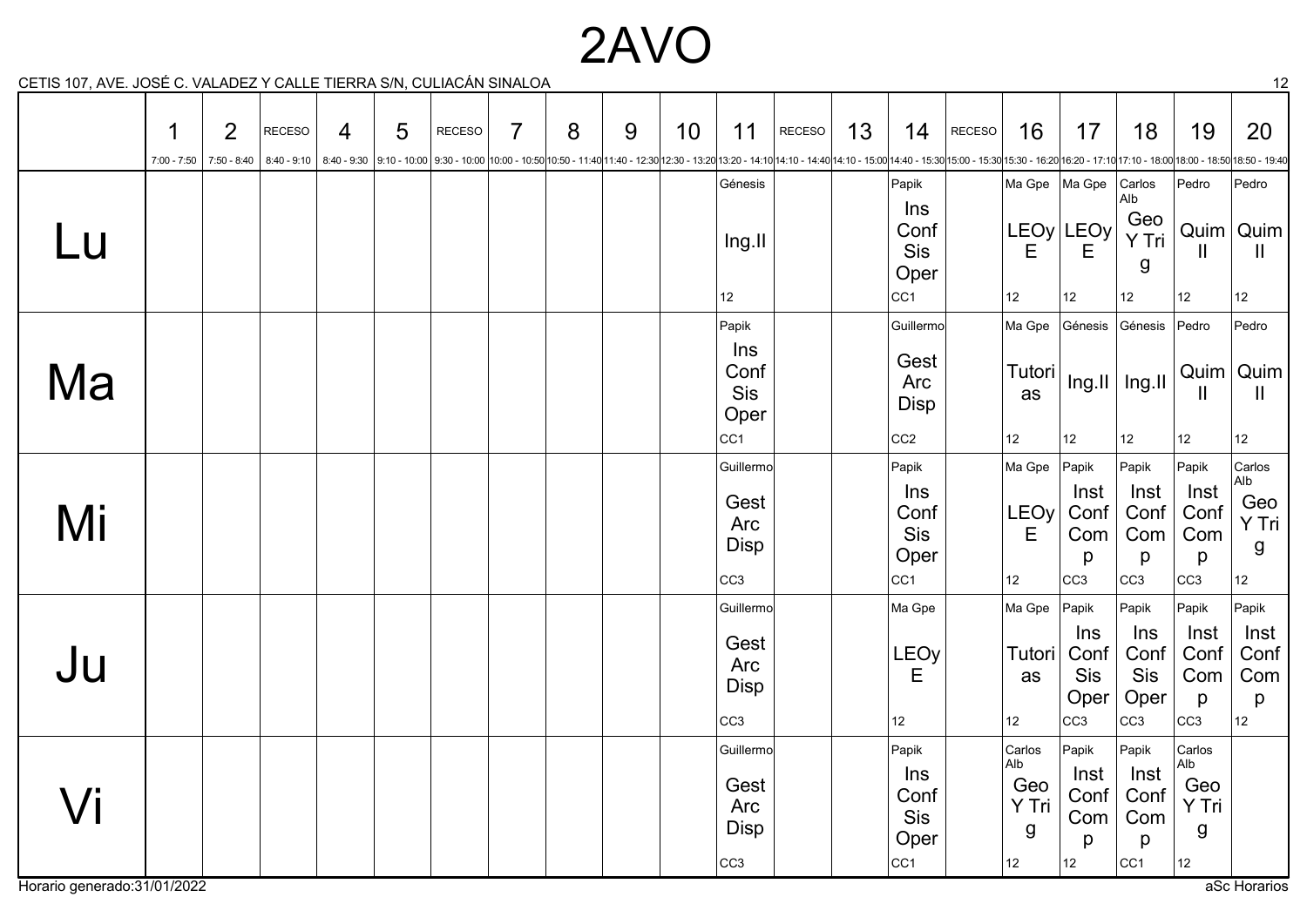### 2AVP

CETIS 107, AVE. JOSÉ C. VALADEZ Y CALLE TIERRA S/N, CULIACÁN SINALOA 7

|    | 1<br>$7:00 - 7:50$ | $\overline{2}$<br>7:50 - 8:40 | <b>RECESO</b> | 4 | 5 | RECESO | $\overline{7}$ | 8<br>8:40 - 9:10   8:40 - 9:30   9:10 - 10:00   9:30 - 10:00   9:30 - 10:00   10:00 - 10:50   10:50 - 11:40   11:40 - 12:30   12:30 - 13:20 13:20 - 14:10   14:10 - 14:40   14:10 - 15:30   16:00 - 15:30   15:00 - 16:20   16:50 - | 9 | 10 | 11                                          | RECESO | 13 | 14                         | RECESO | 16                   | 17                                          | 18                                          | 19                                                     | 20                            |
|----|--------------------|-------------------------------|---------------|---|---|--------|----------------|-------------------------------------------------------------------------------------------------------------------------------------------------------------------------------------------------------------------------------------|---|----|---------------------------------------------|--------|----|----------------------------|--------|----------------------|---------------------------------------------|---------------------------------------------|--------------------------------------------------------|-------------------------------|
|    |                    |                               |               |   |   |        |                |                                                                                                                                                                                                                                     |   |    | Lourdes                                     |        |    | Maria de                   |        | Rochin               | Rochin                                      | Rochin                                      | Rochin                                                 | Rochin                        |
| Lu |                    |                               |               |   |   |        |                |                                                                                                                                                                                                                                     |   |    | <b>LEOy</b><br>E                            |        |    | Jesus<br>Geo<br>Y Tri<br>g |        | Ap<br>Leng<br>Prog   | Ap<br>Leng<br>Prog                          | Ap<br>Leng<br>Prog                          | Ap<br><b>Dtos</b><br>Prog                              | Ap<br><b>Dtos</b><br>Prog     |
|    |                    |                               |               |   |   |        |                |                                                                                                                                                                                                                                     |   |    |                                             |        |    |                            |        | CC <sub>2</sub>      | CC <sub>2</sub>                             | CC5                                         | CC5                                                    | CC <sub>5</sub>               |
|    |                    |                               |               |   |   |        |                |                                                                                                                                                                                                                                     |   |    | Lourdes                                     |        |    | Maria de<br>Jesus          |        | Gema                 | Gema                                        | Rochin                                      | Rochin                                                 | Rochin                        |
| Ma |                    |                               |               |   |   |        |                |                                                                                                                                                                                                                                     |   |    | LEOy<br>Е                                   |        |    | Geo<br>Y Tri<br>g          |        | as                   | Tutori Quim<br>$\mathbf{H}$                 | Ap<br>Leng<br>Prog                          | Ap<br>Leng<br>Prog                                     | Ap<br>Leng<br>Prog            |
|    |                    |                               |               |   |   |        |                |                                                                                                                                                                                                                                     |   |    | $\overline{7}$                              |        |    |                            |        | 17                   | 17                                          | CC <sub>3</sub>                             | CC <sub>3</sub>                                        | CC <sub>3</sub>               |
|    |                    |                               |               |   |   |        |                |                                                                                                                                                                                                                                     |   |    | Lourdes                                     |        |    | Arely                      |        | Arely                | Gema                                        | Rochin                                      | Rochin                                                 | Rochin                        |
| Mi |                    |                               |               |   |   |        |                |                                                                                                                                                                                                                                     |   |    | <b>LEOy</b><br>E                            |        |    | Ing.II                     |        | Ing.II               | Ш                                           | Alg                                         | Alg                                                    | Quim Const Const Const<br>Alg |
|    |                    |                               |               |   |   |        |                |                                                                                                                                                                                                                                     |   |    | $\overline{7}$                              |        |    | 7                          |        | 17                   | 7                                           | 7                                           | 17                                                     | CC <sub>2</sub>               |
|    |                    |                               |               |   |   |        |                |                                                                                                                                                                                                                                     |   |    | Lourdes                                     |        |    | Maria de<br>Jesus          |        | Gema                 | Gema                                        | Rochin                                      | Rochin                                                 | Rochin                        |
| Ju |                    |                               |               |   |   |        |                |                                                                                                                                                                                                                                     |   |    | LEOy<br>Е                                   |        |    | Geo<br>Y Tri<br>g          |        | $\mathbf{  }$        | Ш                                           | Quim   Quim   Const   Const<br>Alg          | Alg                                                    | Ap<br>Leng<br>Prog            |
|    |                    |                               |               |   |   |        |                |                                                                                                                                                                                                                                     |   |    | $\overline{7}$                              |        |    | $\overline{7}$             |        | 17                   | 17                                          | $\overline{7}$                              | 17                                                     | CC <sub>2</sub>               |
| Vi |                    |                               |               |   |   |        |                |                                                                                                                                                                                                                                     |   |    | Maria de<br>Jesus<br>Geo<br>Y Tri<br>g<br>7 |        |    | Arely<br>Ing.II<br>17      |        | Gema<br>Tutori<br>as | Rochin<br>Ap<br><b>Dtos</b><br>Prog<br> CC5 | Rochin<br>Ap<br><b>Dtos</b><br>Prog<br> CC5 | Rochin<br>Ap<br><b>Dtos</b><br>Prog<br>CC <sub>5</sub> |                               |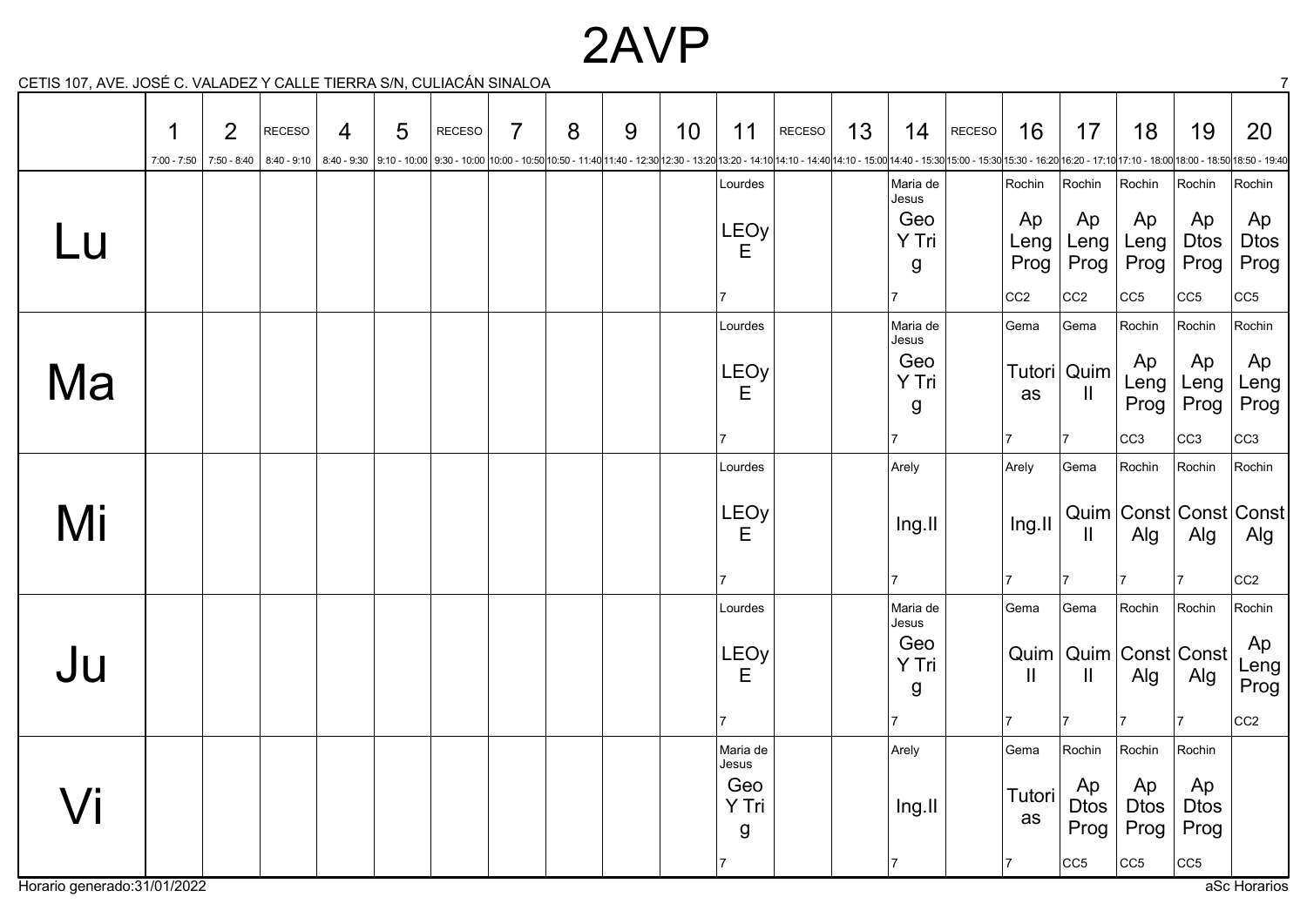### 4AMC

CETIS 107, AVE. JOSÉ C. VALADEZ Y CALLE TIERRA S/N, CULIACÁN SINALOA 15

|    | 1             | 2                                 | <b>RECESO</b> | 4                                                  | 5 | RECESO | $\overline{7}$                                    | 8                                                 | 9                            | 10                                                       | 11 | RECESO                                                                                                                                                                                                                          | 13 | 14 | RECESO | 16 | 17 | 18 | 19 | 20 |
|----|---------------|-----------------------------------|---------------|----------------------------------------------------|---|--------|---------------------------------------------------|---------------------------------------------------|------------------------------|----------------------------------------------------------|----|---------------------------------------------------------------------------------------------------------------------------------------------------------------------------------------------------------------------------------|----|----|--------|----|----|----|----|----|
|    | $7:00 - 7:50$ | 7:50 - 8:40                       | $8:40 - 9:10$ |                                                    |   |        |                                                   |                                                   |                              |                                                          |    | 8:40-9:30  9:10-10:00  9:30-10:00  9:30-10:00  9:30-10:00 -10:00 10:00-11:40  1:40-12:30  12:30 - 13:20  13:20-14:10  14:10-14:40   4:10-15:00   4:40-15:30   15:00-15:30   15:00-16:30 - 16:20   16:20 - 17:10   17:10 - 18:00 |    |    |        |    |    |    |    |    |
| Lu | Ecol<br>15    | Laura E   Luz Mari<br>Fís I<br>15 |               | Miguel<br>Sup<br>Ins<br>Electr<br>15 <sub>15</sub> |   |        | Miguel<br>Sup<br>Ins<br>Hidro<br>15 <sub>15</sub> | Miguel<br>Sup<br>ln s<br>Hidro<br>15 <sub>1</sub> | Olivia<br> Ing.IV <br>$15\,$ | Christian<br>Sup<br>Ins<br>Espe<br>$\mathbf C$<br>$15\,$ |    |                                                                                                                                                                                                                                 |    |    |        |    |    |    |    |    |
|    |               | Laura E Luz Mari                  |               | Miguel                                             |   |        | Miguel                                            | Miguel                                            | Olivia                       | Christian                                                |    |                                                                                                                                                                                                                                 |    |    |        |    |    |    |    |    |
| Ma | Ecol          | Fís I                             |               | Sup<br>Ins<br>Electr                               |   |        | Sup<br>Ins<br>Hidro                               | Sup<br>Ins<br>Hidro                               | $ $ Ing.IV $ $               | Sup<br>Ins<br><b>Espe</b><br>$\mathbf C$                 |    |                                                                                                                                                                                                                                 |    |    |        |    |    |    |    |    |
|    | 15            | 15                                |               | 15 <sub>15</sub>                                   |   |        | 15                                                | 15 <sub>15</sub>                                  | 15 <sub>15</sub>             | 15                                                       |    |                                                                                                                                                                                                                                 |    |    |        |    |    |    |    |    |
|    |               | Laura E   Luz Mari                |               | Miguel                                             |   |        | Miguel                                            | Ivan                                              | Olivia                       | Christian                                                |    |                                                                                                                                                                                                                                 |    |    |        |    |    |    |    |    |
| Mi | Ecol<br>15    | Fís I<br>15                       |               | Sup<br>Ins<br>Electr<br>15 <sup>15</sup>           |   |        | Sup<br>Ins<br>Hidro<br>15 <sub>15</sub>           | Cal<br>dif<br>15 <sub>15</sub>                    | $\ln g$ .IV<br>15            | Sup<br>Ins<br><b>Espe</b><br>$\mathbf c$<br>15           |    |                                                                                                                                                                                                                                 |    |    |        |    |    |    |    |    |
|    |               | Laura E   Luz Mari                |               | Miguel                                             |   |        | Miguel                                            | Ivan                                              | Olivia                       | Christian                                                |    |                                                                                                                                                                                                                                 |    |    |        |    |    |    |    |    |
| Ju | Ecol<br>15    | Fís I<br>15                       |               | Sup<br>Ins<br>Electr<br>15 <sub>15</sub>           |   |        | Sup<br>Ins<br>Hidro<br>15                         | Cal<br>dif<br>15 <sub>15</sub>                    | <b>Tutori</b><br>as<br>15    | Sup<br>Ins<br><b>Espe</b><br>$\mathbf C$<br>15           |    |                                                                                                                                                                                                                                 |    |    |        |    |    |    |    |    |
|    | Miguel        | Miguel                            |               | Miguel                                             |   |        | Ivan                                              | Ivan                                              | Olivia                       |                                                          |    |                                                                                                                                                                                                                                 |    |    |        |    |    |    |    |    |
| Vi | Sup<br>Ins    | Sup<br>Ins<br>Electr Electr<br>15 |               | Sup<br>Ins<br>Hidro<br>15 <sup>15</sup>            |   |        | Cal<br>dif                                        | Cal<br>dif<br>15                                  | Tutori<br>as                 |                                                          |    |                                                                                                                                                                                                                                 |    |    |        |    |    |    |    |    |
|    | 15            |                                   |               |                                                    |   |        | 15 <sub>15</sub>                                  |                                                   | 15                           |                                                          |    |                                                                                                                                                                                                                                 |    |    |        |    |    |    |    |    |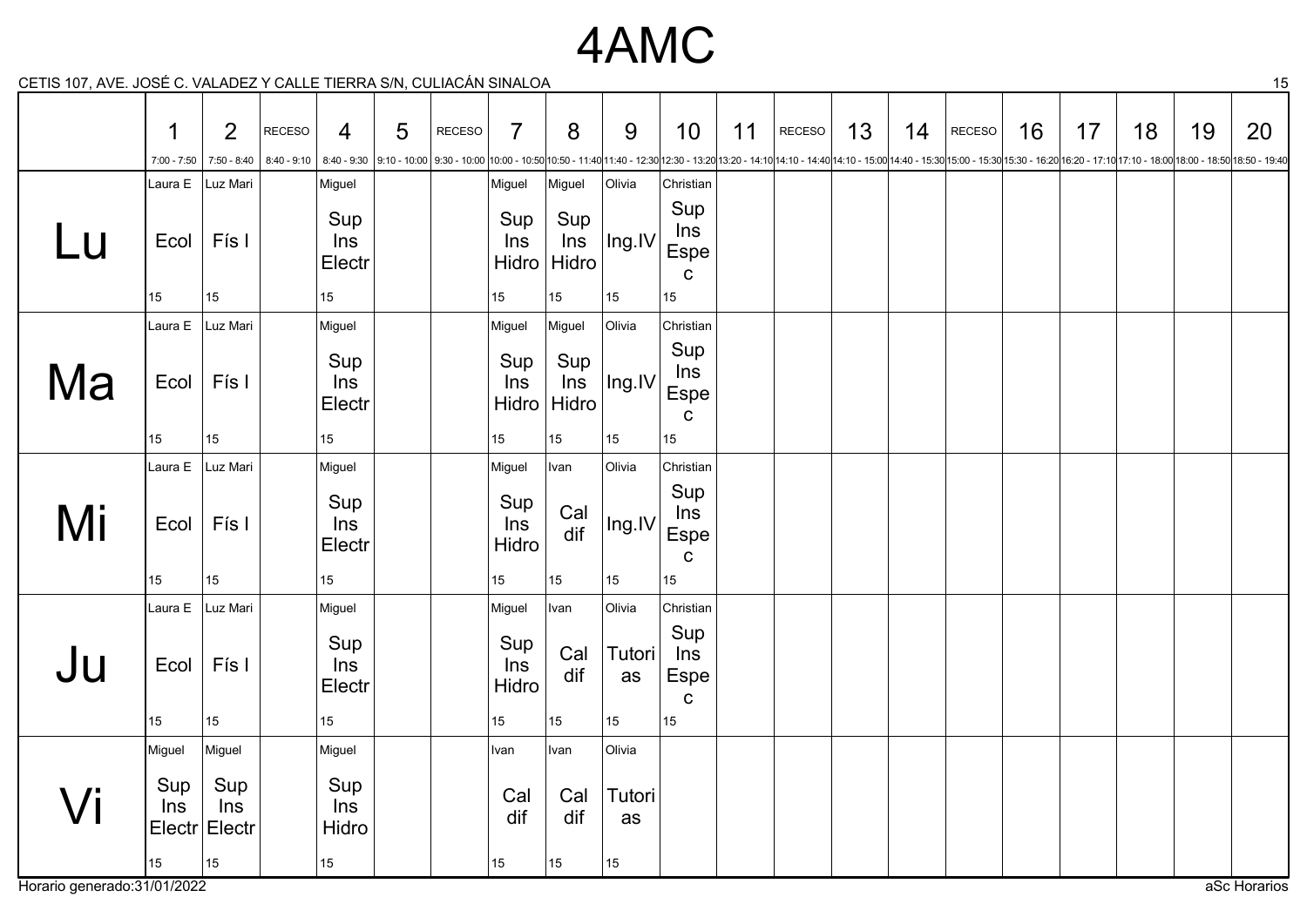### 4BMC

CETIS 107, AVE. JOSÉ C. VALADEZ Y CALLE TIERRA S/N, CULIACÁN SINALOA 16

|                             | 1<br>$7:00 - 7:50$                  | $\overline{2}$<br>$7:50 - 8:40$       | <b>RECESO</b><br>$8:40 - 9:10$ | $\overline{4}$        | 5 | RECESO | $\overline{7}$               | 8                                  | 9                                       | 10 <sup>°</sup>                       | 11 | RECESO<br>8:40 - 9:30 16:20 17:10 17:10 - 17:10 17:10 - 18:00 18:00 - 18:50 18:50 - 19:40 19:30 - 19:40 19:30 - 11:40 11:40 - 12:30 12:30 - 14:10 14:10 - 14:10 14:10 - 14:10 14:10 - 15:00 14:40 - 15:00 15:00 - 16:20 15:30 - 16:20 16: | 13 | 14 | RECESO | 16 | 17 | 18 | 19 | 20           |
|-----------------------------|-------------------------------------|---------------------------------------|--------------------------------|-----------------------|---|--------|------------------------------|------------------------------------|-----------------------------------------|---------------------------------------|----|-------------------------------------------------------------------------------------------------------------------------------------------------------------------------------------------------------------------------------------------|----|----|--------|----|----|----|----|--------------|
|                             | Miguel                              | Miguel                                |                                | Alexis                |   |        | Alexis                       |                                    | Christian Christian Génesis             |                                       |    |                                                                                                                                                                                                                                           |    |    |        |    |    |    |    |              |
| Lu                          | Sup<br>Ins                          | Sup<br>Ins<br>Electr Electr           |                                | Tutori<br>as          |   |        | Cal<br>dif                   | Sup<br>Ins<br>Espe<br>$\mathbf{C}$ | Sup<br>ln s<br>Espe<br>C                | Ecol                                  |    |                                                                                                                                                                                                                                           |    |    |        |    |    |    |    |              |
|                             | 16                                  | 16                                    |                                | 16                    |   |        | 16                           | 16                                 | 16<br>Christian Génesis                 | 16                                    |    |                                                                                                                                                                                                                                           |    |    |        |    |    |    |    |              |
| Ma                          | Miguel<br>Sup<br>Ins<br>Hidro<br>16 | Miguel<br>Sup<br>Ins<br>Hidro<br>16   |                                | Yobara<br>Fís I<br>16 |   |        | Alexis<br>Tutori<br>as<br>16 | Génesis<br>Ing.IV<br>16            | Sup<br>Ins<br>Espe<br>$\mathbf C$<br>16 | Ecol<br>16                            |    |                                                                                                                                                                                                                                           |    |    |        |    |    |    |    |              |
|                             | Miguel                              | Miguel                                |                                | Yobara                |   |        | Alexis                       | Génesis                            | Christian Génesis                       |                                       |    |                                                                                                                                                                                                                                           |    |    |        |    |    |    |    |              |
| Mi                          | Sup<br>Ins                          | Sup<br>Ins<br>Electr Electr           |                                | Fís I                 |   |        | Cal<br>dif                   | Ing.IV                             | Sup<br>Ins<br>Espe<br>$\mathbf C$       | Ecol                                  |    |                                                                                                                                                                                                                                           |    |    |        |    |    |    |    |              |
|                             | 16                                  | 16                                    |                                | 16                    |   |        | 16                           | 16                                 | 16                                      | 16                                    |    |                                                                                                                                                                                                                                           |    |    |        |    |    |    |    |              |
| Ju                          | Miguel<br>Sup<br>Ins                | Miguel<br>Sup<br>Ins<br>Electr Electr |                                | Yobara<br>Fís I       |   |        | Alexis<br>Cal<br>dif         | Génesis<br>Ing.IV                  | Miguel<br>Sup<br>Ins                    | Miguel<br>Sup<br>Ins<br>Hidro   Hidro |    |                                                                                                                                                                                                                                           |    |    |        |    |    |    |    |              |
|                             | 16                                  | 16                                    |                                | 16                    |   |        | 16                           | 16                                 | 16                                      | 16                                    |    |                                                                                                                                                                                                                                           |    |    |        |    |    |    |    |              |
|                             |                                     | Yobara                                |                                | Alexis                |   |        | Miguel                       | Miguel                             | Miguel                                  | Génesis                               |    |                                                                                                                                                                                                                                           |    |    |        |    |    |    |    |              |
| $J$ i                       |                                     | Fís I                                 |                                | Cal<br>dif            |   |        | Sup<br>Ins<br>Hidro          | Sup<br>Ins                         | Sup<br>Ins<br>Hidro   Hidro             | Ecol                                  |    |                                                                                                                                                                                                                                           |    |    |        |    |    |    |    |              |
|                             |                                     | 16                                    |                                | 16                    |   |        | 16                           | 16                                 | 16                                      | 16                                    |    |                                                                                                                                                                                                                                           |    |    |        |    |    |    |    |              |
| Horario generado:31/01/2022 |                                     |                                       |                                |                       |   |        |                              |                                    |                                         |                                       |    |                                                                                                                                                                                                                                           |    |    |        |    |    |    |    | aSc Horarios |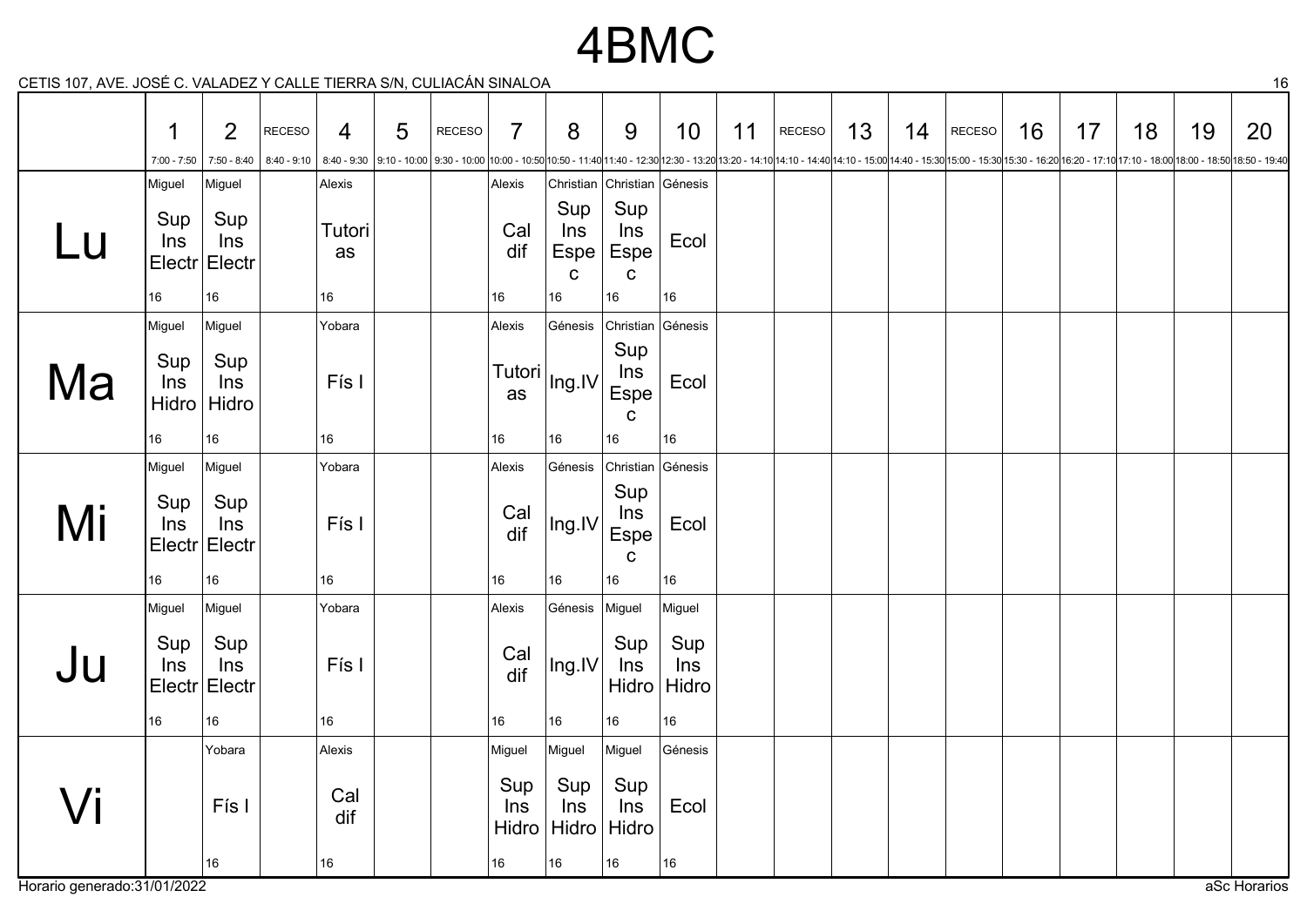## 4AMCO

CETIS 107, AVE. JOSÉ C. VALADEZ Y CALLE TIERRA S/N, CULIACÁN SINALOA 13

|    | 1                 | 2                 | RECESO | $\overline{4}$   | 5 | RECESO | $\overline{7}$                   | 8                                | 9                                | 10                          | 11 | RECESO | 13 | 14 | RECESO | 16 | 17 | 18 | 19                                                                                                                                                                                                                              | 20 |
|----|-------------------|-------------------|--------|------------------|---|--------|----------------------------------|----------------------------------|----------------------------------|-----------------------------|----|--------|----|----|--------|----|----|----|---------------------------------------------------------------------------------------------------------------------------------------------------------------------------------------------------------------------------------|----|
|    | $7:00 - 7:50$     | 7:50 - 8:40       |        |                  |   |        |                                  |                                  |                                  |                             |    |        |    |    |        |    |    |    | 8:40 - 9:10   8:40 - 9:10   8:40 - 9:10   9:10 - 10:00   9:30 - 10:00   10:00 - 10:00   10:50 - 10:00   10:50 - 11:40 11:40 - 12:30   12:30 - 12:30   12:30 - 12:20 14:10 - 12:30   14:10 - 12:00 14:40 - 15:00   14:10 - 15:00 |    |
|    | Luz Mari  Laura E |                   |        | Jose Ang         |   |        | Daniela                          | Daniela                          | Daniela                          | Olivia                      |    |        |    |    |        |    |    |    |                                                                                                                                                                                                                                 |    |
| Lu | Fís I<br>13       | Ecol<br>13        |        | Cal<br>dif<br>13 |   |        | Reg<br>Inf<br>Enti<br>Fabr<br>13 | Reg<br>Inf<br>Enti<br>Fabr<br>13 | Reg<br>Inf<br>Enti<br>Fabr<br>13 | Ing.IV<br>13                |    |        |    |    |        |    |    |    |                                                                                                                                                                                                                                 |    |
|    | Luz Mari Laura E  |                   |        | Jose Ang         |   |        | Daniela                          | Daniela                          | Daniela                          | Olivia                      |    |        |    |    |        |    |    |    |                                                                                                                                                                                                                                 |    |
| Ma | Fís I             | Ecol              |        | Cal<br>dif       |   |        | Reg<br>Inf<br>Enti<br>Fabr       | Reg<br>Inf<br>Enti<br>Fabr       | Reg<br>Inf<br>Enti<br>Fabr       | Ing.IV                      |    |        |    |    |        |    |    |    |                                                                                                                                                                                                                                 |    |
|    | 13                | 13                |        | 13               |   |        | 13                               | 13                               | 13                               | 13                          |    |        |    |    |        |    |    |    |                                                                                                                                                                                                                                 |    |
|    | Luz Mari Laura E  |                   |        | Gabriel          |   |        | Daniela                          | Daniela                          | Anallely                         | Anallely                    |    |        |    |    |        |    |    |    |                                                                                                                                                                                                                                 |    |
| Mi | Fís I             | Ecol              |        | Tutori<br>as     |   |        | Reg<br>Inf<br>Enti<br>Fabr       | Reg<br>Inf<br>Enti<br>Fabr       | Gen<br>Nom $ $                   | Gen<br>Nom<br>Electr Electr |    |        |    |    |        |    |    |    |                                                                                                                                                                                                                                 |    |
|    | 13                | 13                |        | 13               |   |        | 13                               | 13                               | cc3                              | cc3                         |    |        |    |    |        |    |    |    |                                                                                                                                                                                                                                 |    |
|    | Luz Mari Laura E  |                   |        | Gabriel          |   |        | Daniela                          | Daniela                          | Anallely                         | Anallely                    |    |        |    |    |        |    |    |    |                                                                                                                                                                                                                                 |    |
| Ju | Fís I             | Ecol              |        | Tutori<br>as     |   |        | Reg<br>Inf<br>Enti<br>Fabr       | Reg<br>Inf<br>Enti<br>Fabr       | Gen<br>Nom                       | Gen<br>Nom<br>Electr Electr |    |        |    |    |        |    |    |    |                                                                                                                                                                                                                                 |    |
|    | 13                | 13                |        | 13               |   |        | 13                               | 13                               | CC <sub>3</sub>                  | cc3                         |    |        |    |    |        |    |    |    |                                                                                                                                                                                                                                 |    |
|    |                   | Jose Ang Jose Ang |        | Olivia           |   |        | Daniela                          | Daniela                          | Anallely                         |                             |    |        |    |    |        |    |    |    |                                                                                                                                                                                                                                 |    |
| Vi | Cal<br>dif        | Cal<br>dif        |        | Ing.IV           |   |        | Reg<br>Inf<br>Enti<br>Fabr       | Reg<br>Inf<br>Enti<br>Fabr       | Gen<br>Nom<br>Electr             |                             |    |        |    |    |        |    |    |    |                                                                                                                                                                                                                                 |    |
|    | 13                | 13                |        | 13               |   |        | 13                               | 13                               | CC <sub>3</sub>                  |                             |    |        |    |    |        |    |    |    |                                                                                                                                                                                                                                 |    |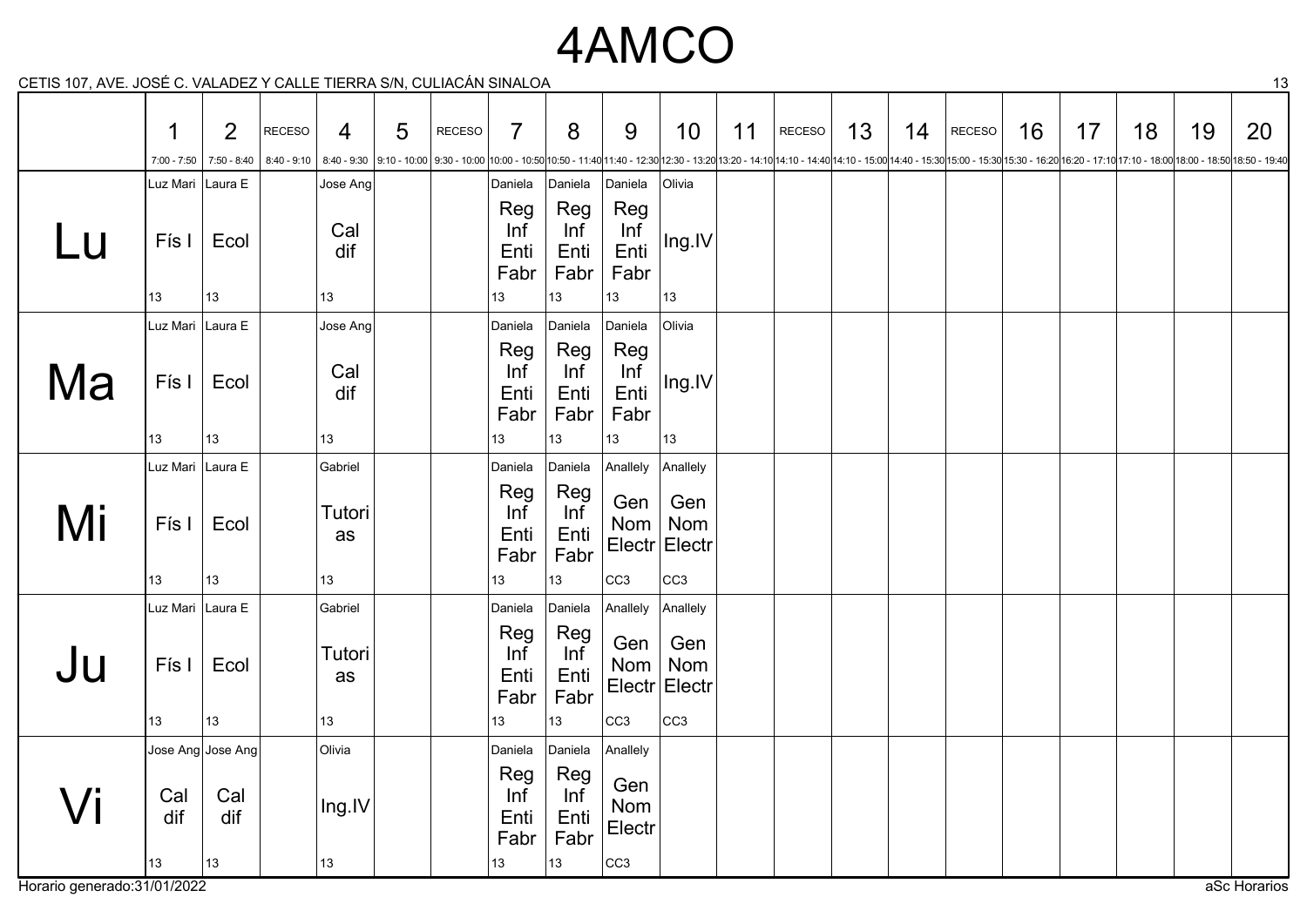## 4AME

CETIS 107, AVE. JOSÉ C. VALADEZ Y CALLE TIERRA S/N, CULIACÁN SINALOA 17

|    | 1                             | $\overline{2}$         | RECESO | $\overline{4}$                      | 5 | RECESO | 7                                                       | 8                                                                                                                                                                                                                              | 9                                           | 10                        | 11 | RECESO | 13 | 14 | RECESO | 16 | 17 | 18 | 19 | 20 |
|----|-------------------------------|------------------------|--------|-------------------------------------|---|--------|---------------------------------------------------------|--------------------------------------------------------------------------------------------------------------------------------------------------------------------------------------------------------------------------------|---------------------------------------------|---------------------------|----|--------|----|----|--------|----|----|----|----|----|
|    | 7:00 - 7:50                   | 7:50 - 8:40            |        |                                     |   |        |                                                         | 8:40 - 9:10 8:40 - 9:10 8:40 - 9:10 8:40 - 9:10 9:10 - 10:00 19:30 - 10:00 10:00 - 10:00 10:00 - 10:50 10:50 - 11:40 11:40 - 12:30 12:30 - 13:20 13:20 - 14:10 14:10 - 14:40 14:10 - 15:00 14:40 - 15:30 15:00 - 15:30 15:30 - |                                             |                           |    |        |    |    |        |    |    |    |    |    |
|    | Jose Ang Yobara               |                        |        | Laura E                             |   |        |                                                         | Marco A   Marco A                                                                                                                                                                                                              | Adolfo                                      | Luz Mari                  |    |        |    |    |        |    |    |    |    |    |
| Lu | Cal<br>dif<br>17              | Tutori<br>as<br>$17\,$ |        | Ecol<br>17                          |   |        | Man<br>Sis<br>Elec<br>C.                                | Man<br>Sis<br>Elec<br>$Pot$ $LAB. ELE$ $LAB. ELE$<br>С.                                                                                                                                                                        | Prog<br><b>PLC</b><br>Sis<br>Electr<br> CC4 | Fís I<br> 17              |    |        |    |    |        |    |    |    |    |    |
|    | Jose Ang Yobara               |                        |        | Laura E                             |   |        | Adolfo                                                  | Adolfo                                                                                                                                                                                                                         | Marco A Luz Mari                            |                           |    |        |    |    |        |    |    |    |    |    |
| Ma | Cal<br>dif<br>17              | Tutori<br>as<br>17     |        | Ecol<br>17                          |   |        | Prog<br><b>PLC</b><br>Sis<br>Electr<br>  <sub>CC4</sub> | Prog<br><b>PLC</b><br>Sis<br>Electr<br>CC4                                                                                                                                                                                     | Man<br>Sis<br>Elec<br>LABRE<br>C.           | Fís I<br> 17              |    |        |    |    |        |    |    |    |    |    |
|    |                               | Olivia                 |        |                                     |   |        | Adolfo                                                  | Adolfo                                                                                                                                                                                                                         | Marco A                                     | Luz Mari                  |    |        |    |    |        |    |    |    |    |    |
| Mi |                               | Ing.IV<br>17           |        | Laura E<br>Ecol<br>17               |   |        | Prog<br><b>PLC</b><br>Sis<br>C.                         | Prog<br><b>PLC</b><br>Sis<br>Electr Electr<br>С.                                                                                                                                                                               | Man<br>Sis<br>Elec<br>Pot<br>CC4            | Fís I<br> 17              |    |        |    |    |        |    |    |    |    |    |
|    |                               | Jose Ang Jose Ang      |        | Laura E                             |   |        | Adolfo                                                  | Adolfo                                                                                                                                                                                                                         | Marco A Luz Mari                            |                           |    |        |    |    |        |    |    |    |    |    |
| Ju | Cal<br>dif<br>17 <sub>1</sub> | Cal<br>dif<br>17       |        | Ecol<br>17                          |   |        | Prog<br><b>PLC</b><br>Sis<br> CC4                       | Prog<br><b>PLC</b><br>Sis<br>Electr Electr<br>CC4                                                                                                                                                                              | Man<br>Sis<br>Elec<br>Pot<br>CC4            | Fís I<br> 17              |    |        |    |    |        |    |    |    |    |    |
|    | <b>Olivia</b>                 | Olivia                 |        | Adolfo                              |   |        | Adolfo                                                  | Adolfo                                                                                                                                                                                                                         | Marco A   Marco A                           |                           |    |        |    |    |        |    |    |    |    |    |
| Vi | Ing.IV Ing.IV                 |                        |        | Prog<br><b>PLC</b><br>Sis<br>Electr |   |        | Prog<br><b>PLC</b><br>Sis                               | Prog<br><b>PLC</b><br>Sis<br>Electr Electr                                                                                                                                                                                     | Man<br>Sis<br>Elec<br>Pot                   | Man<br>Sis<br>Elec<br>Pot |    |        |    |    |        |    |    |    |    |    |
|    | 17                            | $17\,$                 |        | CC4                                 |   |        | CC4                                                     | CC4                                                                                                                                                                                                                            | CC4                                         | CC4                       |    |        |    |    |        |    |    |    |    |    |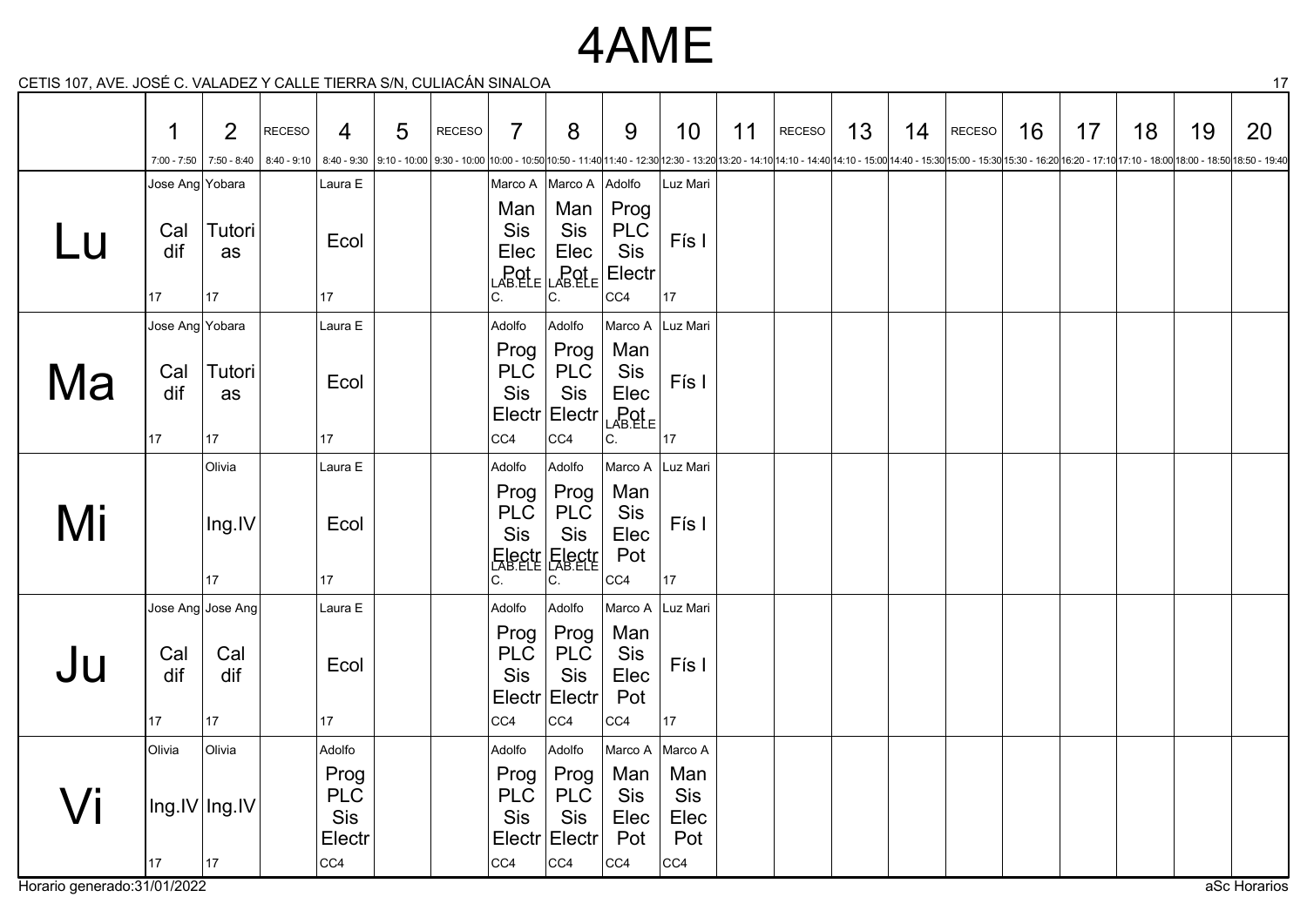## 4AMO

CETIS 107, AVE. JOSÉ C. VALADEZ Y CALLE TIERRA S/N, CULIACÁN SINALOA 14

|    | 1                                                  | $\overline{2}$                               | <b>RECESO</b> | $\overline{4}$                               | 5 | <b>RECESO</b> | $\overline{7}$                              | 8                                           | 9                              | 10                              | 11 | RECESO                                                                                                                                                                                                                          | 13 | 14 | RECESO | 16 | 17 | 18 | 19 | 20 |
|----|----------------------------------------------------|----------------------------------------------|---------------|----------------------------------------------|---|---------------|---------------------------------------------|---------------------------------------------|--------------------------------|---------------------------------|----|---------------------------------------------------------------------------------------------------------------------------------------------------------------------------------------------------------------------------------|----|----|--------|----|----|----|----|----|
|    | $7:00 - 7:50$<br>Flordayn Flordayn                 | 7:50 - 8:40                                  | $8:40 - 9:10$ | Luz Mari                                     |   |               |                                             | Flordayn Flordayn Laura E   Ivan            |                                |                                 |    | 8:40-9:30  9:10-10:00  9:30-10:00  9:30-10:00  9:30-10:00 -10:00 10:00-11:40 11:40-12:30 12:30 - 13:20 13:20-14:10 14:10-14:40 15:00 14:40-15:30 15:00-15:30 15:00-16:30 15:30-16:20 -16:20 16:20 - 17:10 17:10-18:00 18:00-18: |    |    |        |    |    |    |    |    |
| Lu | Ges<br>Inf<br>Soft<br>Lin<br>CC <sub>2</sub>       | Ges<br>Inf<br>Soft<br>Lin<br>CC <sub>2</sub> |               | Fís I<br>14                                  |   |               | Ges<br>Rec<br>Uso<br>Red<br>CC <sub>2</sub> | Ges<br>Rec<br>Uso<br>Red<br>CC <sub>2</sub> | Ecol<br>14                     | Cal<br>dif<br> 14               |    |                                                                                                                                                                                                                                 |    |    |        |    |    |    |    |    |
|    | Flordayn Flordayn                                  |                                              |               | Luz Mari                                     |   |               | Ivan                                        | Ivan                                        | Laura E                        |                                 |    |                                                                                                                                                                                                                                 |    |    |        |    |    |    |    |    |
| Ma | Ges<br>Inf<br>Soft<br>Lin<br>CC <sub>2</sub>       | Ges<br>Inf<br>Soft<br>Lin<br>CC2             |               | Fís I<br>14                                  |   |               | Cal<br>dif<br>14                            | Cal<br>dif<br>14                            | Ecol<br>14                     |                                 |    |                                                                                                                                                                                                                                 |    |    |        |    |    |    |    |    |
|    | Flordayn Flordayn                                  |                                              |               | Flordayn                                     |   |               | Ivan                                        |                                             | Luz Mari Laura E Flordayn      |                                 |    |                                                                                                                                                                                                                                 |    |    |        |    |    |    |    |    |
| Mi | Ges<br>Rec<br><b>Uso</b><br>Red<br>CC <sub>2</sub> | Ges<br>Rec<br>Uso<br>Red<br>CC2              |               | Ges<br>Inf<br>Soft<br>Lin<br>CC <sub>2</sub> |   |               | Cal<br>dif<br>14                            | Fís I<br> 14                                | Ecol<br>14                     | Tutori<br>as<br> 14             |    |                                                                                                                                                                                                                                 |    |    |        |    |    |    |    |    |
|    | Flordayn Flordayn                                  |                                              |               | Luz Mari                                     |   |               | Flordayn                                    | Flordayn Laura E Génesis                    |                                |                                 |    |                                                                                                                                                                                                                                 |    |    |        |    |    |    |    |    |
| Ju | Ges<br>Inf<br>Soft<br>Lin<br>CC <sub>2</sub>       | Ges<br>Inf<br>Soft<br>Lin<br>CC <sub>2</sub> |               | Fís I<br>14                                  |   |               | Ges<br>Rec<br>Uso<br>Red<br>CC <sub>2</sub> | Ges<br>Rec<br>Uso<br>Red<br>CC <sub>2</sub> | 14                             | Ecol   Ing.IV<br>14             |    |                                                                                                                                                                                                                                 |    |    |        |    |    |    |    |    |
|    | Flordayn Flordayn                                  |                                              |               | Flordayn                                     |   |               |                                             | Génesis Génesis                             | Flordayn Flordayn              |                                 |    |                                                                                                                                                                                                                                 |    |    |        |    |    |    |    |    |
| Vi | Ges<br>Inf<br>Soft<br>Lin<br>CC <sub>2</sub>       | Ges<br>Inf<br>Soft<br>Lin<br>CC <sub>2</sub> |               | Tutori<br>as<br>14                           |   |               | 14                                          | Ing.IV Ing.IV<br> 14                        | Ges<br>Rec<br>Uso<br>Red<br>14 | Ges<br>Rec<br>Uso<br>Red<br> 14 |    |                                                                                                                                                                                                                                 |    |    |        |    |    |    |    |    |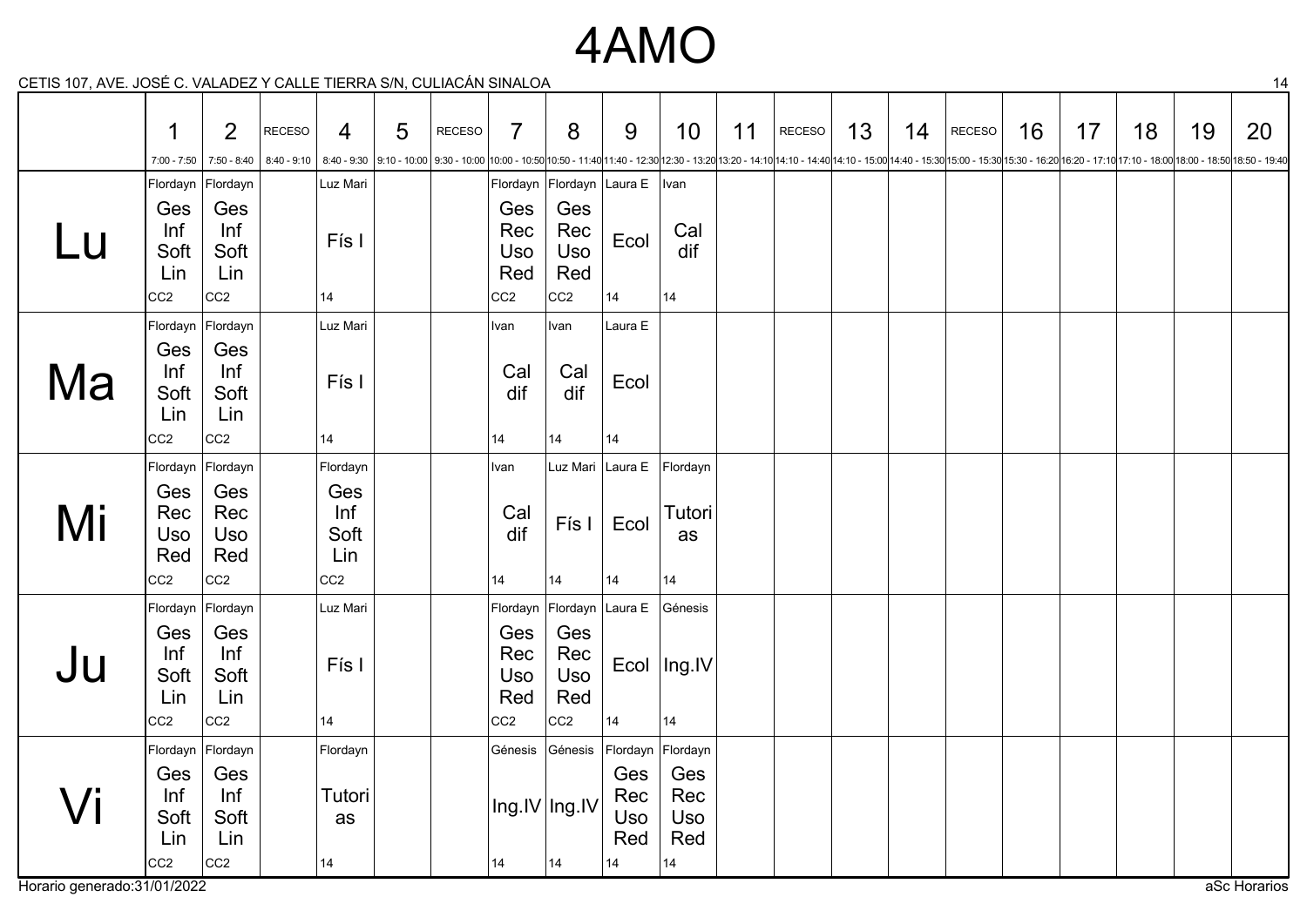#### 4AMP

CETIS 107, AVE. JOSÉ C. VALADEZ Y CALLE TIERRA S/N, CULIACÁN SINALOA 18

|    | 1                   | $\overline{2}$    | <b>RECESO</b> | $\overline{4}$  | 5 | RECESO | $\overline{7}$  | 8                                  | 9                | 10              | 11 | RECESO                                                                                                                                                                                                                         | 13 | 14 | RECESO | 16 | 17 | 18 | 19 | 20 |
|----|---------------------|-------------------|---------------|-----------------|---|--------|-----------------|------------------------------------|------------------|-----------------|----|--------------------------------------------------------------------------------------------------------------------------------------------------------------------------------------------------------------------------------|----|----|--------|----|----|----|----|----|
|    | 7:00 - 7:50         | 7:50 - 8:40       |               |                 |   |        |                 |                                    |                  |                 |    | 8:40 - 9:10   8:40 - 9:10   9:10 - 10:00   9:30 - 10:00   9:30 - 10:00   10:00 - 10:50   10:50 - 11:40 11:40 - 12:30   12:30 - 13:20 13:20 - 14:10 14:10 - 14:10   4:10 - 15:00   4:40 - 15:30   15:00 - 16:20   15:30 - 16:20 |    |    |        |    |    |    |    |    |
|    |                     | Fernando Fernando |               | Fernando        |   |        |                 | Fernando Fernando Jorge            | <b>Ibar</b>      | │Jorge<br>│Ibar |    |                                                                                                                                                                                                                                |    |    |        |    |    |    |    |    |
|    | Des                 | Des               |               | Des             |   |        | <b>Des</b>      | Des                                |                  | Const Const     |    |                                                                                                                                                                                                                                |    |    |        |    |    |    |    |    |
| LU | Aplic               | Aplic             |               | Aplic           |   |        | Aplic           | Aplic                              | pag              | pag             |    |                                                                                                                                                                                                                                |    |    |        |    |    |    |    |    |
|    | Serv                | Serv              |               | Serv            |   |        | Cte             | Cte                                | web              | web             |    |                                                                                                                                                                                                                                |    |    |        |    |    |    |    |    |
|    | CC <sub>1</sub>     | CC <sub>1</sub>   |               | CC <sub>1</sub> |   |        | 18              | $18\,$                             | CC <sub>2</sub>  | CC <sub>2</sub> |    |                                                                                                                                                                                                                                |    |    |        |    |    |    |    |    |
|    |                     | Jose Ang          |               | Fernando        |   |        |                 | Luz Mari Fernando Jorge            | Ibar             | Laura E         |    |                                                                                                                                                                                                                                |    |    |        |    |    |    |    |    |
|    |                     | Cal               |               | Des             |   |        |                 | Tutori                             | Const            |                 |    |                                                                                                                                                                                                                                |    |    |        |    |    |    |    |    |
| Ma |                     | dif               |               | Aplic<br>Cte    |   |        | Fís I           | as                                 | pag<br>web       | Ecol            |    |                                                                                                                                                                                                                                |    |    |        |    |    |    |    |    |
|    |                     |                   |               |                 |   |        |                 |                                    |                  |                 |    |                                                                                                                                                                                                                                |    |    |        |    |    |    |    |    |
|    |                     | 18                |               | CC <sub>1</sub> |   |        | 18              | 18                                 | CC <sub>2</sub>  | 18              |    |                                                                                                                                                                                                                                |    |    |        |    |    |    |    |    |
|    |                     | Jose Ang Fernando |               | Fernando        |   |        | Luz Mari Olivia |                                    | Jorge<br>Ibar    | Laura E         |    |                                                                                                                                                                                                                                |    |    |        |    |    |    |    |    |
|    | Cal                 | Des               |               | Des             |   |        |                 |                                    | Const            |                 |    |                                                                                                                                                                                                                                |    |    |        |    |    |    |    |    |
| Mi | dif                 | Aplic<br>Serv     |               | Aplic<br>Serv   |   |        |                 | Fís I $ $ Ing.IV                   | pag<br>web       | Ecol            |    |                                                                                                                                                                                                                                |    |    |        |    |    |    |    |    |
|    | 18                  | CC <sub>1</sub>   |               | CC <sub>1</sub> |   |        | 18              | 18                                 | CC <sub>2</sub>  | 18              |    |                                                                                                                                                                                                                                |    |    |        |    |    |    |    |    |
|    | Fernando Fernando   |                   |               | Fernando        |   |        | Luz Mari Olivia |                                    | Fernando Laura E |                 |    |                                                                                                                                                                                                                                |    |    |        |    |    |    |    |    |
|    |                     |                   |               |                 |   |        |                 |                                    |                  |                 |    |                                                                                                                                                                                                                                |    |    |        |    |    |    |    |    |
| Ju | <b>Des</b><br>Aplic | Des<br>Aplic      |               | Des<br>Aplic    |   |        |                 | $F$ ís I   Ing.IV                  | <b>Tutori</b>    | Ecol            |    |                                                                                                                                                                                                                                |    |    |        |    |    |    |    |    |
|    | Cte                 | Cte               |               | Cte             |   |        |                 |                                    | as               |                 |    |                                                                                                                                                                                                                                |    |    |        |    |    |    |    |    |
|    | CC <sub>1</sub>     | CC <sub>1</sub>   |               | CC <sub>1</sub> |   |        | 18              | 18                                 | 18               | 18              |    |                                                                                                                                                                                                                                |    |    |        |    |    |    |    |    |
|    |                     | Fernando Fernando |               | Jose Ang        |   |        |                 | Jose Ang Luz Mari Laura E   Olivia |                  |                 |    |                                                                                                                                                                                                                                |    |    |        |    |    |    |    |    |
|    |                     | Des               |               |                 |   |        |                 |                                    |                  |                 |    |                                                                                                                                                                                                                                |    |    |        |    |    |    |    |    |
| Vi | Des<br>Aplic        | Aplic             |               | Cal             |   |        | Cal             | Fís I                              |                  | Ecol   Ing.IV   |    |                                                                                                                                                                                                                                |    |    |        |    |    |    |    |    |
|    | Serv                | Serv              |               | dif             |   |        | dif             |                                    |                  |                 |    |                                                                                                                                                                                                                                |    |    |        |    |    |    |    |    |
|    | CC <sub>1</sub>     | CC1               |               | 18              |   |        | 18              | 18                                 | 18               | 18              |    |                                                                                                                                                                                                                                |    |    |        |    |    |    |    |    |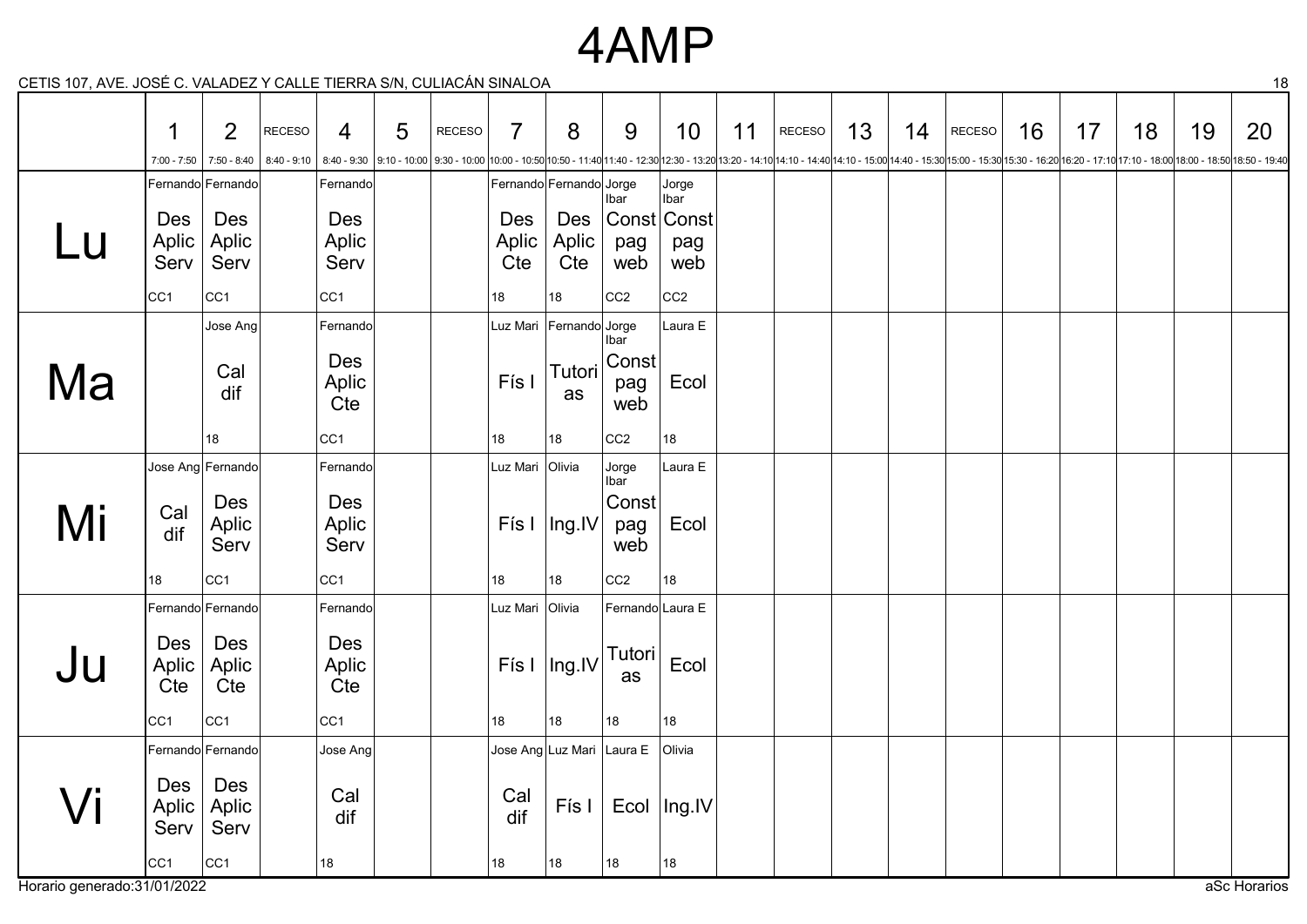## 4AVC

CETIS 107, AVE. JOSÉ C. VALADEZ Y CALLE TIERRA S/N, CULIACÁN SINALOA 15

|        | 1<br>$7:00 - 7:50$ | $\overline{2}$ | RECESO | $\overline{4}$ | 5 | <b>RECESO</b> | $\overline{7}$ | 8 | 9 | 10 | 11                   | RECESO | 13<br>7:50-8:40   8:40-9:10   8:40-9:10   8:40-9:30   9:10-10:00   9:30-10:00   9:30-10:00   9:30-10:00   9:30-10:00   9:00-11:40   1:40-12:30   12:30 - 13:20   13:20 - 14:10   4:10-14:10-14:40 14:10-15:00   4:40-15:30   15:00-16 | 14 | RECESO | 16                                | 17                                | 18                                | 19                                       | 20                  |
|--------|--------------------|----------------|--------|----------------|---|---------------|----------------|---|---|----|----------------------|--------|---------------------------------------------------------------------------------------------------------------------------------------------------------------------------------------------------------------------------------------|----|--------|-----------------------------------|-----------------------------------|-----------------------------------|------------------------------------------|---------------------|
|        |                    |                |        |                |   |               |                |   |   |    | Jose Ang             |        | Jose Ang                                                                                                                                                                                                                              |    |        | Sergio                            | Sergio                            | Selene                            | Lizbeth                                  | Sergio              |
| Lu     |                    |                |        |                |   |               |                |   |   |    | Cal<br>dif           |        | Cal<br>dif                                                                                                                                                                                                                            |    |        | Sup<br>Ins<br>Hidro               | Sup<br>Ins<br>Hidro               | Fís I                             | Ecol                                     | Tutori<br>as        |
|        |                    |                |        |                |   |               |                |   |   |    | 15                   |        | 15                                                                                                                                                                                                                                    |    |        | 15                                | 15                                | 15                                | 15                                       | 15 <sup>15</sup>    |
|        |                    |                |        |                |   |               |                |   |   |    | Jose Ang             |        | Miguel                                                                                                                                                                                                                                |    |        | Sergio                            | Sergio                            | Selene                            | Lizbeth                                  | Sergio              |
| Ma     |                    |                |        |                |   |               |                |   |   |    | Cal<br>dif           |        | Sup<br>Ins<br>Electr                                                                                                                                                                                                                  |    |        | Sup<br>Ins<br>Hidro               | Sup<br>Ins<br>Hidro               | Fís I                             | Ecol                                     | Tutori<br>as        |
|        |                    |                |        |                |   |               |                |   |   |    | 15 <sup>15</sup>     |        | 15 <sup>15</sup>                                                                                                                                                                                                                      |    |        | 15                                | 15 <sub>15</sub>                  | 15                                | 15 <sup>15</sup>                         | 15 <sup>15</sup>    |
|        |                    |                |        |                |   |               |                |   |   |    | Jose Ang             |        | Miguel                                                                                                                                                                                                                                |    |        | Génesis                           | Christian Selene                  |                                   | Lizbeth                                  | Sergio              |
| Mi     |                    |                |        |                |   |               |                |   |   |    | Cal<br>dif           |        | Sup<br><b>Ins</b><br>Electr                                                                                                                                                                                                           |    |        | Ing.IV                            | Sup<br>Ins<br>Espe<br>$\mathbf C$ | Fís I                             | Ecol                                     | Sup<br>Ins<br>Hidro |
|        |                    |                |        |                |   |               |                |   |   |    | 15                   |        | 15                                                                                                                                                                                                                                    |    |        | 15                                | 15                                | 15                                | 15                                       | 15 <sub>1</sub>     |
|        |                    |                |        |                |   |               |                |   |   |    | Miguel               |        | Miguel                                                                                                                                                                                                                                |    |        | Christian                         | Lizbeth                           | Selene                            | Génesis                                  | Sergio              |
| Ju     |                    |                |        |                |   |               |                |   |   |    | Sup<br>Ins<br>Electr |        | Sup<br>Ins<br>Electr                                                                                                                                                                                                                  |    |        | Sup<br>Ins<br>Espe<br>$\mathbf C$ | Ecol                              |                                   | Fís I $ $ Ing.IV                         | Sup<br>Ins<br>Hidro |
|        |                    |                |        |                |   |               |                |   |   |    | 15                   |        | 15                                                                                                                                                                                                                                    |    |        | 15 <sub>1</sub>                   | 15                                | 15                                | 15 <sub>1</sub>                          | 15                  |
|        |                    |                |        |                |   |               |                |   |   |    | Miguel               |        | Miguel                                                                                                                                                                                                                                |    |        | Sergio                            | Génesis                           | Christian                         | Christian                                |                     |
| $\int$ |                    |                |        |                |   |               |                |   |   |    | Sup<br>Ins<br>Electr |        | Sup<br>Ins<br>Electr                                                                                                                                                                                                                  |    |        | Sup<br>Ins<br>Hidro               | Ing.IV                            | Sup<br>Ins<br>Espe<br>$\mathbf C$ | Sup<br>Ins<br><b>Espe</b><br>$\mathbf C$ |                     |
|        |                    |                |        |                |   |               |                |   |   |    | 15                   |        | 15                                                                                                                                                                                                                                    |    |        | 15                                | 15                                | 15                                | 15                                       |                     |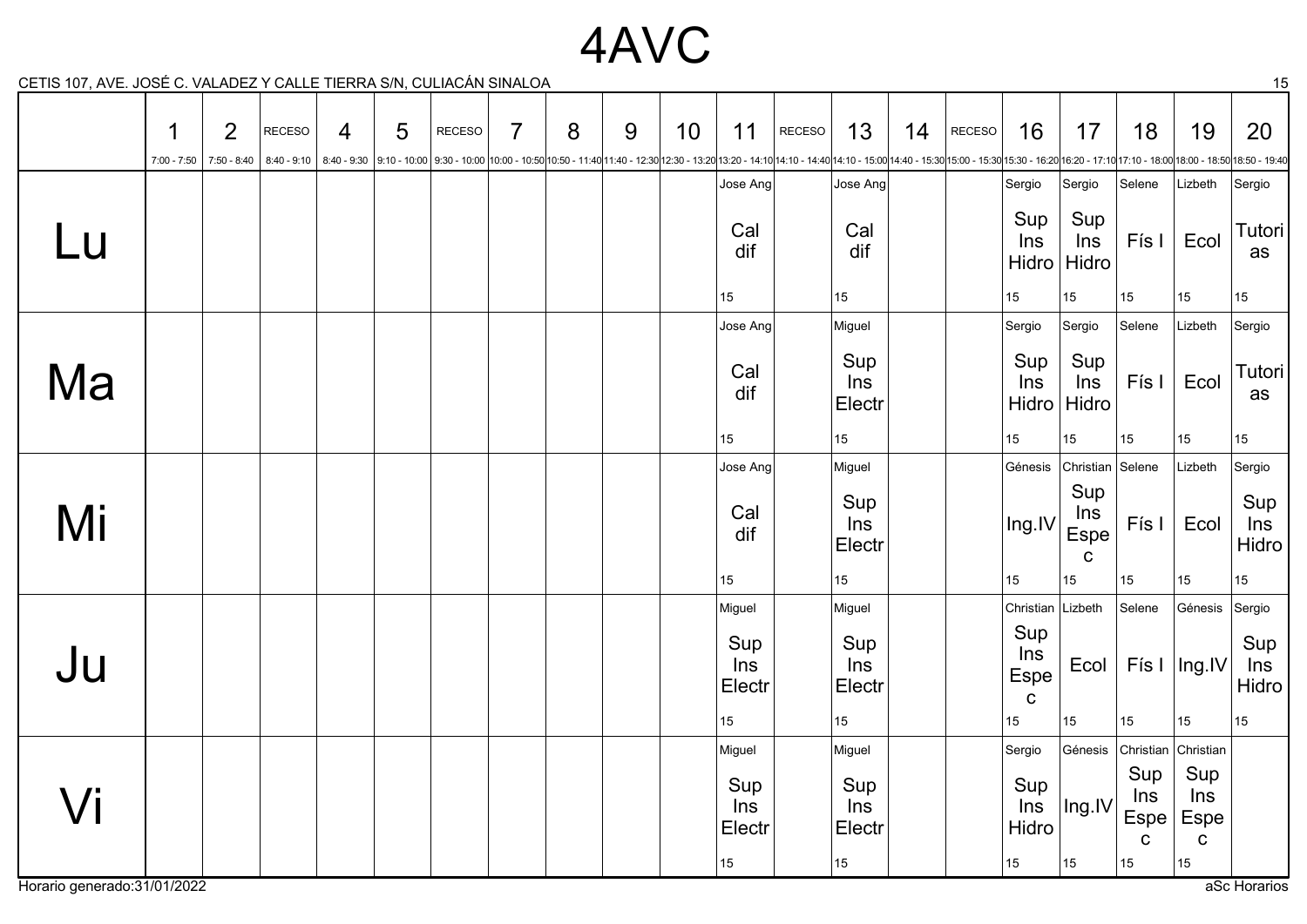# 4AVCO

CETIS 107, AVE. JOSÉ C. VALADEZ Y CALLE TIERRA S/N, CULIACÁN SINALOA 13

|    | 1             | $\overline{2}$ | <b>RECESO</b> | 4 | 5 | <b>RECESO</b> | $\overline{7}$ | 8 | 9 | 10 | 11                                         | RECESO | 13                                         | 14 | RECESO | 16                                 | 17                       | 18                                   | 19                                   | 20                                                                                                                                                                                                                                         |
|----|---------------|----------------|---------------|---|---|---------------|----------------|---|---|----|--------------------------------------------|--------|--------------------------------------------|----|--------|------------------------------------|--------------------------|--------------------------------------|--------------------------------------|--------------------------------------------------------------------------------------------------------------------------------------------------------------------------------------------------------------------------------------------|
|    | $7:00 - 7:50$ |                |               |   |   |               |                |   |   |    | Adrian                                     |        | Adrian                                     |    |        | Ivan                               | Selene                   | Lizbeth                              | Anallely                             | 7:50-8:40 15:30 15:30-16:20 16:20-17:10 17:10 - 17:10 17:10 - 18:00 18:00 - 11:50 9:30 - 10:00 9:30 - 10:00 10:00 - 11:40 11:40 - 12:30 12:30 - 13:20 13:20 - 14:10 14:10 - 14:40 14:10 - 15:00 14:40 - 15:30 15:00 - 15:30 15:<br>Génesis |
| Lu |               |                |               |   |   |               |                |   |   |    | Reg<br>Inf<br>Enti<br>Fabr                 |        | Reg<br>Inf<br>Enti<br>Fabr                 |    |        | Cal<br>dif                         | Fís I                    | Ecol                                 | Gen<br>Nom<br>Electr                 | $ $ Ing.IV                                                                                                                                                                                                                                 |
|    |               |                |               |   |   |               |                |   |   |    | 13                                         |        | 13                                         |    |        | 13                                 | 13                       | 13                                   | CC <sub>3</sub>                      | 13                                                                                                                                                                                                                                         |
|    |               |                |               |   |   |               |                |   |   |    | Ivan                                       |        | Adrian                                     |    |        | Anallely                           | Selene                   | Lizbeth                              | Adrian                               | Génesis                                                                                                                                                                                                                                    |
| Ma |               |                |               |   |   |               |                |   |   |    | Cal<br>dif                                 |        | Reg<br>Inf<br>Enti<br>Fabr                 |    |        | Gen<br>Nom<br>Electr               | Fís I                    | Ecol                                 | Reg<br>Inf<br>Enti<br>Fabr           | Ing.IV                                                                                                                                                                                                                                     |
|    |               |                |               |   |   |               |                |   |   |    | 13                                         |        | 13                                         |    |        | cc3                                | 13                       | 13                                   | 13                                   | 13                                                                                                                                                                                                                                         |
| Mi |               |                |               |   |   |               |                |   |   |    | Adrian<br>Reg<br>Inf<br>Enti<br>Fabr       |        | Adrian<br>Reg<br>Inf<br>Enti<br>Fabr       |    |        | Anallely<br>Gen<br>Nom<br>Electr   | Selene<br>Fís I          | Adrian<br>Reg<br>Inf<br>Enti<br>Fabr | Adrian<br>Reg<br>Inf<br>Enti<br>Fabr | Génesis<br>Ing.IV                                                                                                                                                                                                                          |
|    |               |                |               |   |   |               |                |   |   |    | 13                                         |        | 13                                         |    |        | cc3                                | 13                       | 13                                   | 13                                   | 13                                                                                                                                                                                                                                         |
|    |               |                |               |   |   |               |                |   |   |    | Adrian                                     |        | Adrian                                     |    |        | Anallely                           | Selene                   | Anallely                             | Lizbeth                              | Lizbeth                                                                                                                                                                                                                                    |
| Ju |               |                |               |   |   |               |                |   |   |    | Reg<br>Inf<br>Enti<br>Fabr                 |        | Reg<br>Inf<br>Enti<br>Fabr                 |    |        | Gen<br>Nom<br>Electr               | Fís I                    | Gen<br>Nom<br>Electr                 | Tutori<br>as                         | Ecol                                                                                                                                                                                                                                       |
|    |               |                |               |   |   |               |                |   |   |    | 13                                         |        | 13                                         |    |        | cc3                                | 13                       | 13                                   | 13                                   | 13                                                                                                                                                                                                                                         |
| Vi |               |                |               |   |   |               |                |   |   |    | Adrian<br>Reg<br>Inf<br>Enti<br>Fabr<br>13 |        | Adrian<br>Reg<br>Inf<br>Enti<br>Fabr<br>13 |    |        | Ivan<br>Cal<br>dif<br>$ 13\rangle$ | Ivan<br>Cal<br>dif<br>13 | Lizbeth<br>Tutori<br>as<br>13        | Lizbeth<br>Ecol<br>13                |                                                                                                                                                                                                                                            |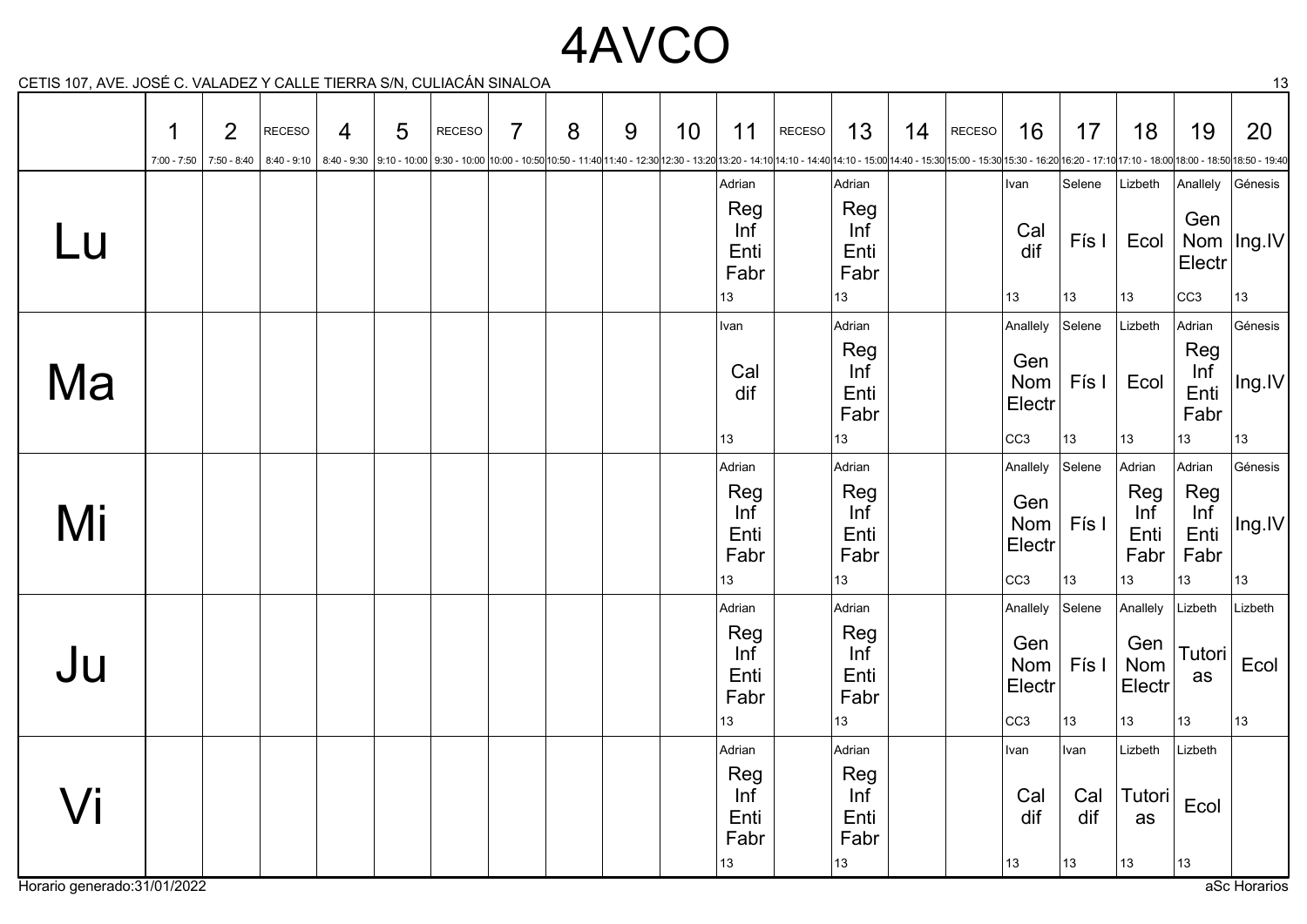# 4BVCO

CETIS 107, AVE. JOSÉ C. VALADEZ Y CALLE TIERRA S/N, CULIACÁN SINALOA 14

|                   | 1<br>$7:00 - 7:50$ | $\overline{2}$<br>7:50 - 8:40 | <b>RECESO</b> | $\overline{4}$ | 5 | <b>RECESO</b><br>830018:00 - 17:10 8:40 - 9:30 9:10 - 10:00 9:30 - 10:00 10:00 - 10:00 10:00 - 10:50 10:50 - 11:40 12:30 - 12:30 13:20 - 13:20 13:20 - 14:10 14:10 - 14:10 14:10 - 12:30 14:40 - 12:00 14:40 - 12:30 15:00 - 15:30 15:00 - 16:20 | $\overline{7}$ | 8 | 9 | 10 | 11         | RECESO | 13                   | 14 | RECESO | 16                         | 17                         | 18                         | 19            | 20                         |
|-------------------|--------------------|-------------------------------|---------------|----------------|---|--------------------------------------------------------------------------------------------------------------------------------------------------------------------------------------------------------------------------------------------------|----------------|---|---|----|------------|--------|----------------------|----|--------|----------------------------|----------------------------|----------------------------|---------------|----------------------------|
|                   |                    |                               |               |                |   |                                                                                                                                                                                                                                                  |                |   |   |    | Levy       |        | Laura E              |    |        | Adrian                     | Adrian                     | Anallely                   | Selene        |                            |
| Lu                |                    |                               |               |                |   |                                                                                                                                                                                                                                                  |                |   |   |    | Cal<br>dif |        | Ecol                 |    |        | Reg<br>Inf<br>Enti<br>Fabr | Reg<br>Inf<br>Enti<br>Fabr | Gen<br>Nom<br>Electr       | Fís I         |                            |
|                   |                    |                               |               |                |   |                                                                                                                                                                                                                                                  |                |   |   |    | 14         |        | 14                   |    |        | 14                         | 14                         | CC <sub>3</sub>            | 14            |                            |
|                   |                    |                               |               |                |   |                                                                                                                                                                                                                                                  |                |   |   |    | Levy       |        | Laura E              |    |        | Adrian                     | Adrian                     | Anallely                   | Selene        | Adrian                     |
| Ma                |                    |                               |               |                |   |                                                                                                                                                                                                                                                  |                |   |   |    | Cal<br>dif |        | Ecol                 |    |        | Reg<br>Inf<br>Enti<br>Fabr | Reg<br>Inf<br>Enti<br>Fabr | Gen<br>Nom<br>Electr       | Fís I         | Tutori<br>as               |
|                   |                    |                               |               |                |   |                                                                                                                                                                                                                                                  |                |   |   |    | 14         |        | 14                   |    |        | 14                         | 14                         | 14                         | 14            | 14                         |
|                   |                    |                               |               |                |   |                                                                                                                                                                                                                                                  |                |   |   |    | Levy       |        | Laura E              |    |        | Adrian                     | Adrian                     | Anallely                   | Selene        | Adrian                     |
| Mi                |                    |                               |               |                |   |                                                                                                                                                                                                                                                  |                |   |   |    | Cal<br>dif |        | Ecol                 |    |        | Reg<br>Inf<br>Enti<br>Fabr | Reg<br>Inf<br>Enti<br>Fabr | Gen<br>Nom<br>Electr       | Fís I         | Reg<br>Inf<br>Enti<br>Fabr |
|                   |                    |                               |               |                |   |                                                                                                                                                                                                                                                  |                |   |   |    | 14         |        | 14                   |    |        | 14                         | 14                         | 14                         | 14            | 14                         |
|                   |                    |                               |               |                |   |                                                                                                                                                                                                                                                  |                |   |   |    | Génesis    |        | Laura E              |    |        | Adrian                     | Adrian                     | Adrian                     | Selene        | Anallely                   |
| Ju                |                    |                               |               |                |   |                                                                                                                                                                                                                                                  |                |   |   |    | Ing.IV     |        | Ecol                 |    |        | Reg<br>Inf<br>Enti<br>Fabr | Reg<br>Inf<br>Enti<br>Fabr | Reg<br>Inf<br>Enti<br>Fabr | Fís I         | Gen<br>Nom<br>Electr       |
|                   |                    |                               |               |                |   |                                                                                                                                                                                                                                                  |                |   |   |    | 14         |        | 14                   |    |        | 14                         | 14                         | 14                         | 14            | CC3                        |
|                   |                    |                               |               |                |   |                                                                                                                                                                                                                                                  |                |   |   |    | Levy       |        | Anallely             |    |        | Adrian                     | Adrian                     | Génesis                    | Génesis       | Adrian                     |
| $\sqrt{\text{i}}$ |                    |                               |               |                |   |                                                                                                                                                                                                                                                  |                |   |   |    | Cal<br>dif |        | Gen<br>Nom<br>Electr |    |        | Reg<br>Inf<br>Enti<br>Fabr | Reg<br>Inf<br>Enti<br>Fabr |                            | Ing.IV Ing.IV | <b>Tutori</b><br>as        |
|                   |                    |                               |               |                |   |                                                                                                                                                                                                                                                  |                |   |   |    | 14         |        | CC <sub>3</sub>      |    |        | 14                         | 14                         | 14                         | 14            | 14                         |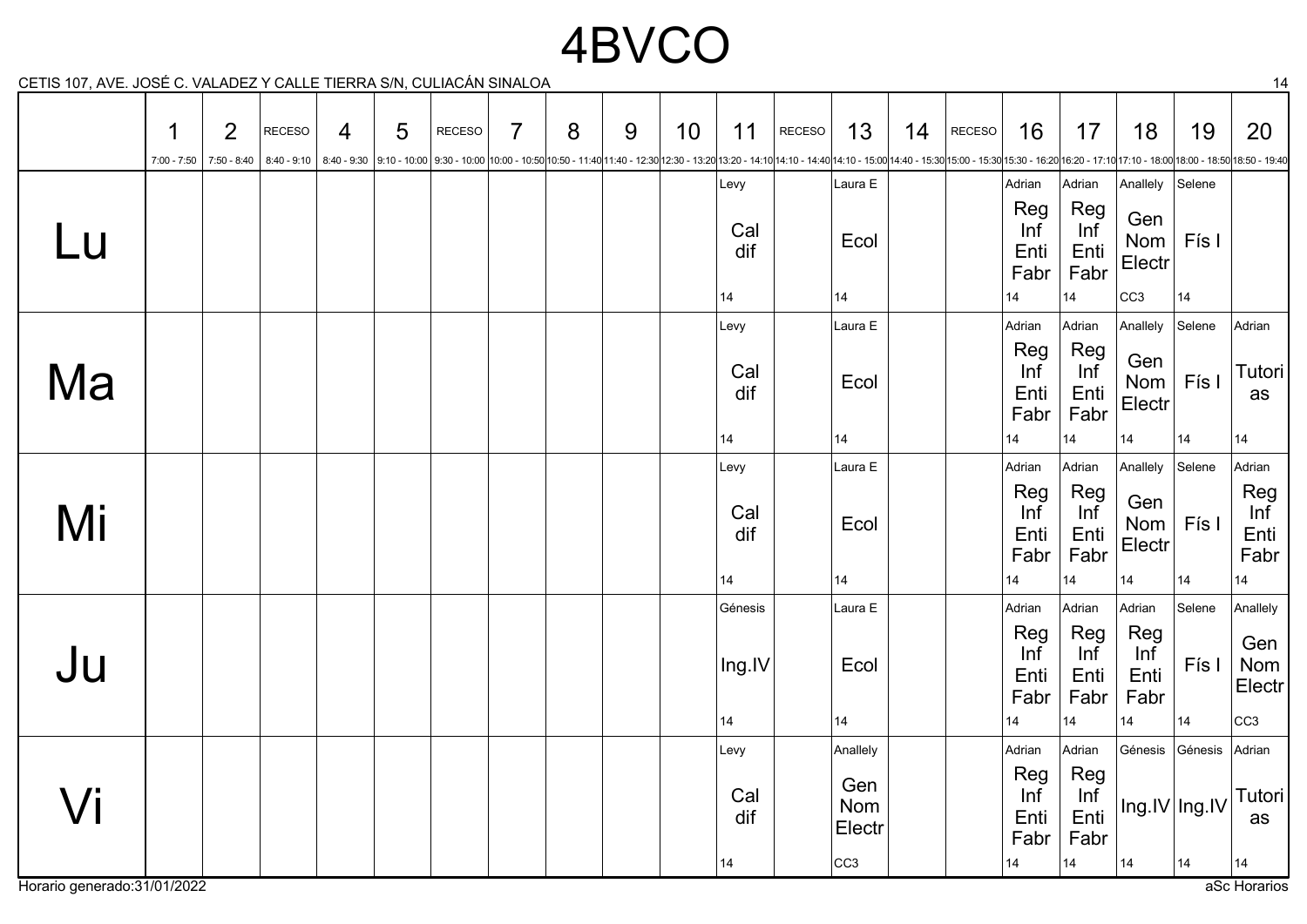### 4AVE

CETIS 107, AVE. JOSÉ C. VALADEZ Y CALLE TIERRA S/N, CULIACÁN SINALOA 17

|                   | 1<br>$7:00 - 7:50$ | $\overline{2}$ | RECESO | 4 | 5 | <b>RECESO</b> | $\overline{7}$ | 8 | 9 | 10 | 11                      | RECESO | 13                                                   | 14 | RECESO | 16                                                    | 17                               | 18<br>7:50-8:40 15:30 16:30 - 17:10 17:10 - 17:10 17:10 - 18:00 18:00 - 18:50 18:50 - 19:40 - 18:00 10:00 - 11:40 11:40 - 12:30 12:30 - 13:20 13:20 - 14:10 14:10 - 14:40 14:10 - 15:00 14:40 - 15:30 15:00 - 15:30 15:30 - 16:20 16: | 19                                             | 20          |
|-------------------|--------------------|----------------|--------|---|---|---------------|----------------|---|---|----|-------------------------|--------|------------------------------------------------------|----|--------|-------------------------------------------------------|----------------------------------|---------------------------------------------------------------------------------------------------------------------------------------------------------------------------------------------------------------------------------------|------------------------------------------------|-------------|
|                   |                    |                |        |   |   |               |                |   |   |    | Luz Mari                |        | Adolfo                                               |    |        | Adolfo                                                | Ivan                             | Roberto                                                                                                                                                                                                                               | Génesis                                        | Lizbeth     |
| Lu                |                    |                |        |   |   |               |                |   |   |    | Fís I                   |        | Prog<br><b>PLC</b><br>Sis<br>Electr                  |    |        | Prog<br><b>PLC</b><br>Sis<br>Electr                   | Cal<br>dif                       | Man<br>Sis<br>Elec<br>LAB. ELE                                                                                                                                                                                                        | $\ln g$ . $ V $                                | Ecol        |
|                   |                    |                |        |   |   |               |                |   |   |    | 17                      |        | CC4                                                  |    |        | CC4                                                   | $ 17\rangle$                     | C.                                                                                                                                                                                                                                    | 17                                             | 17          |
|                   |                    |                |        |   |   |               |                |   |   |    | Luz Mari                |        | Adolfo<br>Prog                                       |    |        | Adolfo<br>Prog                                        | Adolfo                           | Roberto<br>Man                                                                                                                                                                                                                        | Génesis                                        | Lizbeth     |
| Ma                |                    |                |        |   |   |               |                |   |   |    | Fís I                   |        | <b>PLC</b><br>Sis<br>Electr                          |    |        | <b>PLC</b><br>Sis<br>Electr                           | Tutori<br>as                     | Sis<br>Elec<br>Pot                                                                                                                                                                                                                    | $\vert \text{Ing.IV} \vert$                    | Ecol        |
|                   |                    |                |        |   |   |               |                |   |   |    | 17                      |        | CC4                                                  |    |        | cc4                                                   | 17                               | CC4                                                                                                                                                                                                                                   | 17                                             | 17          |
|                   |                    |                |        |   |   |               |                |   |   |    | Luz Mari                |        | Adolfo                                               |    |        | Adolfo                                                | Adolfo                           | Roberto                                                                                                                                                                                                                               | Génesis                                        | Lizbeth     |
| Mi                |                    |                |        |   |   |               |                |   |   |    | Fís I                   |        | Prog<br><b>PLC</b><br>Sis<br>Electr                  |    |        | Prog<br><b>PLC</b><br>Sis<br>Electr                   | <b>Tutori</b><br>as              | Man<br>Sis<br>Elec<br>Pot                                                                                                                                                                                                             | $\vert$ Ing.IV                                 | Ecol        |
|                   |                    |                |        |   |   |               |                |   |   |    | 17                      |        | CC4                                                  |    |        | cc4                                                   | $ 17\rangle$                     | 17                                                                                                                                                                                                                                    | 17                                             | 17          |
| Ju                |                    |                |        |   |   |               |                |   |   |    | Luz Mari<br>Fís I<br>17 |        | Adolfo<br>Prog<br><b>PLC</b><br>Sis<br>Electr<br>CC4 |    |        | Adolfo<br>Prog<br><b>PLC</b><br>Sis<br>Electr<br> cc4 | Ivan<br>Cal<br>dif<br>17         | Ivan<br>Cal<br>dif<br>17                                                                                                                                                                                                              | Roberto<br>Man<br>Sis<br>Elec<br>LAB.ELE<br>c. |             |
|                   |                    |                |        |   |   |               |                |   |   |    | Ivan                    |        | Adolfo                                               |    |        | Adolfo                                                | Roberto                          | Roberto                                                                                                                                                                                                                               | Roberto                                        | Lizbeth     |
| $\sqrt{\text{i}}$ |                    |                |        |   |   |               |                |   |   |    | Cal<br>dif<br>17        |        | Prog<br><b>PLC</b><br>Sis<br>Electr<br> CC4          |    |        | Prog<br><b>PLC</b><br>Sis<br>Electr<br> CC4           | Man<br>Sis<br>Elec<br>Pot<br>CC4 | Man<br><b>Sis</b><br>Elec<br>Pot<br>CC4                                                                                                                                                                                               | Man<br>Sis<br>Elec<br>Pot<br>17                | Ecol<br> 17 |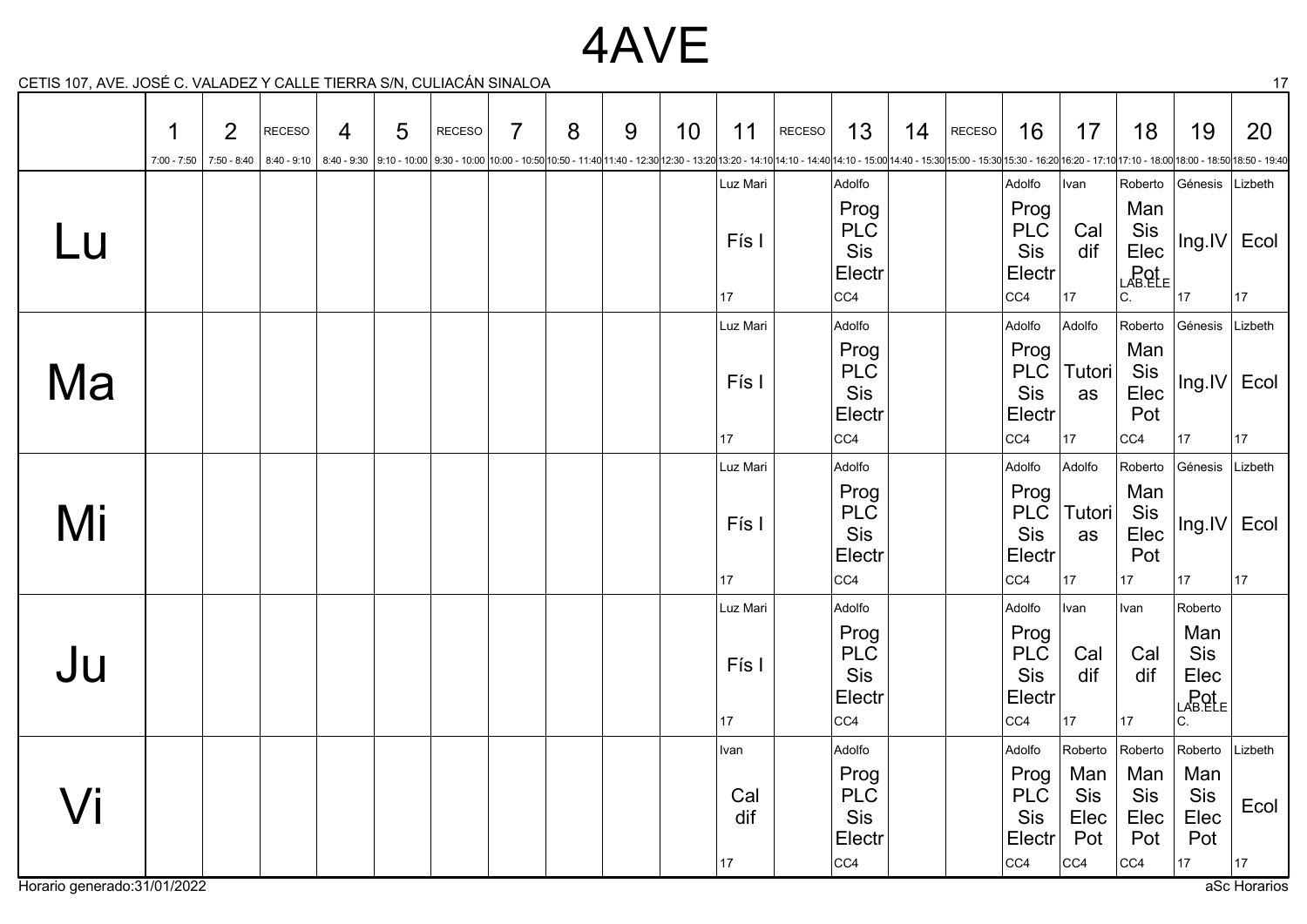### 4AVO

CETIS 107, AVE. JOSÉ C. VALADEZ Y CALLE TIERRA S/N, CULIACÁN SINALOA 16

|    | 1<br>$7:00 - 7:50$ | $\overline{2}$<br>7:50 - 8:40 | RECESO | 4 | 5 | RECESO | $\overline{7}$ | 8 | 9 | 10 | 11                    | RECESO | 13                                                    | 14 | RECESO | 16                       | 17                                                     | 18<br>8:40 - 9:10   8:40 - 9:10   9:10 - 10:00   9:30 - 10:00   9:30 - 10:00   10:00 - 10:00   10:00 - 10:00   10:00 - 11:40 11:40 - 12:30   12:30 - 13:20   13:20 - 14:10   14:10 - 14:40   14:10 - 15:00   14:10 - 15:30   15:00 - | 19                                            | 20                                                                |
|----|--------------------|-------------------------------|--------|---|---|--------|----------------|---|---|----|-----------------------|--------|-------------------------------------------------------|----|--------|--------------------------|--------------------------------------------------------|--------------------------------------------------------------------------------------------------------------------------------------------------------------------------------------------------------------------------------------|-----------------------------------------------|-------------------------------------------------------------------|
| Lu |                    |                               |        |   |   |        |                |   |   |    | Laura E<br>Ecol<br>16 |        | Levy<br>Cal<br>dif<br>16                              |    |        | Selene<br>Fís I<br>16    | Papik<br>Ges<br>Inf<br>Soft<br>Lin<br>  <sub>CC1</sub> | Papik<br>Ges<br>Inf<br>Soft<br>Lin<br>CC <sub>1</sub>                                                                                                                                                                                | Papik<br>Ges<br>Inf<br>Soft<br>Lin<br> CC1    | Constanz<br><sup>1</sup> Ges<br>Rec<br><b>Uso</b><br>Red<br>CC4   |
| Ma |                    |                               |        |   |   |        |                |   |   |    | Laura E<br>Ecol<br>16 |        | Levy<br>Cal<br>dif<br>16                              |    |        | Selene<br>Fís I<br>16    | Papik<br>Ges<br>Inf<br>Soft<br>Lin<br>CC <sub>1</sub>  | Papik<br>Ges<br>Inf<br>Soft<br>Lin<br>CC <sub>1</sub>                                                                                                                                                                                | Papik<br>Ges<br>Inf<br>Soft<br>Lin<br>16      | Constanz<br><sup>ª</sup> Ges<br>Rec<br>Uso<br>Red<br>CC4          |
| Mi |                    |                               |        |   |   |        |                |   |   |    | Laura E<br>Ecol<br>16 |        | Levy<br>Cal<br>dif<br>16                              |    |        | Selene<br>16             | Génesis<br>16                                          | Génesis<br>Fís I $ Ing.IV $ lng.IV<br>16                                                                                                                                                                                             | <sup>1</sup> Ges<br>Rec<br>Uso<br>Red<br> CC4 | Constanz Constanz<br><sup>ª</sup> Ges<br>Rec<br>Uso<br>Red<br>CC4 |
| Ju |                    |                               |        |   |   |        |                |   |   |    | Laura E<br>Ecol<br>16 |        | Papik<br>Ges<br>Inf<br>Soft<br>Lin<br>CC <sub>1</sub> |    |        | Selene<br>Fís I<br>16    | Tutori<br>as<br>16                                     | Constanz Constanz<br>$\mathrm{^a}$ Ges<br>Rec<br>Uso<br>Red<br>CC4                                                                                                                                                                   | Constanz<br>ຶGes<br>Rec<br>Uso<br>Red<br>CC4  | Constanz<br>ໍGes<br>Rec<br>Uso<br>Red<br>CC4                      |
| Vi |                    |                               |        |   |   |        |                |   |   |    |                       |        | Génesis<br>Ing.IV<br>16                               |    |        | Levy<br>Cal<br>dif<br>16 | Tutori<br>as<br>16                                     | Constanz Constanz Papik<br>$\vert^a$ Ges<br>Rec<br>Uso<br>Red<br>16                                                                                                                                                                  | Ges<br>Inf<br>Soft<br>Lin<br>16               | Papik<br>Ges<br>Inf<br>Soft<br>Lin<br> cc3                        |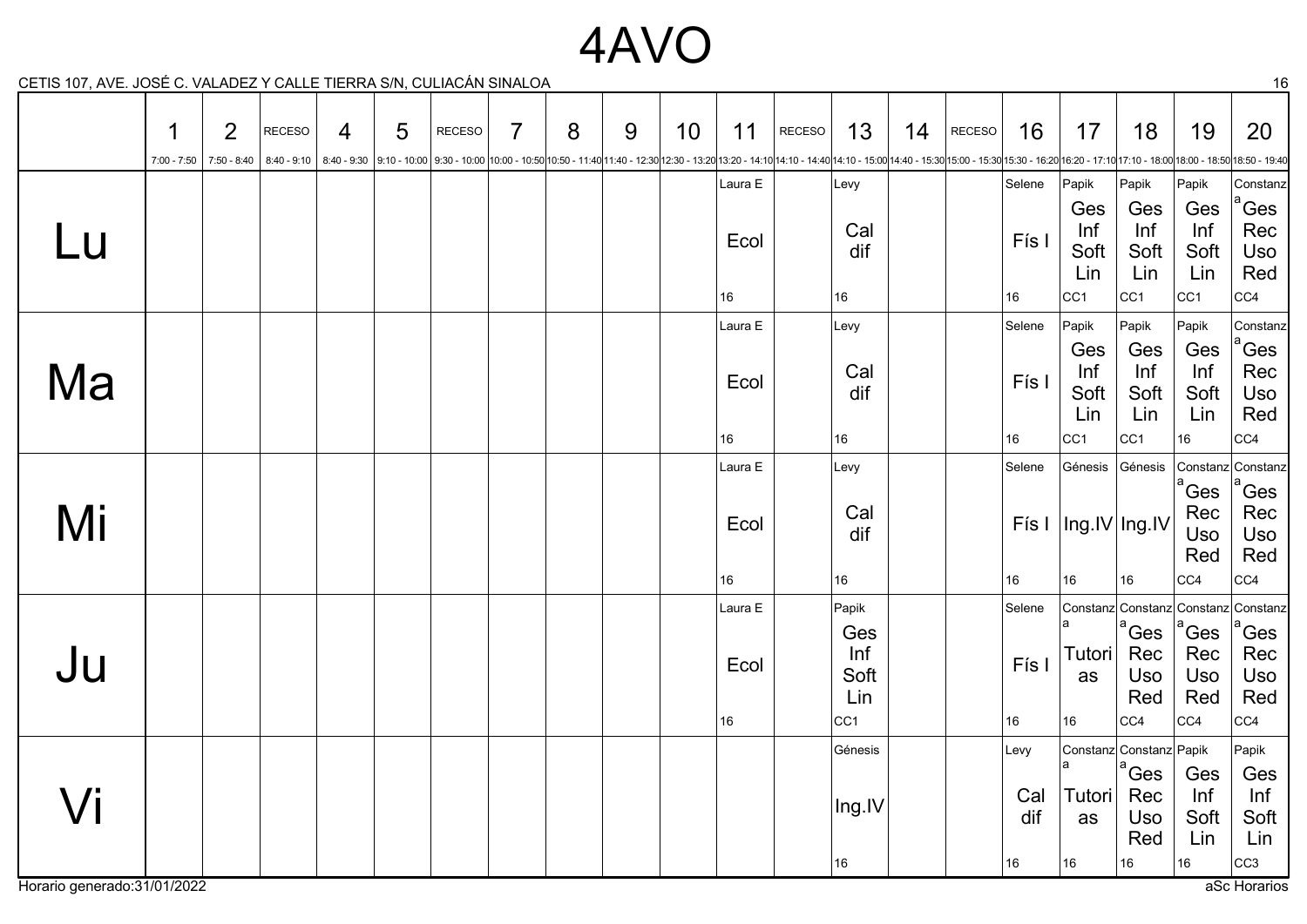#### 4AVP

CETIS 107, AVE. JOSÉ C. VALADEZ Y CALLE TIERRA S/N, CULIACÁN SINALOA 18

|    | 1 | $\overline{2}$ | <b>RECESO</b> | $\overline{4}$ | 5 | <b>RECESO</b> | $\overline{7}$ | 8 | 9 | 10 | 11                                                             | RECESO | 13                             | 14 | <b>RECESO</b> | 16                       | 17                                                        | 18<br>7:00-7:50 16:30 - 17:10 17:10 - 8:40   8:40 - 9:10   8:40 - 9:30   9:10 - 10:00   9:30 - 10:00   9:30 - 10:00   10:00 - 10:00   10:00 - 10:50 10:50 - 11:40 12:30 - 12:30 12:30 - 13:20 13:20 - 14:10 14:10 - 14:10 14:10 - 15: | 19                                                             | 20                                                        |
|----|---|----------------|---------------|----------------|---|---------------|----------------|---|---|----|----------------------------------------------------------------|--------|--------------------------------|----|---------------|--------------------------|-----------------------------------------------------------|---------------------------------------------------------------------------------------------------------------------------------------------------------------------------------------------------------------------------------------|----------------------------------------------------------------|-----------------------------------------------------------|
| Lu |   |                |               |                |   |               |                |   |   |    | Jorge<br>Ibar<br>Const<br>pag<br>web<br>CC <sub>2</sub>        |        | Luz Mari<br>Fís I<br>18        |    |               | Levy<br>Cal<br>dif<br>18 | Lizbeth<br>18                                             | Génesis<br>Ecol   Ing.IV<br>18                                                                                                                                                                                                        | Luis<br>Carlos<br>Des<br>Aplic<br>Serv<br>18                   | Luis<br>Carlos<br>Des<br>Aplic<br>Serv<br>CC <sub>1</sub> |
| Ma |   |                |               |                |   |               |                |   |   |    | Jorge<br><b>Ibar</b><br>Const<br>pag<br>web<br>CC <sub>2</sub> |        | Luz Mari<br>Fís I<br>18        |    |               | Lizbeth<br>Ecol<br>18    | Jorge<br>Ibar<br>Des<br>Aplic<br>Cte<br>CC <sub>2</sub>   | Jorge<br>∣lbar<br>Des<br>Aplic<br>Cte<br>CC <sub>2</sub>                                                                                                                                                                              | Jorge<br>Ibar<br>Des<br>Aplic<br>Cte<br>CC <sub>2</sub>        |                                                           |
| Mi |   |                |               |                |   |               |                |   |   |    | Jorge<br><b>Ibar</b><br>Const<br>pag<br>web<br>CC <sub>2</sub> |        | Luz Mari<br>Fís I<br>18        |    |               | Levy<br>Cal<br>dif<br>18 | Levy<br>Cal<br>dif<br>18                                  | Luis<br>Carlos<br>Des<br>Aplic<br>Serv<br>  <sub>CC1</sub>                                                                                                                                                                            | Luis<br>Carlos<br>Des<br>Aplic<br>Serv<br>CC <sub>1</sub>      | Luis<br>Carlos<br>Des<br>Aplic<br>Serv<br>CC <sub>1</sub> |
| Ju |   |                |               |                |   |               |                |   |   |    | Jorge<br><b>Ibar</b><br>Const<br>pag<br>web<br>CC <sub>2</sub> |        | Luz Mari<br>Fís I<br>18        |    |               | Levy<br>Cal<br>dif<br>18 | Luis<br>Carlos<br>Des<br>Aplic<br>Serv<br>CC <sub>1</sub> | Lizbeth<br>Ecol<br>18                                                                                                                                                                                                                 | Jorge<br>Ibar<br>Des<br>Aplic<br>Cte<br>CC <sub>2</sub>        | Génesis<br>$ $ Ing.IV<br>18                               |
| Vi |   |                |               |                |   |               |                |   |   |    | Luz Mari<br>Tutori<br>as<br>18                                 |        | Luz Mari<br>Tutori<br>as<br>18 |    |               | Lizbeth<br>Ecol<br>18    | Luis<br>Carlos<br>Des<br>Aplic<br>Serv<br>CC <sub>1</sub> | Jorge<br>Ibar<br>Des<br>Aplic<br>Cte<br>CC <sub>2</sub>                                                                                                                                                                               | Jorge<br>Ibar<br><b>Des</b><br>Aplic<br>Cte<br>CC <sub>2</sub> | Génesis<br>$ $ Ing.IV<br>18                               |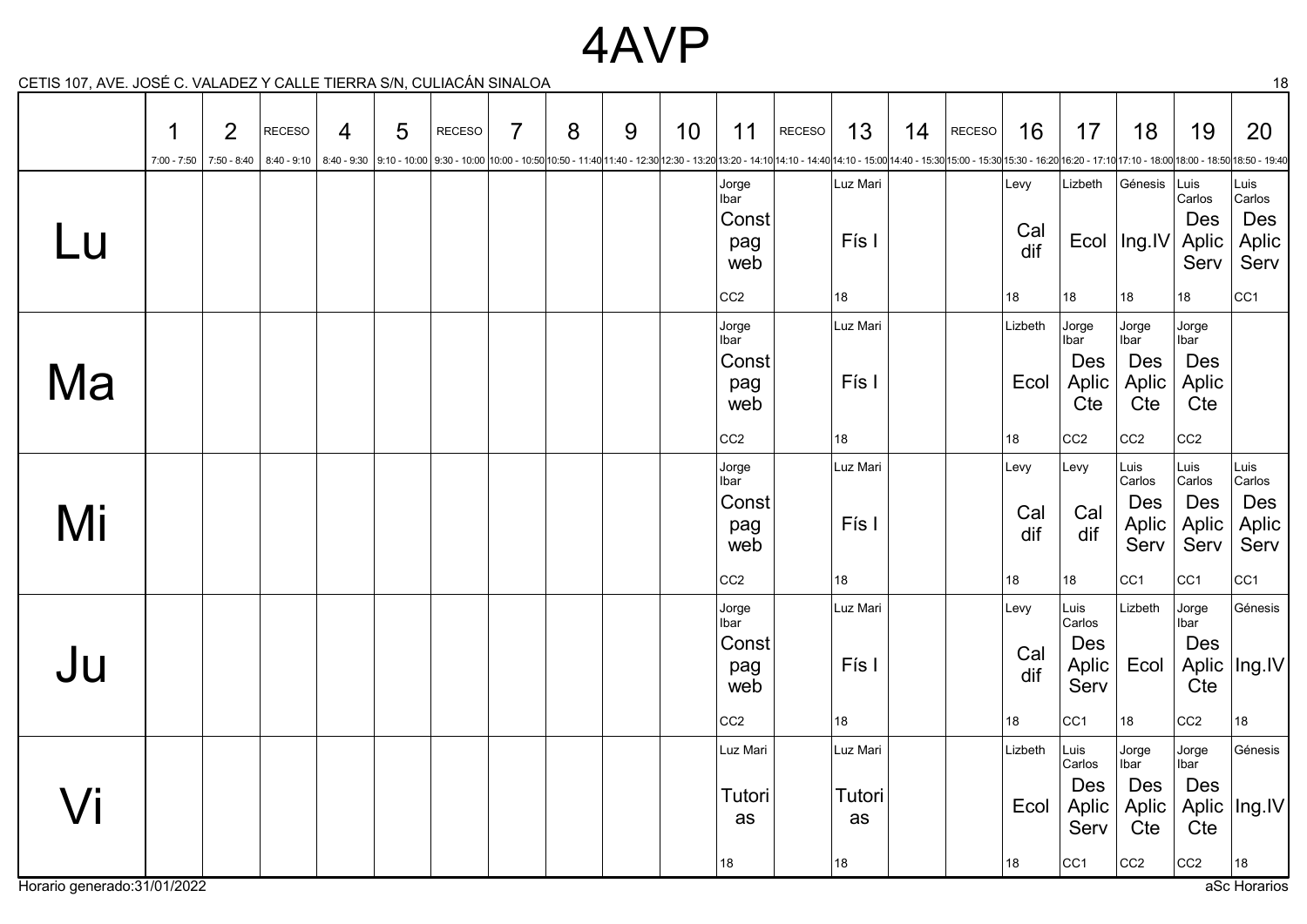6AMC

CETIS 107, AVE. JOSÉ C. VALADEZ Y CALLE TIERRA S/N, CULIACÁN SINALOA 2

| $5 - 10$ |                                      |                                                                |               |                                                          |   |               |                                                                   |                                                                                  |                                                          |                                              |    |               |    |    |        |    |    |    |                                                                                                                                                                                                                                      |    |
|----------|--------------------------------------|----------------------------------------------------------------|---------------|----------------------------------------------------------|---|---------------|-------------------------------------------------------------------|----------------------------------------------------------------------------------|----------------------------------------------------------|----------------------------------------------|----|---------------|----|----|--------|----|----|----|--------------------------------------------------------------------------------------------------------------------------------------------------------------------------------------------------------------------------------------|----|
|          | 1<br>$7:00 - 7:50$                   | 2                                                              | <b>RECESO</b> | 4                                                        | 5 | <b>RECESO</b> | $\overline{7}$                                                    | 8                                                                                | 9                                                        | 10                                           | 11 | <b>RECESO</b> | 13 | 14 | RECESO | 16 | 17 | 18 | 19<br>7:50-8:40   8:40-9:10   8:40-9:10   8:40-9:30   9:10-10:00   9:30-10:00   9:30-10:00   9:30-10:00   9:30-10:00   9:00-11:40   11:40-12:30   12:30 - 13:20   13:20 - 14:10   4:10-14:10-14:40 - 15:00 14:40-15:30   15:00-15:30 | 20 |
| $\_$ U   | Alexis<br>Prob<br>y Est<br>ad        | Thor<br>Presu<br>p Obr<br>a Soft<br>W<br>CC <sub>5</sub>       |               | Thor<br>Presu<br>p Obr<br>a Soft<br>W<br>CC <sub>5</sub> |   |               | omía<br>2                                                         | Diana Evangeli Eloisa<br>Alejandra na<br>Econ   Tutori  <br>as<br>$\overline{2}$ | Filos<br>ofía<br>$\vert$ 2                               | Evangeli<br>na<br>T Ad<br>mon<br>$ 2\rangle$ |    |               |    |    |        |    |    |    |                                                                                                                                                                                                                                      |    |
| Ma       | Thor<br><b>GPS</b>                   | Thor<br>Trazo Trazo<br><b>GPS</b><br>$\overline{2}$            |               | Thor<br>Presu<br>p Obr<br>a Soft<br>W<br>$\overline{2}$  |   |               | Thor<br>Presu<br>p Obr<br>a Soft<br>W<br> CC5                     | Alexis<br>Prob<br>y Est<br>ad<br>$\overline{a}$                                  | Diana<br>Alejandra<br>Econ<br>omía<br>$\overline{2}$     | Eloisa<br>Filos<br>ofía<br>$ 2\rangle$       |    |               |    |    |        |    |    |    |                                                                                                                                                                                                                                      |    |
| Mi       | <b>Alexis</b><br>Prob<br>y Est<br>ad | Thor<br>Presu<br>$ p \text{ Obr} $<br>a Soft<br>W<br>$\vert$ 2 |               | Thor<br>Presu<br>p Obr<br>a Soft<br>W<br>$\overline{c}$  |   |               | Diana<br>Alejandra∣na<br>Econ<br>omía<br>2                        | Evangeli Eloisa<br> Tutori <br>as<br>2                                           | Filos<br>ofía<br>$\overline{2}$                          | Evangeli<br>na<br>T Ad<br>mon<br>$ 2\rangle$ |    |               |    |    |        |    |    |    |                                                                                                                                                                                                                                      |    |
| Ju       | Thor<br>Trazo<br><b>GPS</b>          | Thor<br>Trazo<br><b>GPS</b><br>l2.                             |               | Thor<br>Presu<br>p Obr<br>a Soft<br>W<br>$\overline{a}$  |   |               | Thor<br>Presu<br>p Obr<br><sup>l</sup> a Soft<br>W<br>$ 2\rangle$ | Alexis<br>Prob<br>y Est<br>ad<br>$\overline{2}$                                  | Eloisa<br>Filos  <br>ofía<br>$\overline{2}$              | Evangeli<br>na<br>T Ad<br>mon<br>$ 2\rangle$ |    |               |    |    |        |    |    |    |                                                                                                                                                                                                                                      |    |
|          | Alexis<br>Prob<br>y Est<br>ad        | Diana<br>Alejandra<br>Econ<br>omía<br>$ 2\rangle$              |               | Diana<br>Alejandra<br>Econ<br>omía<br>$\mathcal{P}$      |   |               | Eloisa<br><b>Filos</b><br>ofía                                    | na<br>T Ad<br>mon<br>$ 2\rangle$                                                 | Evangeli Evangeli<br>na<br>T Ad<br>mon<br>$\overline{2}$ |                                              |    |               |    |    |        |    |    |    |                                                                                                                                                                                                                                      |    |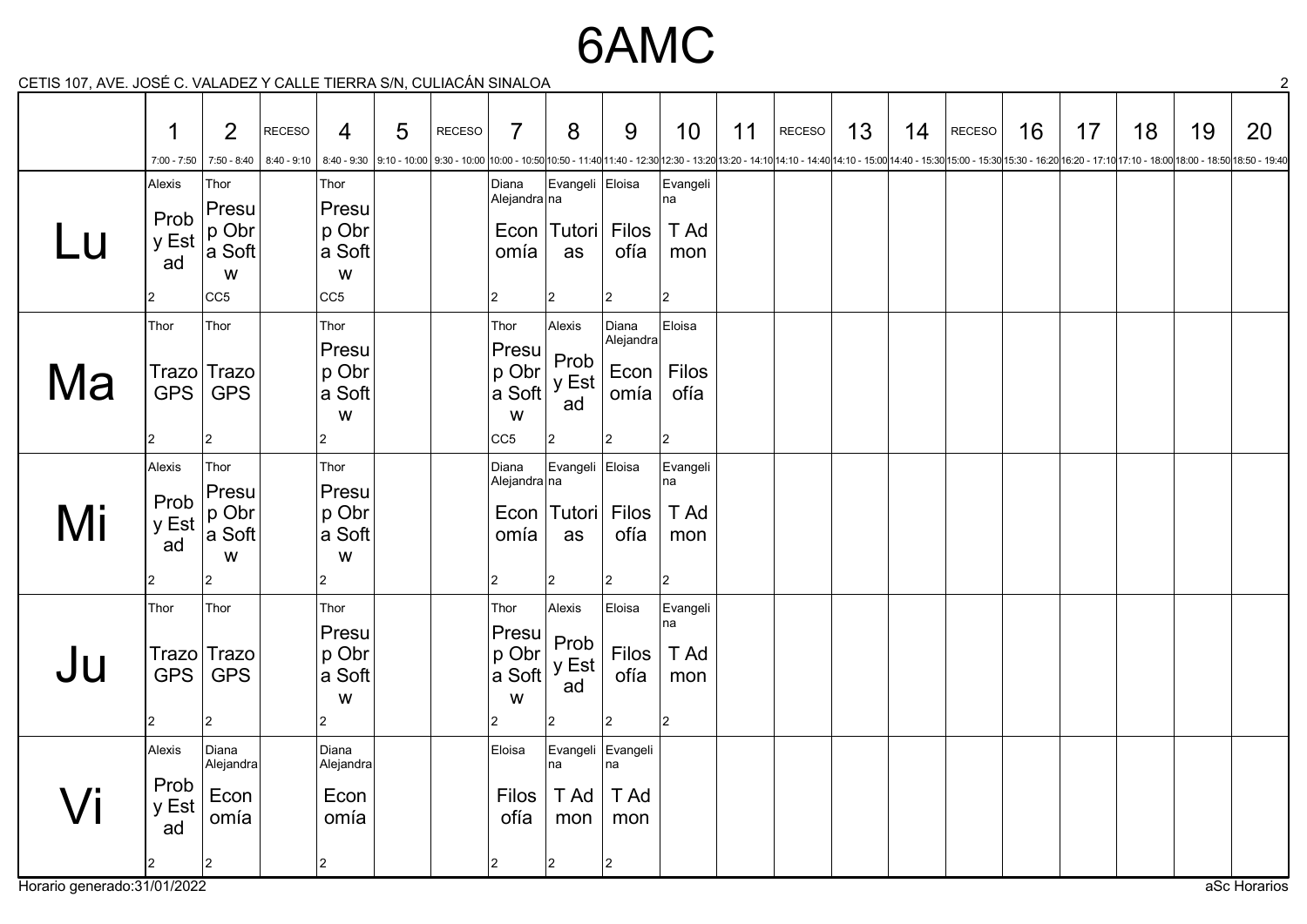## 6BMC

CETIS 107, AVE. JOSÉ C. VALADEZ Y CALLE TIERRA S/N, CULIACÁN SINALOA 3

|    | $\mathbf 1$<br>7:00 - 7:50                | 2                                   | RECESO | 4                             | 5 | RECESO | $\overline{7}$               | 8                                           | 9                                                                                                        | 10 <sup>°</sup>                            | 11 | <b>RECESO</b><br>7:50-8:40   8:40-9:10   8:40-9:30   8:40-9:30   9:10-10:00   9:30-10:00   9:30-10:00   9:30-10:00   9:30-10:00   9:00-11:40   11:40-11:40-12:30   12:30 - 13:20   13:20-14:10   14:10-14:40   14:10-15:00   14:40-15:30   15:00 | 13 | 14 | RECESO | 16 | 17 | 18 | 19 | 20 |
|----|-------------------------------------------|-------------------------------------|--------|-------------------------------|---|--------|------------------------------|---------------------------------------------|----------------------------------------------------------------------------------------------------------|--------------------------------------------|----|--------------------------------------------------------------------------------------------------------------------------------------------------------------------------------------------------------------------------------------------------|----|----|--------|----|----|----|----|----|
| U  | Diana<br>Alejandra<br>Econ<br>omía        | Alexis<br>Prob<br>y Est<br>ad<br>3  |        | Xochitl<br>Filos<br>ofía<br>3 |   |        | Thor<br>W<br>CC <sub>5</sub> | Thor<br>Presu Presu<br>W<br>CC <sub>5</sub> | Wendy<br>$p$ Obr $p$ Obr $T$ Ad $T$ Ad<br>∣a Soft∣a Soft∣ mon I<br>3                                     | Wendy<br>mon<br> 3                         |    |                                                                                                                                                                                                                                                  |    |    |        |    |    |    |    |    |
| Ma | Diana<br>Alejandra<br>$Econ$ T Ad<br>omía | Wendy<br>mon<br>3                   |        | Xochitl<br>Filos<br>ofía<br>3 |   |        | Wendy<br>as<br>13            | Thor<br>GPS<br>3                            | Thor<br>Tutori Trazo Trazo<br><b>GPS</b><br>3                                                            | Alexis<br>Prob<br>y Est<br>ad<br>3         |    |                                                                                                                                                                                                                                                  |    |    |        |    |    |    |    |    |
| Mi | Diana<br>Alejandra<br>Econ<br>omía        | Alexis<br>Prob<br>y Est<br>ad<br>3  |        | Xochitl<br>Filos<br>ofía<br>3 |   |        | Thor<br>W<br> CC5            | Thor<br>Presu Presu<br>W<br>CC <sub>5</sub> | Thor<br>p Obr   p Obr   Trazo   Trazo<br>∣a Soft∣a Soft∣ GPS ∣ GPS<br>3                                  | Thor<br> 3                                 |    |                                                                                                                                                                                                                                                  |    |    |        |    |    |    |    |    |
| Ju | Diana<br>Alejandra<br>$Econ$ T Ad<br>omía | Wendy<br>mon<br>3                   |        | Xochitl<br>Filos<br>ofía<br>3 |   |        | Wendy<br>as<br>13            | Thor<br>W<br>3                              | Thor<br>$ $ Presu $ $ Presu $ $<br>Tutori   p Obr   p Obr  <br>$ a\>Soft a\>Soft $<br>${\mathsf W}$<br>3 | Alexis<br>Prob<br>y Est<br>ad<br><u> з</u> |    |                                                                                                                                                                                                                                                  |    |    |        |    |    |    |    |    |
| Vi | Wendy<br>T Ad<br>mon                      | Alexis<br>Prob<br>y Est<br>ad<br> 3 |        | Xochitl<br>Filos<br>ofía<br>3 |   |        | Diana<br>3                   | Thor<br>W<br> 3                             | Thor<br>Alejandra Presu Presu<br>Econ $ p \text{ Obr} p \text{ Obr}$<br>omía a Soft a Soft<br>W<br> 3    |                                            |    |                                                                                                                                                                                                                                                  |    |    |        |    |    |    |    |    |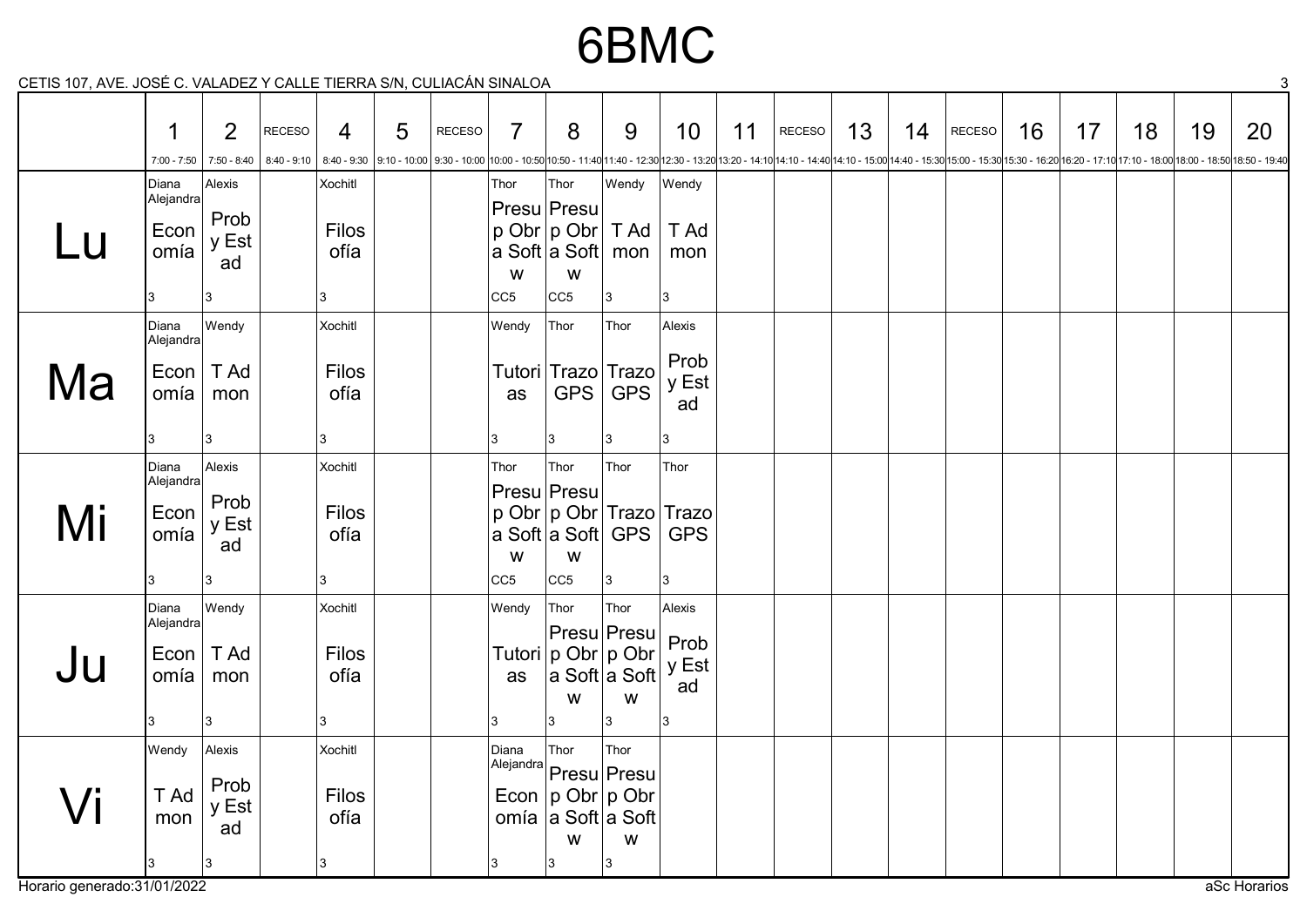# 6AMCO

CETIS 107, AVE. JOSÉ C. VALADEZ Y CALLE TIERRA S/N, CULIACÁN SINALOA 1

|    | 1                                                       | 2                                            | <b>RECESO</b> | $\overline{4}$                                                                                                                                                                                                                  | 5 | RECESO | $\overline{7}$                               | 8                             | 9                          | 10                                             | 11 | RECESO | 13 | 14 | RECESO | 16 | 17 | 18 | 19 | 20 |
|----|---------------------------------------------------------|----------------------------------------------|---------------|---------------------------------------------------------------------------------------------------------------------------------------------------------------------------------------------------------------------------------|---|--------|----------------------------------------------|-------------------------------|----------------------------|------------------------------------------------|----|--------|----|----|--------|----|----|----|----|----|
|    | $7:00 - 7:50$                                           |                                              |               | 7:50-8:40 15:30 15:30-16:20 17:10 17:10 - 17:10 17:10 - 18:00 18:00 - 18:00 18:30 - 10:00 9:30 - 10:00 9:30 - 10:00 10:00 - 11:40 11:40 - 12:30 12:30 - 13:20 13:20 - 14:10 14:10 - 14:40 14:10 - 15:00 14:40 - 15:30 15:00 - 1 |   |        |                                              |                               |                            |                                                |    |        |    |    |        |    |    |    |    |    |
| Lu | Silvia<br>Ver<br>Inf<br>Enti<br>Econ<br>CC <sub>3</sub> | Silvia<br>Ver<br>Inf<br>Enti<br>Econ<br> cc3 |               | Diana<br>Alejandra<br>Econ<br>omía<br>$\mathbf{1}$                                                                                                                                                                              |   |        | Wendy<br>T Ad<br>mon                         | Alexis<br>Prob<br>y Est<br>ad | Evangeli Enoc<br>na<br>CxC | Contr Filos<br>ofía                            |    |        |    |    |        |    |    |    |    |    |
| Ma | Alexis<br>Prob<br>y Est<br>ad                           | Diana<br>Alejandra<br>Econ<br>omía           |               | Silvia<br>Ver<br>Inf<br>Enti<br>Econ<br>1                                                                                                                                                                                       |   |        | Silvia<br>Ver<br>Inf<br>Enti<br>Econ         | Wendy<br>T Ad<br>mon          | Enoc<br>ofía               | Evangeli<br>∣na<br>Filos   Contr<br><b>CxC</b> |    |        |    |    |        |    |    |    |    |    |
| Mi | Silvia<br>Ver<br>Inf<br>Enti<br>Econ                    | Silvia<br>Ver<br>Inf<br>Enti<br>Econ         |               | Diana<br>Alejandra<br>Econ<br>omía<br>$\mathbf{1}$                                                                                                                                                                              |   |        | Wendy<br>T Ad<br>mon<br>1                    | Alexis<br>Prob<br>y Est<br>ad | Evangeli Enoc<br>na<br>CxC | Contr   Filos<br>ofía                          |    |        |    |    |        |    |    |    |    |    |
| Ju | Alexis<br>Prob<br>y Est<br>ad                           | Diana<br>Alejandra<br>Econ<br>omía           |               | Silvia<br>Ver<br>Inf<br>Enti<br>Econ                                                                                                                                                                                            |   |        | Silvia<br>Ver<br>Inf<br>Enti<br>Econ         | Wendy<br>T Ad<br>mon          | Daniela<br>Tutori<br>as    | Enoc<br>Filos<br>ofía<br>l 1                   |    |        |    |    |        |    |    |    |    |    |
| Vi | Diana<br>Alejandra<br>Econ<br>omía                      | Wendy<br>T Ad<br>mon<br>11                   |               | Daniela<br>Tutori<br>as                                                                                                                                                                                                         |   |        | Evangeli Alexis<br>na<br>Contr<br><b>CxC</b> | Prob<br>y Est<br>ad           | Enoc<br>Filos<br>ofía      |                                                |    |        |    |    |        |    |    |    |    |    |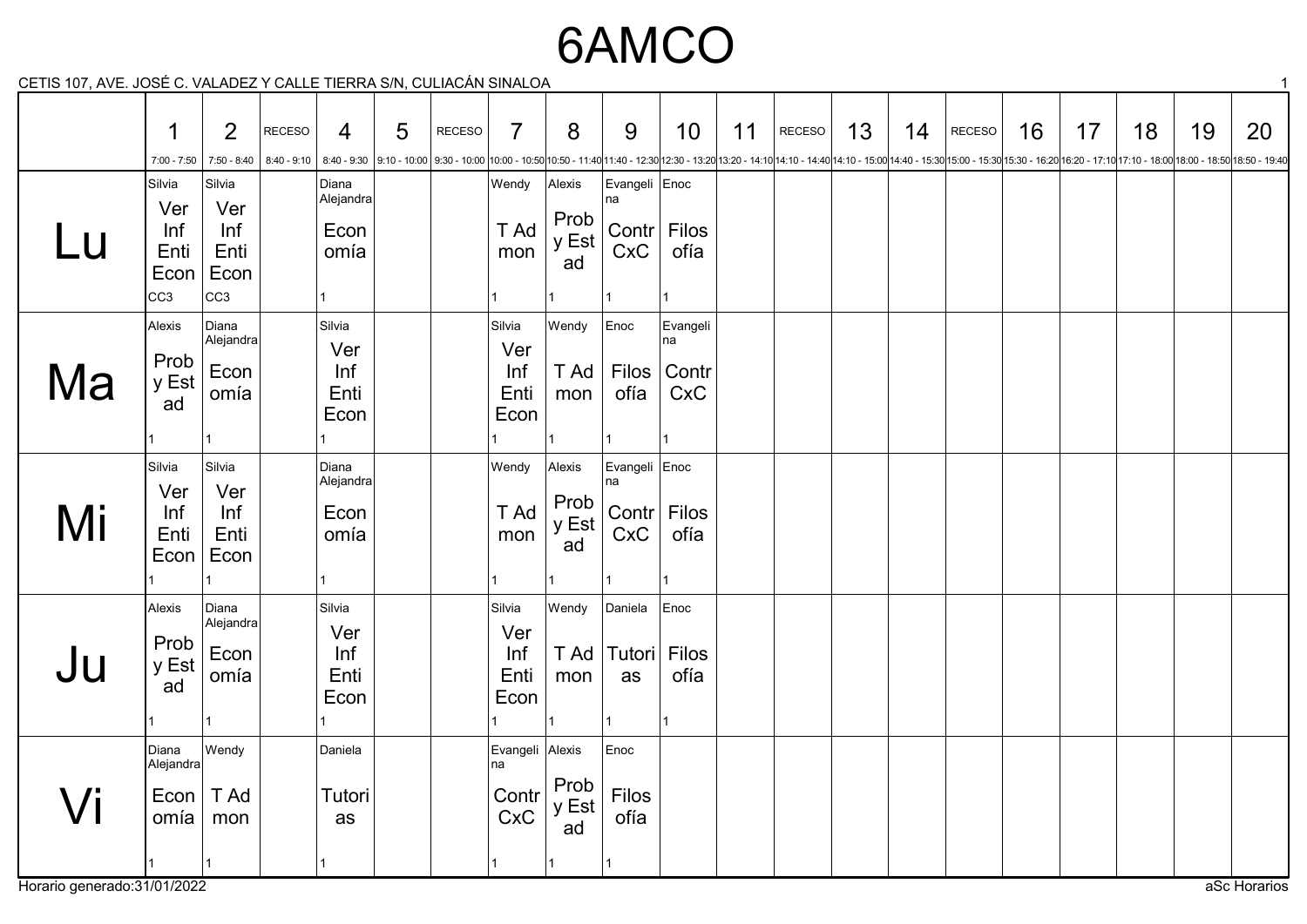### 6AME

CETIS 107, AVE. JOSÉ C. VALADEZ Y CALLE TIERRA S/N, CULIACÁN SINALOA 4

|    | 1                        | $\overline{2}$                                 | <b>RECESO</b> | 4                           | 5 | <b>RECESO</b> | $\overline{7}$             | 8                       | 9                   | 10                  | 11 | RECESO                                                                                                                                                                                                                         | 13 | 14 | RECESO | 16 | 17 | 18 | 19 | 20 |
|----|--------------------------|------------------------------------------------|---------------|-----------------------------|---|---------------|----------------------------|-------------------------|---------------------|---------------------|----|--------------------------------------------------------------------------------------------------------------------------------------------------------------------------------------------------------------------------------|----|----|--------|----|----|----|----|----|
|    | $7:00 - 7:50$            | $7:50 - 8:40$                                  |               |                             |   |               |                            |                         |                     |                     |    | 8:40 - 9:10   8:40 - 9:10   8:40 - 9:10   9:10 - 10:00   9:30 - 10:00   9:30 - 10:00   10:00 - 10:00   10:50 - 11:40 11:40 - 12:30   12:30 - 12:30   12:30 - 12:20 13:20 - 12:40   14:10 - 12:00 14:40 - 15:30   15:00 - 15:30 |    |    |        |    |    |    |    |    |
|    | Adolfo                   | Adolfo                                         |               | Enoc                        |   |               | Eloisa                     | Eloisa                  | Jorge<br>Daniel     | Alexis              |    |                                                                                                                                                                                                                                |    |    |        |    |    |    |    |    |
|    | Imp<br>sist<br>aut<br>С. | Imp<br>sist<br>aut<br>LAB.ELE LAB.ELE<br>C.    |               | Filos<br>ofía<br>4          |   |               | Dib<br>Tec<br>TD           | Dib<br><b>Tec</b><br>TD | Físic<br>a          | Prob<br>y Est<br>ad |    |                                                                                                                                                                                                                                |    |    |        |    |    |    |    |    |
|    | Adolfo                   | Adolfo                                         |               | $\vert$ Erik                |   |               | Jorge                      | Eloisa                  | Alexis              | Enoc                |    |                                                                                                                                                                                                                                |    |    |        |    |    |    |    |    |
| Ma | Imp<br>sist<br>aut<br>C. | Imp<br>sist<br>aut<br>$LAB. ELE$ LAB.ELE<br>C. |               | Mant<br>sist<br>edif<br>CC4 |   |               | Daniel<br>Físic<br>a<br>14 | Dib<br>Tec              | Prob<br>y Est<br>ad | Filos<br>ofía<br>14 |    |                                                                                                                                                                                                                                |    |    |        |    |    |    |    |    |
|    | Erik                     | Erik                                           |               | Enoc                        |   |               | Eloisa                     | Eloisa                  | Jorge<br>Daniel     | Alexis              |    |                                                                                                                                                                                                                                |    |    |        |    |    |    |    |    |
| Mi | Mant  <br>sist<br>edif   | Mant<br>sist<br>edif                           |               | Filos<br>ofía               |   |               | Dib<br>Tec                 | Dib<br>Tec              | Físic<br>a          | Prob<br>y Est<br>ad |    |                                                                                                                                                                                                                                |    |    |        |    |    |    |    |    |
|    | CC4                      | <sub>CC4</sub>                                 |               | $\overline{4}$              |   |               | TD                         | TD                      |                     | 14                  |    |                                                                                                                                                                                                                                |    |    |        |    |    |    |    |    |
|    | Adolfo                   | Adolfo                                         |               | Erik                        |   |               | Eloisa                     | Enoc                    | Alexis              |                     |    |                                                                                                                                                                                                                                |    |    |        |    |    |    |    |    |
| Ju | Imp<br>sist<br>aut       | Imp<br>sist<br>aut                             |               | Mant<br>sist<br>edif        |   |               | Tutori<br>as               | Filos<br>ofía           | Prob<br>y Est<br>ad |                     |    |                                                                                                                                                                                                                                |    |    |        |    |    |    |    |    |
|    | CC4                      | CC4                                            |               | CC4                         |   |               | 14                         | 4                       |                     |                     |    |                                                                                                                                                                                                                                |    |    |        |    |    |    |    |    |
|    | Erik                     | Erik                                           |               | Enoc                        |   |               | Jorge<br>Daniel            | Jorge<br>Daniel         | Alexis              | Eloisa              |    |                                                                                                                                                                                                                                |    |    |        |    |    |    |    |    |
|    | Mant $ $<br>sist<br>edif | Mant<br>sist<br>edif<br>LAB.ELE LAB.ELE        |               | Filos<br>ofía               |   |               | Físic<br>a                 | Físic<br>a              | Prob<br>y Est<br>ad | Tutori<br>as        |    |                                                                                                                                                                                                                                |    |    |        |    |    |    |    |    |
|    | С.                       | С.                                             |               |                             |   |               |                            |                         |                     |                     |    |                                                                                                                                                                                                                                |    |    |        |    |    |    |    |    |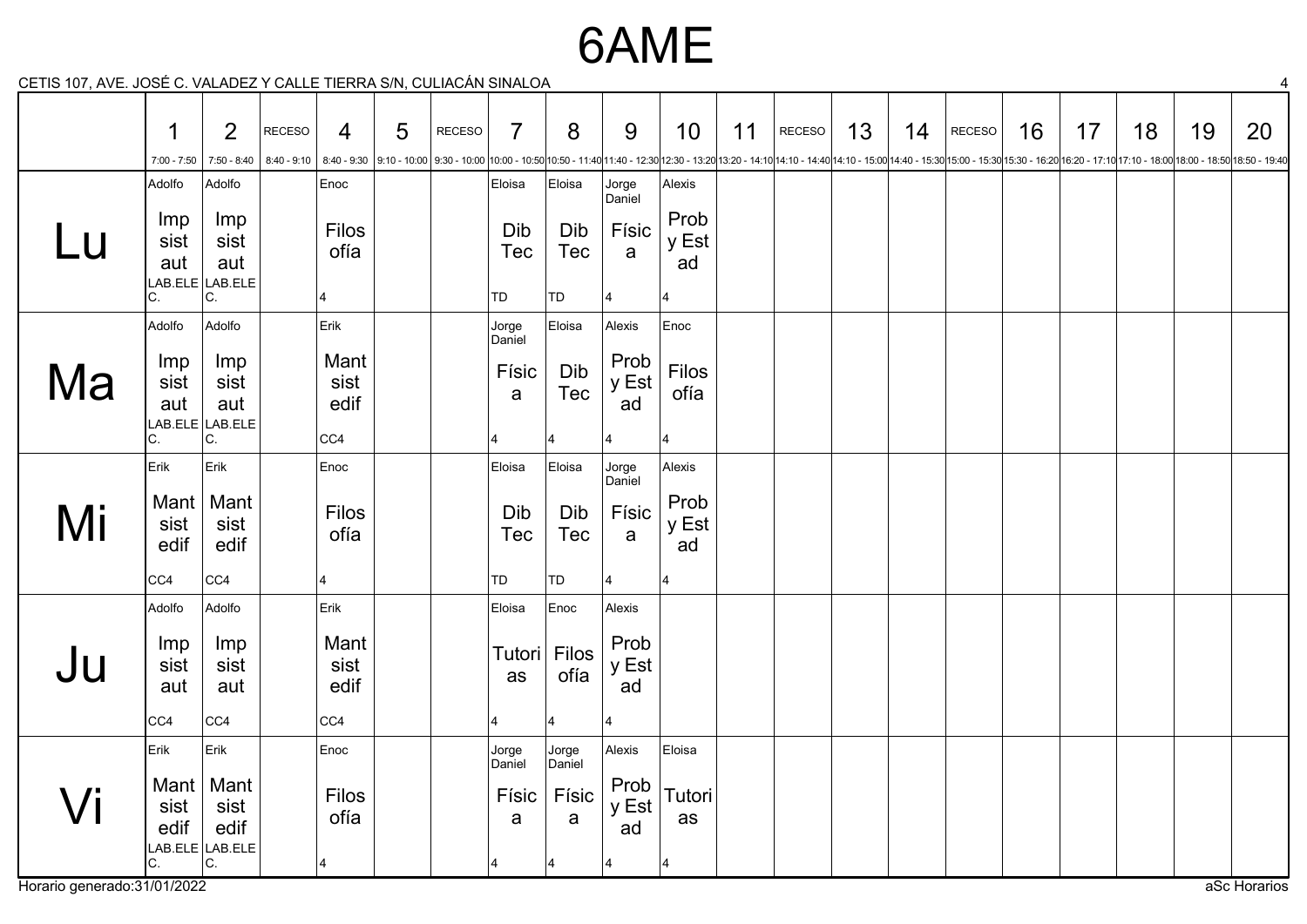### 6BME

CETIS 107, AVE. JOSÉ C. VALADEZ Y CALLE TIERRA S/N, CULIACÁN SINALOA 5

|    | 1                                   | 2                                             | <b>RECESO</b> | 4                                           | 5 | RECESO | $\overline{7}$            | 8                               | 9                        | 10                       | 11 | RECESO                                                                                                                                                                                                                          | 13 | 14 | RECESO | 16 | 17 | 18 | 19 | 20 |
|----|-------------------------------------|-----------------------------------------------|---------------|---------------------------------------------|---|--------|---------------------------|---------------------------------|--------------------------|--------------------------|----|---------------------------------------------------------------------------------------------------------------------------------------------------------------------------------------------------------------------------------|----|----|--------|----|----|----|----|----|
|    | 7:00 - 7:50                         |                                               |               |                                             |   |        |                           |                                 |                          |                          |    | 7:50 - 8:40 - 9:10   8:40 - 9:10   8:40 - 9:30   9:10 - 10:00   9:30 - 10:00   0:00 - 10:50   10:00 - 10:50   10:00 - 11:40   1:40 - 12:30   12:30 - 13:20   13:20 - 14:10   14:10 - 14:10   14:10 - 15:00   14:40 - 15:30   15 |    |    |        |    |    |    |    |    |
|    | Erik                                | Erik                                          |               | Jorge                                       |   |        | Xochitl                   | Adolfo                          | Alexis                   | Xochitl                  |    |                                                                                                                                                                                                                                 |    |    |        |    |    |    |    |    |
| Lu | Mant $ $<br>sist<br>edif            | Mant<br>sist<br>edif                          |               | Daniel<br>Físic<br>a                        |   |        | <b>Filos</b><br>ofía      | Imp<br>sist<br>aut              | Prob<br>y Est<br>ad      | Tutori<br>as             |    |                                                                                                                                                                                                                                 |    |    |        |    |    |    |    |    |
|    | CC4                                 | CC4                                           |               | $\overline{5}$                              |   |        | 5                         | CC4                             | 5                        | 5                        |    |                                                                                                                                                                                                                                 |    |    |        |    |    |    |    |    |
|    | Erik                                | Erik                                          |               | Alexis                                      |   |        | Xochitl                   | Jorge                           | Adolfo                   | Adolfo                   |    |                                                                                                                                                                                                                                 |    |    |        |    |    |    |    |    |
| Ma | Mant $ $<br>sist<br>edif            | Mant<br>sist<br>edif                          |               | Prob<br>y Est<br>ad                         |   |        | <b>Filos</b><br>ofía      | Daniel<br>Físic<br>$\mathbf{a}$ | Imp<br>sist<br>aut       | Imp<br>sist<br>aut       |    |                                                                                                                                                                                                                                 |    |    |        |    |    |    |    |    |
|    | CC4                                 | CC4                                           |               | 5                                           |   |        | 5                         | 5                               | CC4                      | CC4                      |    |                                                                                                                                                                                                                                 |    |    |        |    |    |    |    |    |
|    | Adolfo                              | Eloisa                                        |               | Eloisa                                      |   |        | Xochitl                   | Jorge                           | Alexis                   |                          |    |                                                                                                                                                                                                                                 |    |    |        |    |    |    |    |    |
| Mi | Imp<br>sist<br>aut<br>LAB.ELE<br>C. | Dib<br>Tec<br> TD                             |               | Dib<br><b>Tec</b><br>TD                     |   |        | <b>Filos</b><br>ofía<br>5 | Daniel<br>Físic<br>a<br>5       | Prob<br>y Est<br>ad<br>5 |                          |    |                                                                                                                                                                                                                                 |    |    |        |    |    |    |    |    |
|    | Erik                                | Erik                                          |               | Alexis                                      |   |        | Jorge                     | Eloisa                          | Xochitl                  | Xochitl                  |    |                                                                                                                                                                                                                                 |    |    |        |    |    |    |    |    |
| Ju | Mant $ $<br>sist<br>edif<br>C.      | Mant<br>sist<br>edif<br>LAB.ELE LAB.ELE<br>C. |               | Prob<br>y Est<br>ad<br>$\overline{5}$       |   |        | Daniel<br>Físic<br>a<br>5 | Dib<br><b>Tec</b><br>TD         | Filos<br>ofía<br>5       | $ T$ utori<br>as<br>15   |    |                                                                                                                                                                                                                                 |    |    |        |    |    |    |    |    |
|    | Adolfo                              | Adolfo                                        |               |                                             |   |        | <b>Xochitl</b>            | Eloisa                          | Eloisa                   | Alexis                   |    |                                                                                                                                                                                                                                 |    |    |        |    |    |    |    |    |
|    | Imp<br>sist<br>aut<br>CC4           | Imp<br>sist<br>aut<br> CC4                    |               | Jorge<br>Daniel<br>Físic<br>a<br>$\sqrt{5}$ |   |        | <b>Filos</b><br>ofía<br>5 | Dib<br><b>Tec</b><br>5          | Dib<br><b>Tec</b><br>TD  | Prob<br>y Est<br>ad<br>5 |    |                                                                                                                                                                                                                                 |    |    |        |    |    |    |    |    |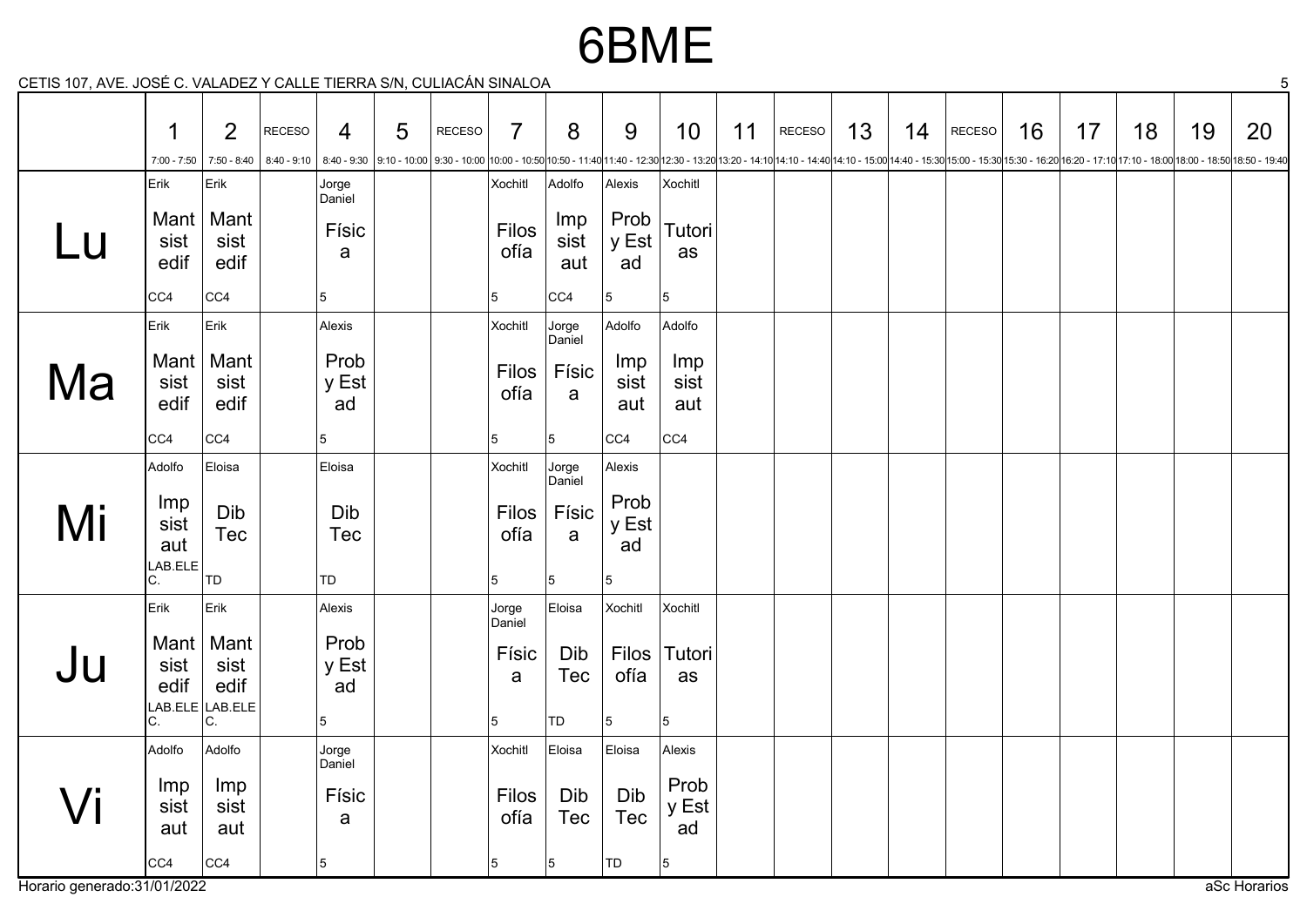#### 6AMP

CETIS 107, AVE. JOSÉ C. VALADEZ Y CALLE TIERRA S/N, CULIACÁN SINALOA 6

|    | 1<br>$7:00 - 7:50$ | $\overline{2}$<br>7:50 - 8:40 | <b>RECESO</b><br>$8:40 - 9:10$ | 4                   | $5\phantom{1}$ | RECESO | $\overline{7}$      | 8                   | 9               | 10                                 | 11 | RECESO<br>  8:40 - 9:30   9:10 - 10:00   9:30 - 10:00   9:30 - 10:00   10:00 - 10:50  10:00 - 11:40  11:40 - 12:30  12:30 - 13:20  13:20 - 14:10  14:10 - 14:40  14:10 - 15:00  14:40 - 15:30  15:00 - 16:30  15:00 - 16:20  16:20 - 17:1 | 13 | 14 | RECESO | 16 | 17 | 18 | 19 | 20 |
|----|--------------------|-------------------------------|--------------------------------|---------------------|----------------|--------|---------------------|---------------------|-----------------|------------------------------------|----|-------------------------------------------------------------------------------------------------------------------------------------------------------------------------------------------------------------------------------------------|----|----|--------|----|----|----|----|----|
|    | Jorge<br>Daniel    | Eloisa                        |                                | Eloisa              |                |        | Mara                | Wendy               | Enoc            |                                    |    |                                                                                                                                                                                                                                           |    |    |        |    |    |    |    |    |
| Lu | Físic<br>a         | Dib<br>Tec                    |                                | Dib<br>Tec          |                |        | Tutori<br>as        | Prob<br>y Est<br>ad | Filos<br>ofía   |                                    |    |                                                                                                                                                                                                                                           |    |    |        |    |    |    |    |    |
|    | 6                  | TD                            |                                | TD                  |                |        | 6                   | 6                   | 6               |                                    |    |                                                                                                                                                                                                                                           |    |    |        |    |    |    |    |    |
|    | Jorge<br>Daniel    | Enoc                          |                                | Wendy               |                |        | Mara                | Mara                | Eloisa          | Jorge<br>Ibar                      |    |                                                                                                                                                                                                                                           |    |    |        |    |    |    |    |    |
| Ma | Físic<br>a         | Filos<br>ofía                 |                                | Prob<br>y Est<br>ad |                |        | Aplic<br>IOS        | Aplic<br><b>IOS</b> | Dib<br>Tec      | Aplic<br>andro<br>id               |    |                                                                                                                                                                                                                                           |    |    |        |    |    |    |    |    |
|    | 6                  | 16                            |                                | 6                   |                |        | CC <sub>1</sub>     | CC <sub>1</sub>     | 6               | CC <sub>2</sub>                    |    |                                                                                                                                                                                                                                           |    |    |        |    |    |    |    |    |
|    | Jorge<br>Daniel    | Wendy                         |                                | Wendy               |                |        | Mara                | Mara                | Enoc            | Jorge<br>Ibar                      |    |                                                                                                                                                                                                                                           |    |    |        |    |    |    |    |    |
| Mi | Físic<br>a         | Prob<br>y Est<br>ad           |                                | Prob<br>y Est<br>ad |                |        | Aplic<br><b>IOS</b> | Aplic<br><b>IOS</b> | Filos<br>ofía   | Aplic<br>andro<br>id               |    |                                                                                                                                                                                                                                           |    |    |        |    |    |    |    |    |
|    | 6                  | 6                             |                                | 6                   |                |        | CC <sub>1</sub>     | CC <sub>1</sub>     | 6               | CC <sub>2</sub>                    |    |                                                                                                                                                                                                                                           |    |    |        |    |    |    |    |    |
|    | Jorge<br>Daniel    | Enoc                          |                                | Wendy               |                |        | Mara                | Mara                | Jorge<br>Ibar   | Jorge<br>Ibar                      |    |                                                                                                                                                                                                                                           |    |    |        |    |    |    |    |    |
| Ju | Físic<br>a         | <b>Filos</b><br>ofía          |                                | Prob<br>y Est<br>ad |                |        | Aplic<br><b>IOS</b> | Aplic<br>IOS        | id              | Aplic   Aplic<br>andro andro<br>id |    |                                                                                                                                                                                                                                           |    |    |        |    |    |    |    |    |
|    | 6                  | 16                            |                                | 6                   |                |        | CC <sub>1</sub>     | CC <sub>1</sub>     | CC <sub>2</sub> | CC <sub>2</sub>                    |    |                                                                                                                                                                                                                                           |    |    |        |    |    |    |    |    |
|    | Jorge<br>Daniel    | Eloisa                        |                                | Eloisa              |                |        | Mara                | Enoc                | Jorge<br>Ibar   | Jorge<br>Ibar                      |    |                                                                                                                                                                                                                                           |    |    |        |    |    |    |    |    |
| /i | Físic<br>a         | Dib<br>Tec                    |                                | Dib<br><b>Tec</b>   |                |        | Tutori<br>as        | Filos<br>ofía       | id              | Aplic   Aplic<br>andro andro<br>id |    |                                                                                                                                                                                                                                           |    |    |        |    |    |    |    |    |
|    | 6                  | TD                            |                                | TD                  |                |        | 16                  | 6                   | CC <sub>2</sub> | CC <sub>2</sub>                    |    |                                                                                                                                                                                                                                           |    |    |        |    |    |    |    |    |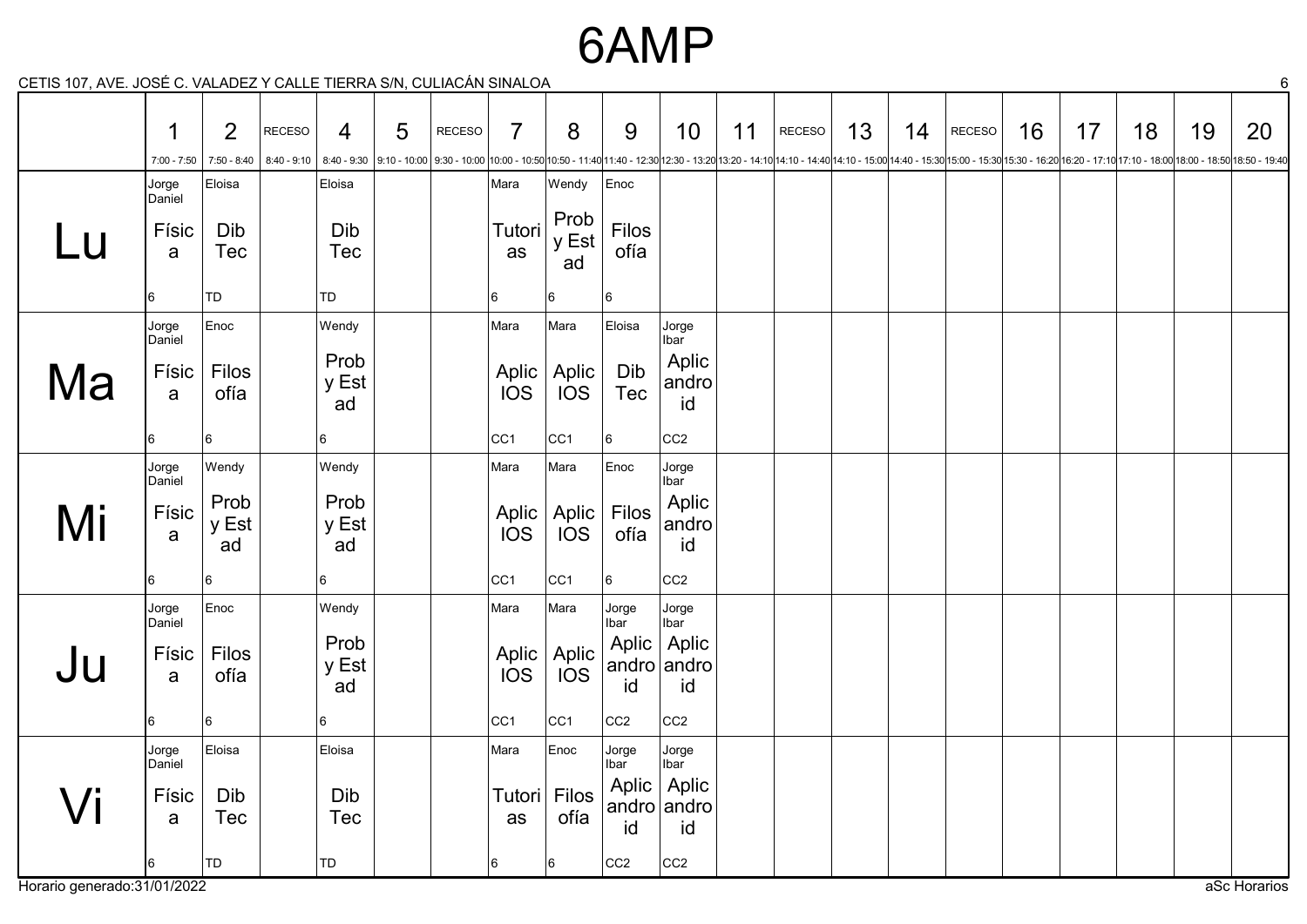## 6AVC

CETIS 107, AVE. JOSÉ C. VALADEZ Y CALLE TIERRA S/N, CULIACÁN SINALOA 2

|    | 1             | $\overline{2}$  | <b>RECESO</b> | $\overline{4}$ | 5 | <b>RECESO</b>                                                                                                                                                                                                                   | $\overline{7}$ | 8 | 9 | 10                         | 11                       | RECESO | 13                   | 14 | RECESO | 16                     | 17                  | 18                                  | 19                                                            | 20 |
|----|---------------|-----------------|---------------|----------------|---|---------------------------------------------------------------------------------------------------------------------------------------------------------------------------------------------------------------------------------|----------------|---|---|----------------------------|--------------------------|--------|----------------------|----|--------|------------------------|---------------------|-------------------------------------|---------------------------------------------------------------|----|
|    | $7:00 - 7:50$ | $  7:50 - 8:40$ |               |                |   | 830018:00 - 17:10 8:40 - 9:30 9:10 - 10:00 9:30 - 10:00 10:00 - 10:00 10:00 - 10:50 10:50 - 11:40 12:30 - 12:30 13:20 - 13:20 13:20 - 14:10 14:10 - 14:10 14:10 - 12:30 14:40 - 12:00 14:40 - 12:30 15:00 - 15:30 15:00 - 16:20 |                |   |   |                            |                          |        |                      |    |        |                        |                     |                                     |                                                               |    |
|    |               |                 |               |                |   |                                                                                                                                                                                                                                 |                |   |   | Diana<br>$ $ Alejandra $ $ | Thor                     |        | Evangeli<br>na       |    |        |                        | Gerardo Gerardo     | Sergio                              | Sergio<br>Presu Presu                                         |    |
| Lu |               |                 |               |                |   |                                                                                                                                                                                                                                 |                |   |   | omía                       | Econ   Tutori<br>as      |        | T Ad<br>mon          |    |        | <b>Filos</b><br>ofía   | Filos<br>ofía       | $ p \text{ Obr} p \text{ Obr}$<br>W | ∣a Soft∣a Soft<br>W                                           |    |
|    |               |                 |               |                |   |                                                                                                                                                                                                                                 |                |   |   | 16                         | 2                        |        | 2                    |    |        |                        | 12                  | 2                                   | $ 2\rangle$                                                   |    |
|    |               |                 |               |                |   |                                                                                                                                                                                                                                 |                |   |   | Diana<br>Alejandra         | Thor                     |        | Thor                 |    |        | Evangeli<br>na         | Ricardo             | Sergio                              | Sergio<br>Presu Presu                                         |    |
| Ma |               |                 |               |                |   |                                                                                                                                                                                                                                 |                |   |   | omía                       | Econ Trazo<br><b>GPS</b> |        | Trazo<br><b>GPS</b>  |    |        | T Ad<br>mon            | Prob<br>y Est<br>ad | W                                   | ∣p Obr ∣p Obr<br>∣a Soft∣a Soft<br>W                          |    |
|    |               |                 |               |                |   |                                                                                                                                                                                                                                 |                |   |   | 14                         | $ 2\rangle$              |        | 2                    |    |        |                        | 2                   | $\overline{2}$                      | CC <sub>5</sub>                                               |    |
|    |               |                 |               |                |   |                                                                                                                                                                                                                                 |                |   |   | Diana<br>Alejandra         | Thor                     |        | Thor                 |    |        | Evangeli Ricardo<br>na |                     | Sergio                              | Sergio                                                        |    |
| Mi |               |                 |               |                |   |                                                                                                                                                                                                                                 |                |   |   | Econ<br>omía               | Trazo<br><b>GPS</b>      |        | Trazo<br><b>GPS</b>  |    |        | T Ad<br>mon            | Prob<br>y Est<br>ad | W                                   | Presu Presu<br>p Obr p Obr<br>∣a Soft∣a Soft<br>${\mathsf W}$ |    |
|    |               |                 |               |                |   |                                                                                                                                                                                                                                 |                |   |   | 6                          | $\overline{c}$           |        | $ 2\rangle$          |    |        | $\overline{2}$         | 2                   | $\overline{2}$                      | CC <sub>5</sub>                                               |    |
|    |               |                 |               |                |   |                                                                                                                                                                                                                                 |                |   |   | Diana<br>Alejandra         | Thor                     |        | Evangeli<br>na       |    |        | Gerardo                | Ricardo             | Sergio                              | Sergio<br>Presu Presu                                         |    |
| Ju |               |                 |               |                |   |                                                                                                                                                                                                                                 |                |   |   | Econ<br>omía               | Tutori<br>as             |        | T Ad<br>mon          |    |        | Filos<br>ofía          | Prob<br>y Est<br>ad | W                                   | ∣p Obr p Obr<br>a Soft a Soft<br>W                            |    |
|    |               |                 |               |                |   |                                                                                                                                                                                                                                 |                |   |   | 6                          | 2                        |        | 2                    |    |        | $\overline{2}$         | $ 2\rangle$         | CC5                                 | CC <sub>5</sub>                                               |    |
|    |               |                 |               |                |   |                                                                                                                                                                                                                                 |                |   |   | Diana<br>Alejandra∣na      | Evangeli                 |        | Gerardo              |    |        | Gerardo                | Ricardo             | Ricardo                             |                                                               |    |
| /i |               |                 |               |                |   |                                                                                                                                                                                                                                 |                |   |   | Econ<br>omía               | T Ad<br>mon              |        | <b>Filos</b><br>ofía |    |        | Filos<br>ofía          | Prob<br>y Est<br>ad | Prob<br>y Est<br>ad                 |                                                               |    |
|    |               |                 |               |                |   |                                                                                                                                                                                                                                 |                |   |   | 2                          | $ 2\rangle$              |        | 2                    |    |        | 2                      | $ 2\rangle$         | 2                                   |                                                               |    |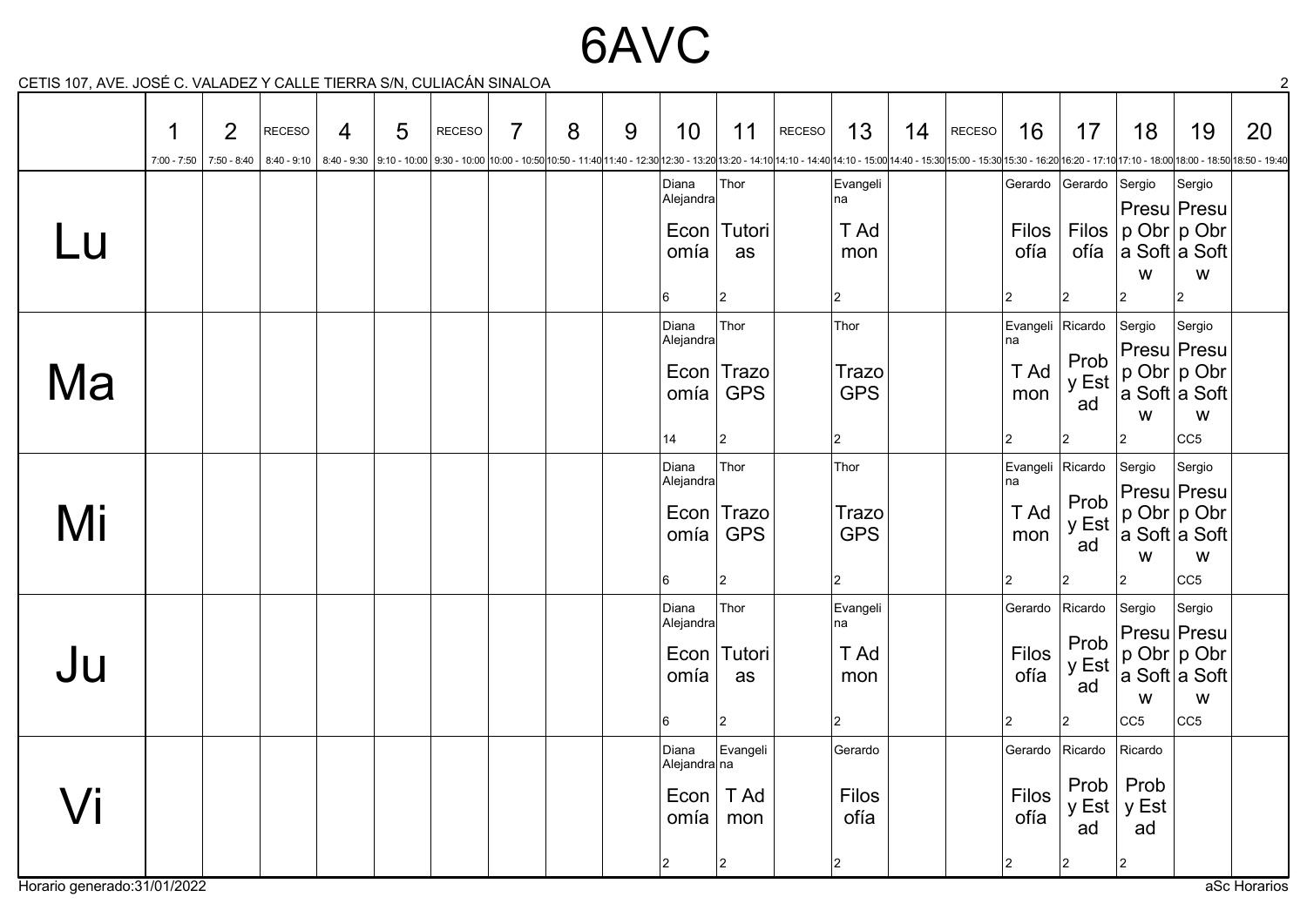# 6AVCO

CETIS 107, AVE. JOSÉ C. VALADEZ Y CALLE TIERRA S/N, CULIACÁN SINALOA 1

|    | 1 | $\overline{2}$<br>$7:00 - 7:50$ 7:50 - 8:40 | <b>RECESO</b> | $\overline{4}$ | 5 | <b>RECESO</b><br>8:40-9:10 8:40 - 9:30 9:10 - 10:00 9:30 - 10:00 10:00 - 10:00 10:00 - 10:50 10:50 - 11:40 11:40 - 12:30 12:30 - 13:20 13:20 - 14:10 14:10 - 14:10 14:10 - 15:00 14:40 - 15:30 15:00 - 15:30 15:00 - 16:20 16:20 - 17:10 17:10 - | $\overline{7}$ | 8 | 9 | 10                           | 11                                                      | <b>RECESO</b> | 13                                                      | 14 | RECESO | 16                                   | 17                                         | 18                                       | 19                                             | 20                                    |
|----|---|---------------------------------------------|---------------|----------------|---|--------------------------------------------------------------------------------------------------------------------------------------------------------------------------------------------------------------------------------------------------|----------------|---|---|------------------------------|---------------------------------------------------------|---------------|---------------------------------------------------------|----|--------|--------------------------------------|--------------------------------------------|------------------------------------------|------------------------------------------------|---------------------------------------|
| Lu |   |                                             |               |                |   |                                                                                                                                                                                                                                                  |                |   |   |                              | Socorro<br>T Ad<br>mon                                  |               | Silvia<br>Ver<br>Inf<br>Enti<br>Econ                    |    |        | Daniela<br>CxC                       | Daniela<br>CxC                             | Azalea<br>Contr Contr Filos<br>ofía      | Ricardo<br>Prob<br>y Est<br>ad                 | Anallely<br>Econ  <br>omía            |
| Ma |   |                                             |               |                |   |                                                                                                                                                                                                                                                  |                |   |   | Socorro<br>T Ad<br>mon<br> 6 | Silvia<br>Ver<br>Inf<br>Enti<br>Econ<br>CC <sub>3</sub> |               | Silvia<br>Ver<br>Inf<br>Enti<br>Econ<br>CC <sub>3</sub> |    |        | Silvia<br>Tutori<br>as               | Azalea<br>Filos<br>ofía                    | Azalea<br>Filos<br>ofía                  | Ricardo<br>Prob<br>y Est<br>ad                 | Anallely<br>Econ  <br>omía            |
| Mi |   |                                             |               |                |   |                                                                                                                                                                                                                                                  |                |   |   |                              | Socorro<br>T Ad<br>mon                                  |               | Silvia<br>Ver<br>Inf<br>Enti<br>Econ                    |    |        | Daniela<br><b>CxC</b>                | Daniela<br>Contr Contr <br>CxC             | Azalea<br>Filos<br>ofía                  | Ricardo<br>Prob<br>y Est<br>ad                 | Anallely<br>Econ <sup>1</sup><br>omía |
| Ju |   |                                             |               |                |   |                                                                                                                                                                                                                                                  |                |   |   |                              | Socorro<br>T Ad<br>mon                                  |               | Silvia<br>Ver<br>Inf<br>Enti<br>Econ                    |    |        | Silvia<br>Ver<br>Inf<br>Enti<br>Econ | Anallely Azalea<br>Econ<br>omía<br>11      | Filos<br>ofía<br>1                       | Ricardo<br>Prob<br>y Est<br>ad<br>$\mathbf{1}$ |                                       |
| /i |   |                                             |               |                |   |                                                                                                                                                                                                                                                  |                |   |   |                              | Silvia<br>Tutori<br>as                                  |               | Socorro<br>T Ad<br>mon                                  |    |        | Silvia<br>Ver<br>Inf<br>Enti<br>Econ | Silvia<br>Ver<br>Inf<br>Enti<br>Econ<br>11 | Anallely<br>Econ<br>omía<br>$\mathbf{1}$ | Ricardo<br>Prob<br>y Est<br>ad<br>1            |                                       |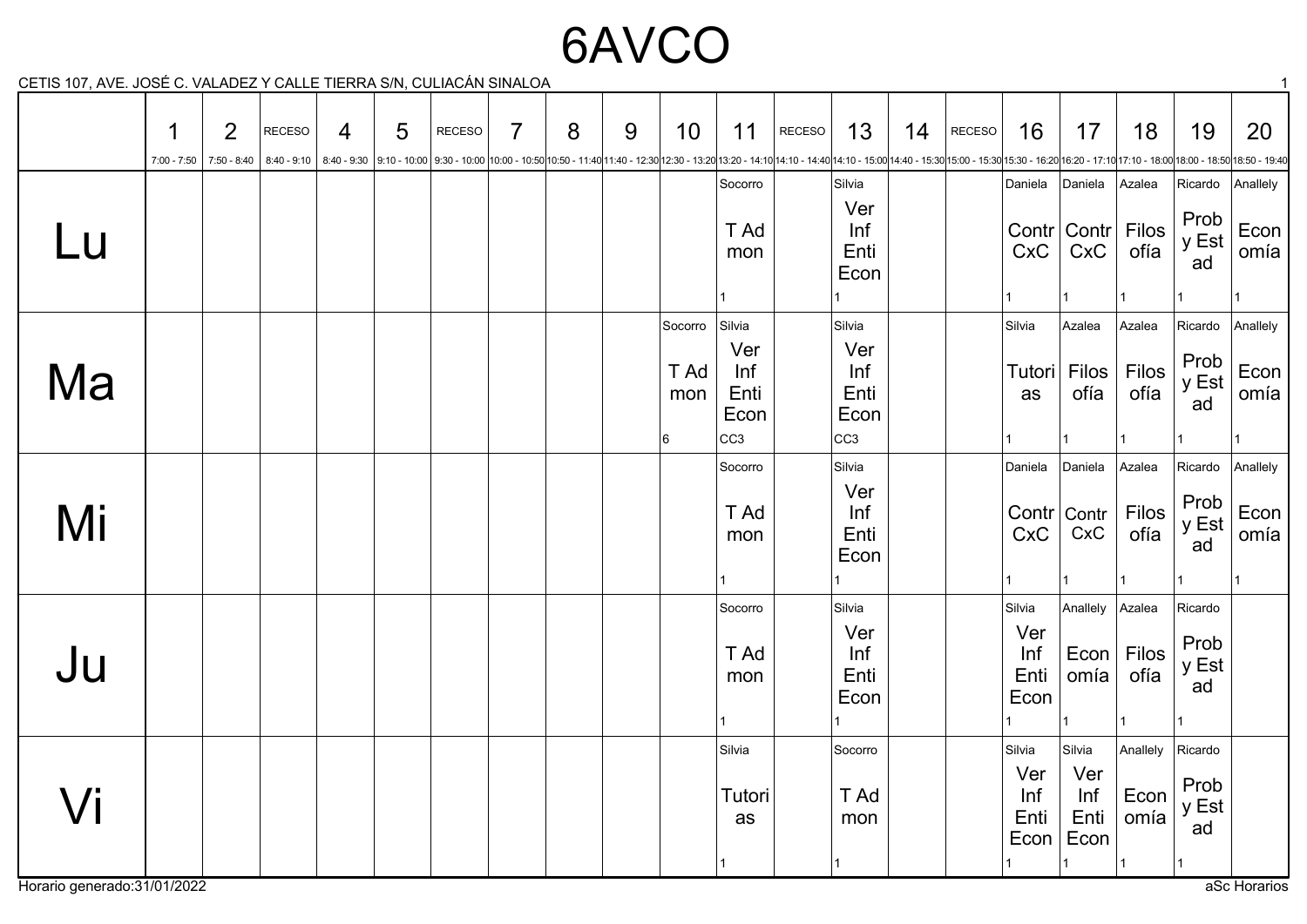# 6BVCO

CETIS 107, AVE. JOSÉ C. VALADEZ Y CALLE TIERRA S/N, CULIACÁN SINALOA 4

|    | 1<br>$7:00 - 7:50$ | $\overline{2}$<br>$  7:50 - 8:40$ | <b>RECESO</b><br>$8:40 - 9:10$ | $\overline{4}$ | 5 | <b>RECESO</b><br>8:40-9:30  9:10-10:00  9:30-10:00  9:30-10:00  9:30-10:00 -10:00 10:00-11:40  1:40-12:30  12:30 - 13:20  13:20-14:10  14:10-14:40   4:10-15:00   4:40-15:30   15:00-15:30   15:00-16:30 - 16:20   16:20 - 17:10   17:10 - 18:00 | $\overline{7}$ | 8 | 9 | 10 | 11                                                                    | RECESO | 13                                       | 14 | RECESO | 16                                            | 17                                                     | 18                                                      | 19                                                    | 20                                                |
|----|--------------------|-----------------------------------|--------------------------------|----------------|---|--------------------------------------------------------------------------------------------------------------------------------------------------------------------------------------------------------------------------------------------------|----------------|---|---|----|-----------------------------------------------------------------------|--------|------------------------------------------|----|--------|-----------------------------------------------|--------------------------------------------------------|---------------------------------------------------------|-------------------------------------------------------|---------------------------------------------------|
| Lu |                    |                                   |                                |                |   |                                                                                                                                                                                                                                                  |                |   |   |    | Diana<br>Alejandra<br>Econ<br>omía                                    |        | Socorro<br>T Ad<br>mon                   |    |        | Evangeli Ricardo<br>na<br>Contr<br><b>CxC</b> | Prob<br>y Est<br>ad                                    | Adrian<br>Ver<br>Inf<br>Enti<br>Econ                    | Adrian<br>Ver<br>Inf<br>Enti<br>Econ                  | Adrian<br>Ver<br>Inf<br>Enti<br>Econ              |
| Ma |                    |                                   |                                |                |   |                                                                                                                                                                                                                                                  |                |   |   |    | Socorro<br>T Ad<br>mon<br>4                                           |        | Diana<br>Alejandra<br>Econ<br>omía       |    |        | Ricardo<br>Prob<br>y Est<br>ad                | Evangeli Adrian<br>na<br>Contr<br><b>CxC</b>           | Ver<br>Inf<br>Enti<br>Econ                              | Azalea<br>Tutori<br>as<br>14                          | Azalea<br>Filos<br>ofía                           |
| Mi |                    |                                   |                                |                |   |                                                                                                                                                                                                                                                  |                |   |   |    | Diana<br>Alejandra<br>Econ<br>omía<br>4                               |        | Socorro<br>T Ad<br>mon<br>$\overline{4}$ |    |        | Azalea<br>as                                  | Evangeli Ricardo<br>na<br>Tutori   Contr<br><b>CxC</b> | Prob<br>y Est<br>ad                                     | Azalea<br>Filos<br>ofía                               |                                                   |
| Ju |                    |                                   |                                |                |   |                                                                                                                                                                                                                                                  |                |   |   |    | Diana<br>$ \mathsf{A}$ lejandra $ $<br>Econ<br>omía<br>$\overline{4}$ |        | Socorro<br>T Ad<br>mon<br>$\overline{4}$ |    |        | Azalea<br>Filos<br>ofía                       | Azalea<br>Filos<br>ofía                                | Ricardo<br>Prob<br>y Est<br>ad                          | Adrian<br>Ver<br>Inf<br>Enti<br>Econ                  | Adrian<br>Ver<br>Inf<br>Enti<br>Econ              |
| Vi |                    |                                   |                                |                |   |                                                                                                                                                                                                                                                  |                |   |   |    | Socorro<br>T Ad<br>mon<br>4                                           |        | Diana<br>Alejandra<br>Econ<br>omía       |    |        | Evangeli Azalea<br>na<br>Contr<br><b>CxC</b>  | <b>Filos</b><br>ofía<br>14                             | Adrian<br>Ver<br>Inf<br>Enti<br>Econ<br>CC <sub>3</sub> | Adrian<br>Ver<br>Inf<br>Enti<br>Econ<br>$ cc3\rangle$ | Ricardo<br>Prob<br>y Est<br>ad<br>$\vert 4 \vert$ |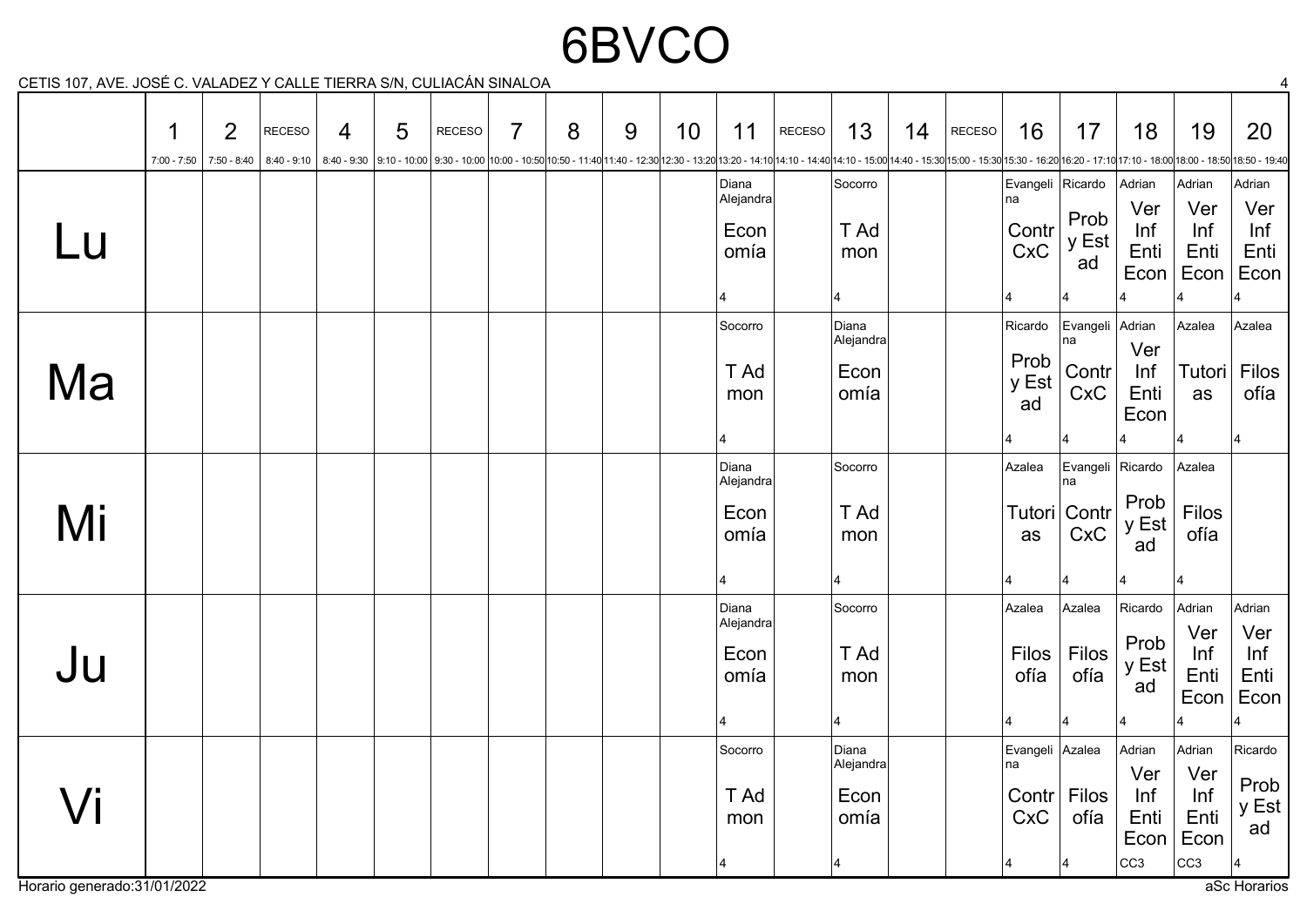### 6AVO

CETIS 107, AVE. JOSÉ C. VALADEZ Y CALLE TIERRA S/N, CULIACÁN SINALOA 5

|    | 1 | $\overline{2}$<br>$7:00 - 7:50$ 7:50 - 8:40 | <b>RECESO</b> | 4 | 5 | <b>RECESO</b> | 7 | 8 | 9 | 10 | 11                                      | <b>RECESO</b> | 13<br>830018:00 - 17:10 8:40 - 9:30 9:10 - 10:00 9:30 - 10:00 10:00 - 10:00 10:00 - 10:50 10:50 - 11:40 12:30 - 12:30 13:20 - 13:20 13:20 - 14:10 14:10 - 14:10 14:10 - 12:30 14:40 - 12:00 14:40 - 12:30 15:00 - 15:30 15:00 - 16:20 | 14 | <b>RECESO</b> | 16                                                      | 17                                     | 18                                                                   | 19                                     | 20                                                                        |
|----|---|---------------------------------------------|---------------|---|---|---------------|---|---|---|----|-----------------------------------------|---------------|---------------------------------------------------------------------------------------------------------------------------------------------------------------------------------------------------------------------------------------|----|---------------|---------------------------------------------------------|----------------------------------------|----------------------------------------------------------------------|----------------------------------------|---------------------------------------------------------------------------|
| Lu |   |                                             |               |   |   |               |   |   |   |    | Evangeli<br>na<br>T Ad<br>mon<br>5      |               | Diana<br>Alejandra<br>Econ<br>omía<br>5                                                                                                                                                                                               |    |               | Papik<br>Uso<br>Dispo<br>s Mo<br>vil<br>$ cc_1 $        | Constanz Ricardo<br>plat<br>dig<br>CC4 | Gest   $Prob$<br>y Est<br>ad<br>5                                    | Constanz<br>Gest<br>plat<br>dig<br>CC4 |                                                                           |
| Ma |   |                                             |               |   |   |               |   |   |   |    | Diana<br>Alejandra<br>Econ<br>omía<br>5 |               | Ricardo<br>Prob<br>y Est<br>ad<br>5                                                                                                                                                                                                   |    |               | Papik<br>Uso<br>Dispo<br>s Mo<br>vil<br>CC <sub>1</sub> | Gest<br>plat<br>dig<br>CC4             | Constanz Evangeli Gerardo<br>na<br>T Ad<br>mon<br>5                  | Filos<br>ofía<br>5                     | Gerardo<br>Filos<br>ofía                                                  |
| Mi |   |                                             |               |   |   |               |   |   |   |    | Ricardo<br>Prob<br>y Est<br>ad<br>5     |               | Diana<br>Alejandra<br>Econ<br>omía<br>5                                                                                                                                                                                               |    |               | Papik<br>Uso<br>Dispo<br>s Mo<br>vil<br>$ cc_1 $        | Gest<br>plat<br>dig<br>CC4             | Constanz Constanz Gerardo<br>Gest<br>plat<br>dig<br>  <sub>CC4</sub> | Filos<br>ofía<br>5                     | Gerardo<br>Filos<br>ofía<br>5                                             |
| Ju |   |                                             |               |   |   |               |   |   |   |    | Ricardo<br>Prob<br>y Est<br>ad<br>5     |               | Diana<br>Alejandra<br>Econ<br>omía<br>5                                                                                                                                                                                               |    |               | Papik<br>Uso<br>Dispo<br>s Mo<br>vil<br>$ _{CC1}$       | na<br>T Ad<br>mon<br>5                 | Evangeli Evangeli Gerardo<br>na<br>T Ad<br>mon<br>5                  | Tutori<br>as<br>15                     | Gerardo<br>Filos<br>ofía<br>5                                             |
| /i |   |                                             |               |   |   |               |   |   |   |    | Diana<br>Alejandra<br>Econ<br>omía<br>5 |               | Ricardo<br>Prob<br>y Est<br>ad<br>5                                                                                                                                                                                                   |    |               | Papik<br>Uso<br>Dispo<br>s Mo<br>vil<br> CC1            | na<br>T Ad<br>mon<br>5                 | Evangeli Gerardo<br>Tutori<br>as<br>5                                | plat<br>dig<br>CC4                     | Constanz Constanz<br>Gest $\vert$ Gest<br>plat<br>dig<br>  <sub>CC4</sub> |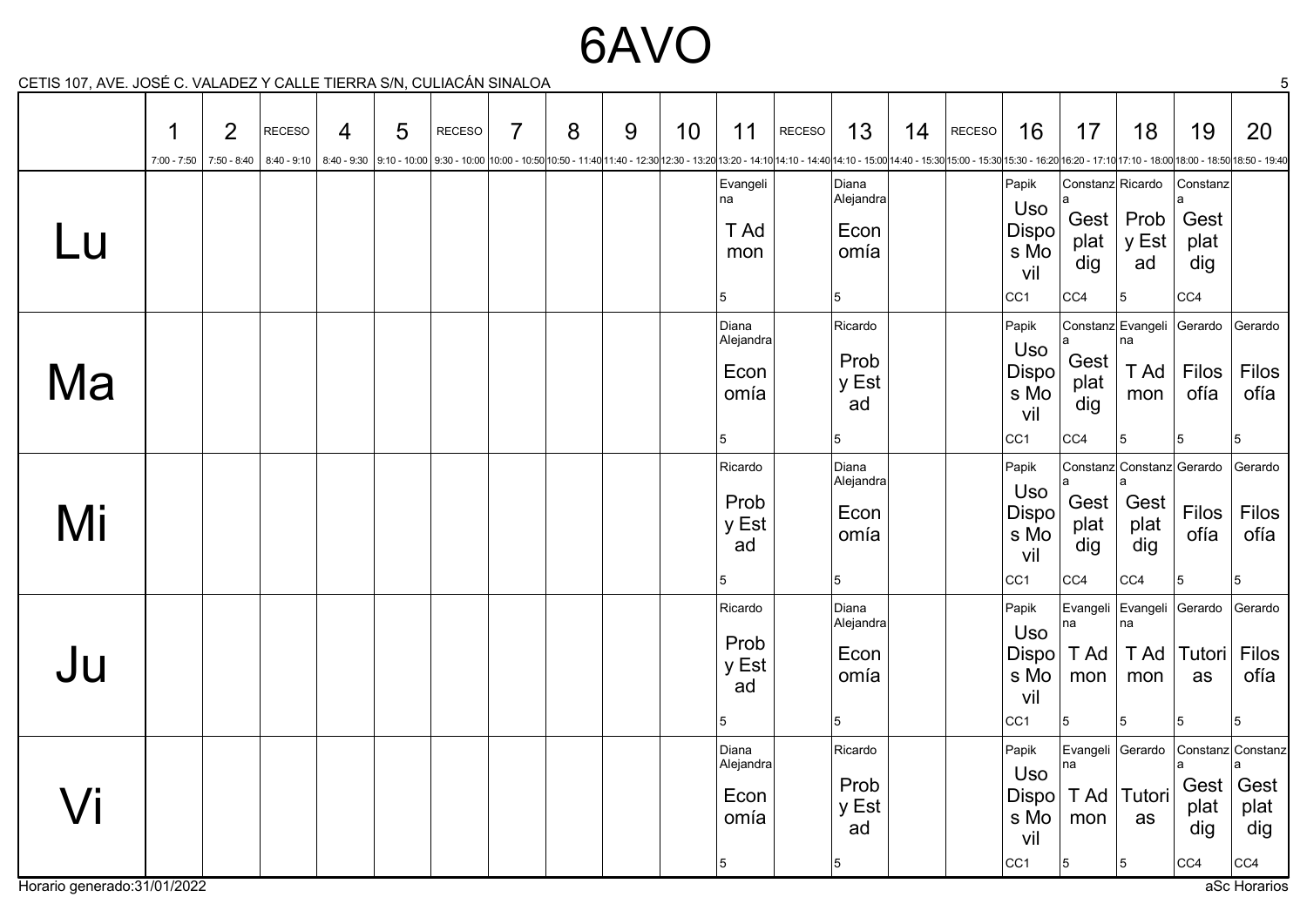## 6BVO

CETIS 107, AVE. JOSÉ C. VALADEZ Y CALLE TIERRA S/N, CULIACÁN SINALOA 3

|                     | 1<br>$7:00 - 7:50$ | $\overline{2}$<br>$  7:50 - 8:40$ | <b>RECESO</b><br>$8:40 - 9:10$ | 4 | 5 | <b>RECESO</b><br>8:40-9:30  9:10-10:00 9:30-10:00  9:30-10:00  9:30-10:00 -10:00 10:00-11:40 11:40-12:30 12:30 - 13:20 13:20-14:10 14:10-14:40 14:10-15:00 14:40-15:30 15:00-15:30 15:00-16:30 16:30-16:20 -17:10 17:10-18:00 18:00-18:50 18:50- | $\overline{7}$ | 8 | 9 | 10 | 11                                                      | RECESO | 13                                                             | 14 | RECESO | 16                                  | 17                                             | 18                                                                    | 19                             | 20                                             |
|---------------------|--------------------|-----------------------------------|--------------------------------|---|---|--------------------------------------------------------------------------------------------------------------------------------------------------------------------------------------------------------------------------------------------------|----------------|---|---|----|---------------------------------------------------------|--------|----------------------------------------------------------------|----|--------|-------------------------------------|------------------------------------------------|-----------------------------------------------------------------------|--------------------------------|------------------------------------------------|
| Lu                  |                    |                                   |                                |   |   |                                                                                                                                                                                                                                                  |                |   |   |    | Papik<br>Uso<br>Dispo<br>s Mo<br>vil<br>CC <sub>1</sub> |        | Ricardo<br>Tutori<br>as<br>3                                   |    |        | Ricardo<br>Prob<br>y Est<br>ad      | na<br>T Ad<br>mon<br>13                        | Evangeli Gerardo<br><b>Filos</b><br>ofía<br>3                         | Gerardo<br>Filos<br>ofía<br>l3 |                                                |
| Ma                  |                    |                                   |                                |   |   |                                                                                                                                                                                                                                                  |                |   |   |    | Evangeli<br>na<br>T Ad<br>mon<br>3                      |        | Papik<br>Uso<br><b>Dispo</b><br>s Mo<br>vil<br>CC <sub>1</sub> |    |        | plat<br>dig<br>CC <sub>5</sub>      | Gest   Gest<br>plat<br>dig<br> CC5             | Guillermo Guillermo Guillermo Anallely<br>Gest<br>plat<br>dig<br> CC5 | Econ<br>omía<br>3              | Ricardo<br>Prob<br>y Est<br>ad                 |
| Mi                  |                    |                                   |                                |   |   |                                                                                                                                                                                                                                                  |                |   |   |    | Papik<br>Uso<br>Dispo<br>s Mo<br>vil<br>CC <sub>1</sub> |        | Evangeli<br>na<br>T Ad<br>mon<br>3                             |    |        | Gest<br>plat<br>dig                 | Gest<br>plat<br>dig<br> CC5                    | Guillermo Guillermo Guillermo Anallely<br>Gest<br>plat<br>dig<br> CC5 | Econ<br>omía<br>3              | Ricardo<br>Prob<br>y Est<br>ad                 |
| Ju                  |                    |                                   |                                |   |   |                                                                                                                                                                                                                                                  |                |   |   |    | Papik<br>Uso<br>Dispo<br>s Mo<br>vil<br>CC <sub>1</sub> |        | Ricardo<br>Prob<br>y Est<br>ad<br>3                            |    |        | na<br>T Ad<br>mon<br>3              | Evangeli Gerardo<br>Filos<br>ofía<br> 3        | Gerardo Anallely<br>Filos<br>ofía<br>3                                | Econ<br>omía<br>3              | Ricardo<br>Tutori<br>as<br>3                   |
| $\sqrt{\mathsf{i}}$ |                    |                                   |                                |   |   |                                                                                                                                                                                                                                                  |                |   |   |    | Papik<br>Uso<br>Dispo<br>s Mo<br>vil<br>$ cc_1 $        |        | Evangeli<br>na<br>T Ad<br>mon<br>3                             |    |        | Ricardo<br>Prob<br>y Est<br>ad<br>3 | Gerardo<br><b>Filos</b><br>ofía<br>$ 3\rangle$ | Guillermo Anallely<br>Gest<br>plat<br>dig<br>3                        | omía<br>3                      | Anallely<br>Econ  Econ <br>omía<br>$ 3\rangle$ |